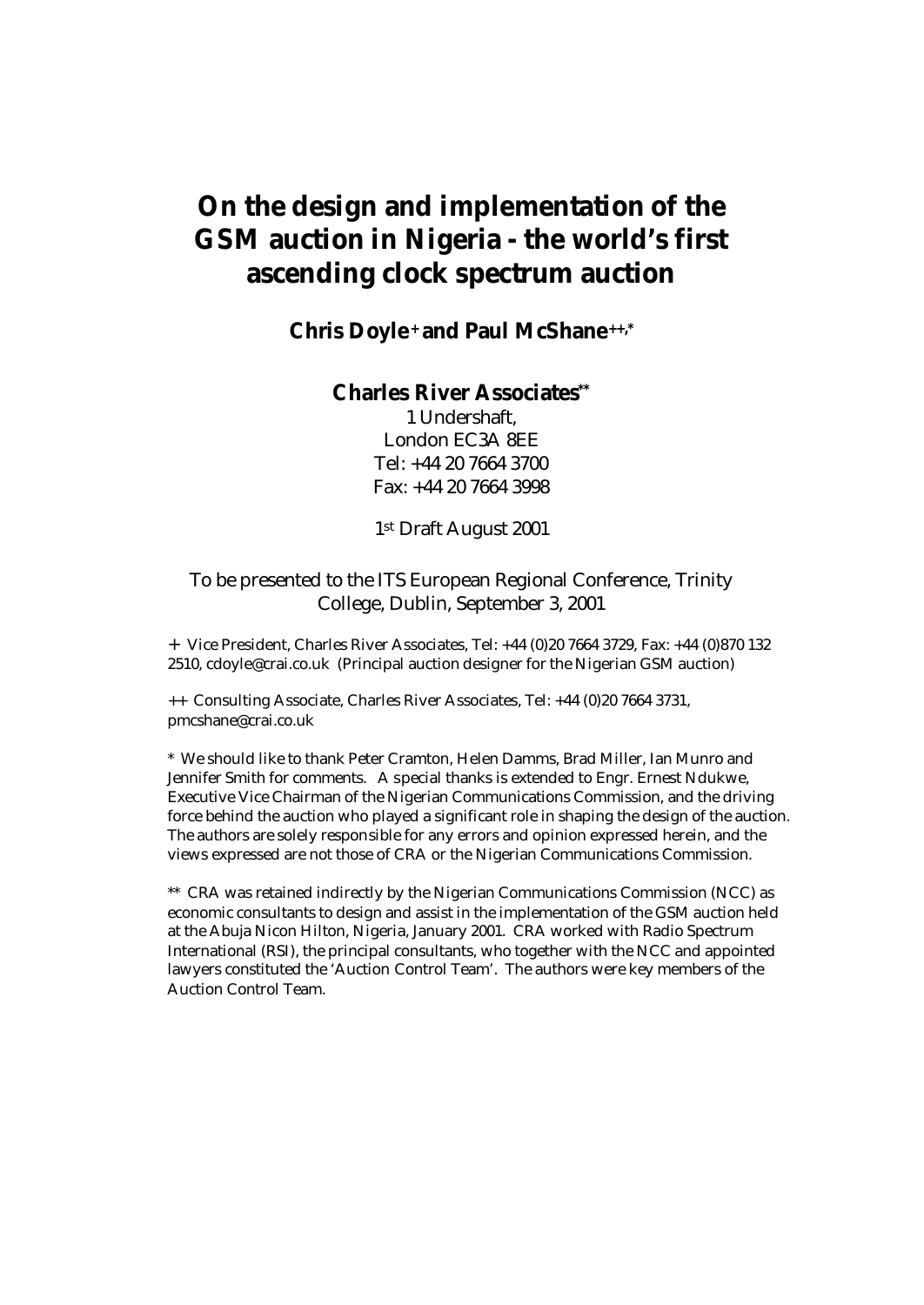#### **Abstract**

In late 1999 the Nigerian government decided to issue no more than four digital mobile licences. An attempt was made to award the licences using a comparative selection process, but this failed in February 2000 due to allegations of corruption. In March 2000 it was decided that the licences would be awarded by auction, which was regarded as the only method that would satisfy transparency and objectivity requirements. In January 2001 Nigeria awarded three GSM spectrum licences using a hybrid auction featuring an ascending clock phase and a sealed-bid phase. This paper describes the design of the auction, its implementation, the strategies of the bidders and the auctioneer, and the outcome. The auction provides an excellent case study of economic theory confronting the realities of political economy in a new democratic environment within an emerging economy. Economic theory played a key role in steering the design of the auction, while political economy constraints impacted significantly on the design selected and on the logistical processes chosen. The auction raised USD855 million and when adjusted for national income exceeds that raised in the UK 3G auction per MHz. The auction was acclaimed a great success by many around the world, and proved to be a watershed in Nigeria's recent democratic history.

*Key Words*: ascending clock auction, auction, comparative selection, design, GSM, Nigeria, strategy, transparency

*JEL Classifications*: D44 (auctions), L96 (telecommunications), N47 (Africa)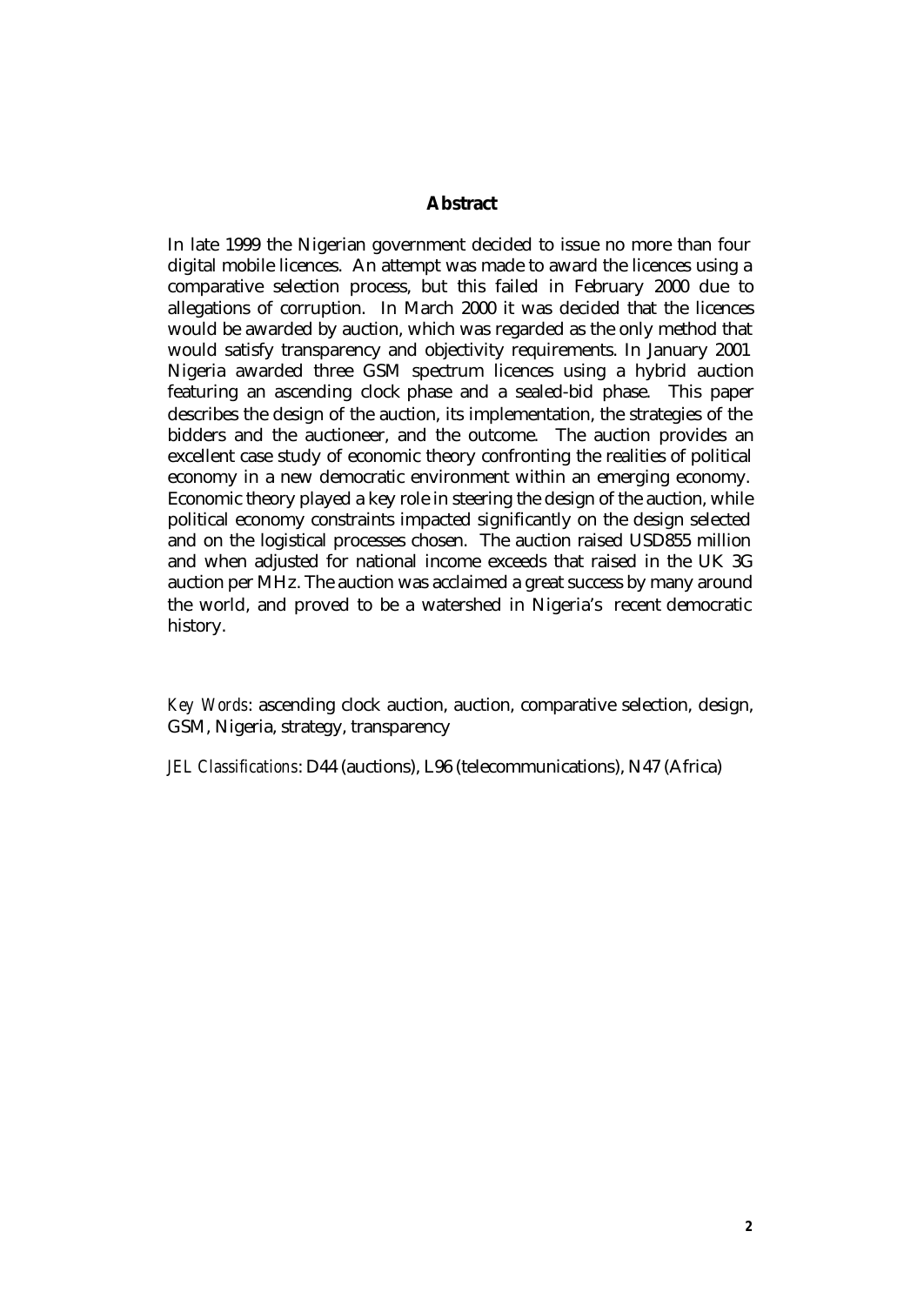## **1. Introduction**

In December 1984 the Independent Commission for Worldwide Telecommunications Development completed a report, *The Missing Link1*, in which the Commission established the objective that "by the early part of the next century virtually the whole of mankind should be brought within easy reach of a telephone". While the Commission did not set an explicit target, it was widely interpreted that this phrase meant a teledensity<sup>2</sup> of at least one by the year 2000. More recently, in July 2000, the G8 established an initiative to bridge the 'digital divide', aimed at improving access to communications technologies in the world's poorer countries.3 Despite international initiatives and worthy objectives, Nigeria, with a population of over 120 million, had in 2000 one of the lowest teledensity rates in the world at 0.38.<sup>4</sup>

The chronic shortage of mainlines in Nigeria, and in Africa more generally, is a major impediment to economic development.5 In the late 1990s some African countries, such as Ghana, Uganda and Zimbabwe, responded to the woeful state of their telecommunications infrastructure by issuing new cellular telephony licences. This led to dramatic increases in teledensities. For example, the number of cellular subscribers in Zimbabwe increased from 20,000 to 150,000 in the twelve months before August 1999, whereas the number of fixed main lines hovered around 250,000 over the same period.6 In Uganda the number of mobile subscribers overtook the number of fixed lines in July 1999, less than ten months after MTN Uganda (the largest cellular operator in the country) started competing against MSI-Celtel (another

<sup>1</sup> Sir Donald Maitland headed the Commission, and the report has since become known as the 'Maitland Report'.

<sup>&</sup>lt;sup>2</sup> The number of main lines per one hundred of the population.

<sup>&</sup>lt;sup>3</sup> The G8 established the 'Okinawa Charter on the Global Information Society' at the Okinawa Summit, Japan, July 2000.

<sup>4</sup> In the year 2000 the median and average teledensities in the world were 14.3% and 22.7% respectively. The average teledensity in Africa at the end of 2000 was 1.98%. In 2000 Nigeria had only 500,000 main lines operational out of a capacity of 700,000, and only 30,000 analogue mobile telephony lines operational. Source: ITU statistics, May 2001 at http://www.itu.int/itudoc/itu-t/com3/focus/72404 fr.html (last visited August 7, 2001). See also Onwumechili (2001) on universal access to basic telecommunications in Nigeria, and Edelmuller and Feyt (2000).

<sup>5</sup> Some studies conducted by the ITU (International Telecommunication Union) claim that each new telephone line in the developing world contributes approximately USD4,500 to gross national product, see the Executive Summary of the 'Telecom Development Summit', held in Geneva, October 1999, downloadable at http://www.itu.int/itudoc/telecom/tlc99/ex\_sum.pdf. The relationship between telecommunications and development in Africa has been widely discussed, most recently at the Third African Telecoms Summit 'Universal Access and ICT in Africa - Strategies for Effective Development', Accra, Ghana, March 27-29, 2001, see http://www.afritelsummit.com.gh. Sadly Africa has fewer telephone lines than are installed in Manhattan or Tokyo, see http://www.sabcnews.com/SABCnews/south\_africa/general/0,1009,17096,00.html (last visited August 15, 2001).

See ITU reference in footnote 5.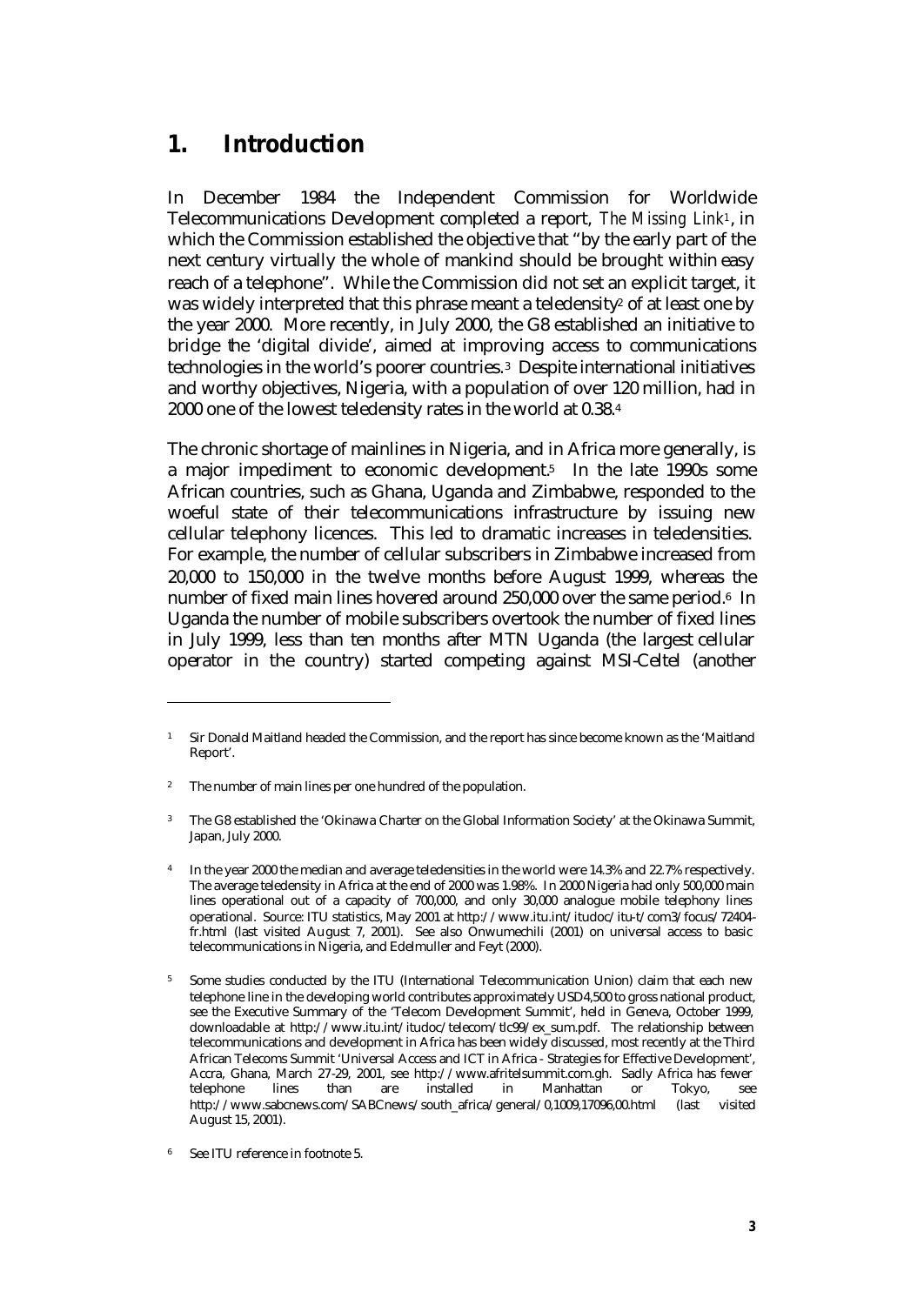cellular operator).7 While other countries were making great strides to increase teledensities, largely due to corruption this did not occur in Nigeria before 2000.<sup>8</sup>

In late 1999 a new democratic Nigerian Government prioritised the development of the telecoms sector.9 After the many years of state investment in fixed line telecommunications had met with little success, the Nigerian authorities identified private investment in mobile cellular telephony as the best way forward, in the short term, to boosting teledensity.10 Unlike nations with high teledensities, wireless telephony is a substitute rather than a complement to fixed line technologies in countries with low teledensities. Furthermore, wireless technologies are less prone to the problems suffered by wireline technologies in many parts of Africa, such as theft, vandalism, and damage due to inclement weather conditions.<sup>11</sup>

Experience in Uganda highlights that mobile telephony can speedily enhance productive capacity.12 Recognising the need for an improved telecommunications infrastructure, the democratic Government published a new 'National Policy on Telecommunications' ('National Policy') in October 1999.13 The National Policy, which was led by the President, emphasised the need for reform and private sector investment. In the short term it was stated that an objective would be the attainment of 1.2 million mobile lines within two years. The National Policy declared "there shall not be more than 4 digital National Cellular Operators for an initial period of 5 years" and that

<sup>7</sup> See appendix and Brown *et al.* (2001) for an account of developments in Uganda.

<sup>&</sup>lt;sup>8</sup> The scale of corruption in Nigeria continues to be a major problem. In a recent survey conducted by Transparency International, Nigeria was the second worst country out of 91 countries, see http://www.transparency.org/documents/cpi/2001/cpi2001.html, last visited August 13, 2001. In an empirical investigation Mo (2001) has estimated that a 1% increase in corruption reduces the growth rate of an economy by about 0.72%.

<sup>9</sup> A new democratic government, under the leadership of President Olusegun Obasanjo, came into office in May 1999, following fifteen years of military rule in Nigeria. See http://www.paulusoro.com/htmlfiles/january2000newsletter.html for a discussion on the political background behind the reforms in telecommunications in late 1999.

<sup>&</sup>lt;sup>10</sup> According to some experts in Nigeria, if the country relied upon the incumbent operator NITEL to develop the basic infrastructure it would take 50 years and cost USD65 billion to achieve a teledensity of 10%. See Financial Times 'NIGERIA: Issues must be resolved before sector can take off', October 8, 2000 (source:http://specials.ft.com/ln/ftsurveys/sp6686.htm, last visited August 15, 2001). See also Henisz and Zelner (2001).

<sup>&</sup>lt;sup>11</sup> Theft of cable is a major problem throughout many parts of Africa. According to the Financial Times, "removal of copper telephone cables has become an expensive and intractable problem", from 'TELKOM: High Tech Needs and Political Sensitivities', October 8, 2000 (source: http://specials.ft.com/ln/ftsurveys/sp65ee.htm, last visited August 15, 2001).

<sup>&</sup>lt;sup>12</sup> See Lee and Anas (1992) for an analysis on the cost faced by Nigerian manufacturing due to deficient infrastructure.

<sup>13</sup> A revised version of the National Policy, dated May 2000, is available at http://www.ncc.gov.ng/telecommunications\_policy.htm, last visited August 15, 2001.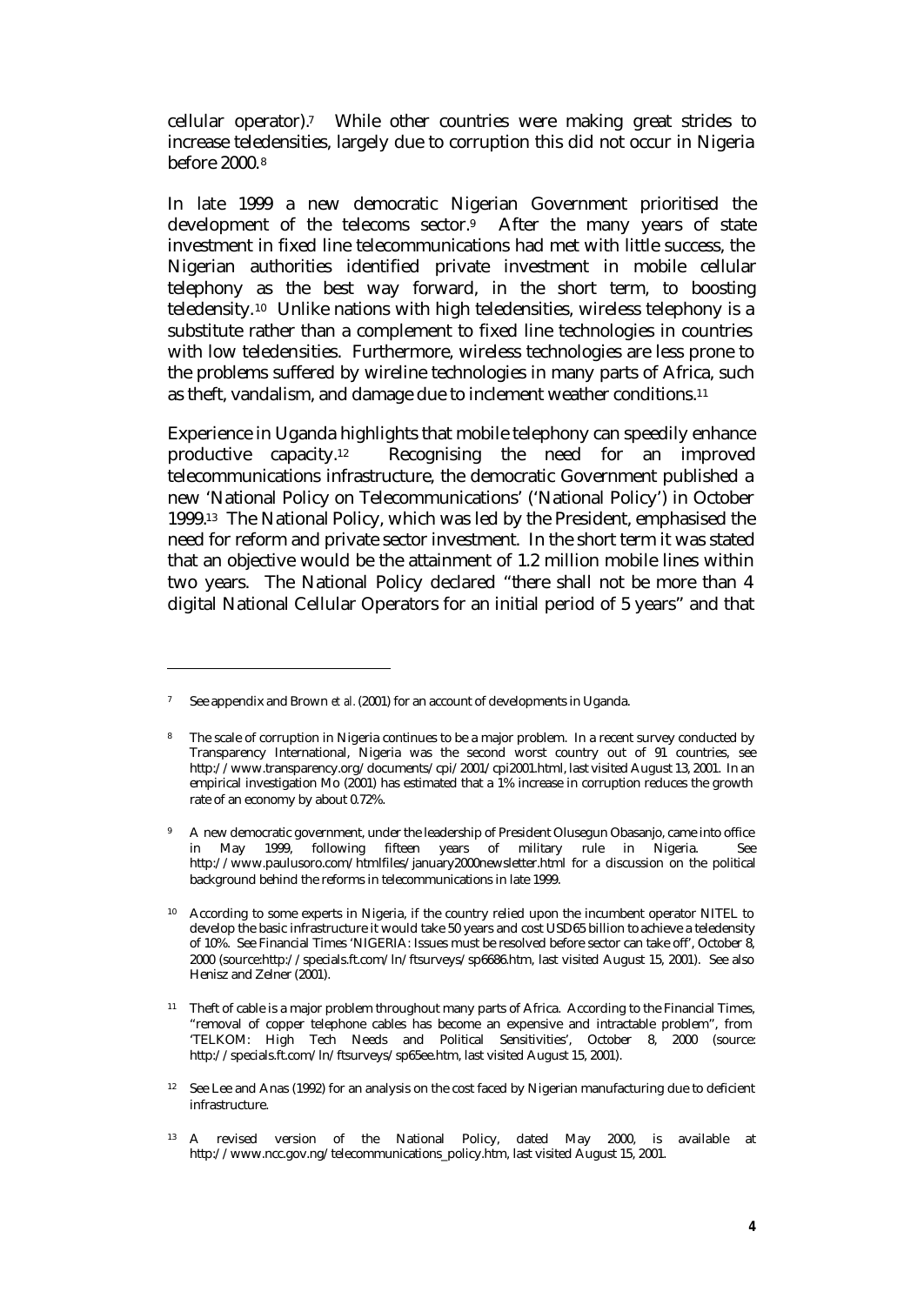"the modalities for appointing the carriers shall be competitive and transparent".<sup>14</sup>

Although the former military government had issued twelve mobile telephony licences (apparently nine of which were GSM licences) and granted approvals for twenty-one others (covering, local, regional and national operators), none of the licensees had apparently begun operating a commercial service before the end of 1999.15 It has been alleged that the licensing process overseen by the military government was corrupt and the incentives to rollout infrastructure were limited. Most licensees were seeking either to sell on licences opportunistically or were waiting for regulatory clarity before undertaking large-scale infrastructure investments and irreversible marketing expenditures.

At the end of 1999 the NCC (Nigerian Communications Commission, the industry independent regulator16) placed adverts in some Nigerian newspapers inviting expressions of interest in not more than four national GSM licences, where each licence would cost USD100 million. This attempt to award GSM licences, which involved the Communications Minister as head of a specially set up Inter-Ministerial Committee, failed and was cancelled on February 28, 2000. The unsuccessful attempt to issue licences featured a two-stage process; a pre-qualification stage, where interested parties had to satisfy technical, financial, probity and compliance checks; and a bidding stage. The process was cancelled after doubts were raised about the integrity of the pre-qualification process.17 The Government announced that a new award process would be set up. After some initial problems, the NCC was instructed by the President to oversee an auction process supported by international consultants.18 In June 2000 the NCC appointed Radio Spectrum International (based in London) as principal consultant.<sup>19</sup>

Although a comparative selection process ('beauty contest') could have been chosen (as has been the case in many other countries, and would have been the case in the process cancelled in February), it was felt that this method is

<sup>14</sup> As quoted at http://www.paulusoro.com/htmlfiles/january2000newsletter.html.

<sup>15</sup> General Sani Abacha, the former military dictator, began moves to liberalise telecoms in the early to mid-1990s and by the beginning of 2000 over 100 licences had been issued covering VSAT, cellular, fixed wireless, paging and other services.

<sup>&</sup>lt;sup>16</sup> Not all measures undertaken by the military government were ill conceived. The NCC was established by decree in 1992 under the former military regime.

<sup>&</sup>lt;sup>17</sup> There were seventeen applicants in the pre-qualification stage, of which seven were chosen to participate in the bidding stage. These were: Motophone Ltd, MTS, MTN, NITEL, CIL, United Networks Limited and Reliance Telecoms.

<sup>18</sup> See http://www.kilima.com/mediamonitor/mm-05-09.html#five, last visited August 15, 2001, for useful background on the politics leading up to the auction.

<sup>19</sup> The other consultants were: Chief Afe Babalola, SAN; Charles River Associates; Paul Usoro & Co.; and Skadden, Arps, Slate, Meagher & Flom. This consortium was a mix of technical consultants, lawyers, and economists.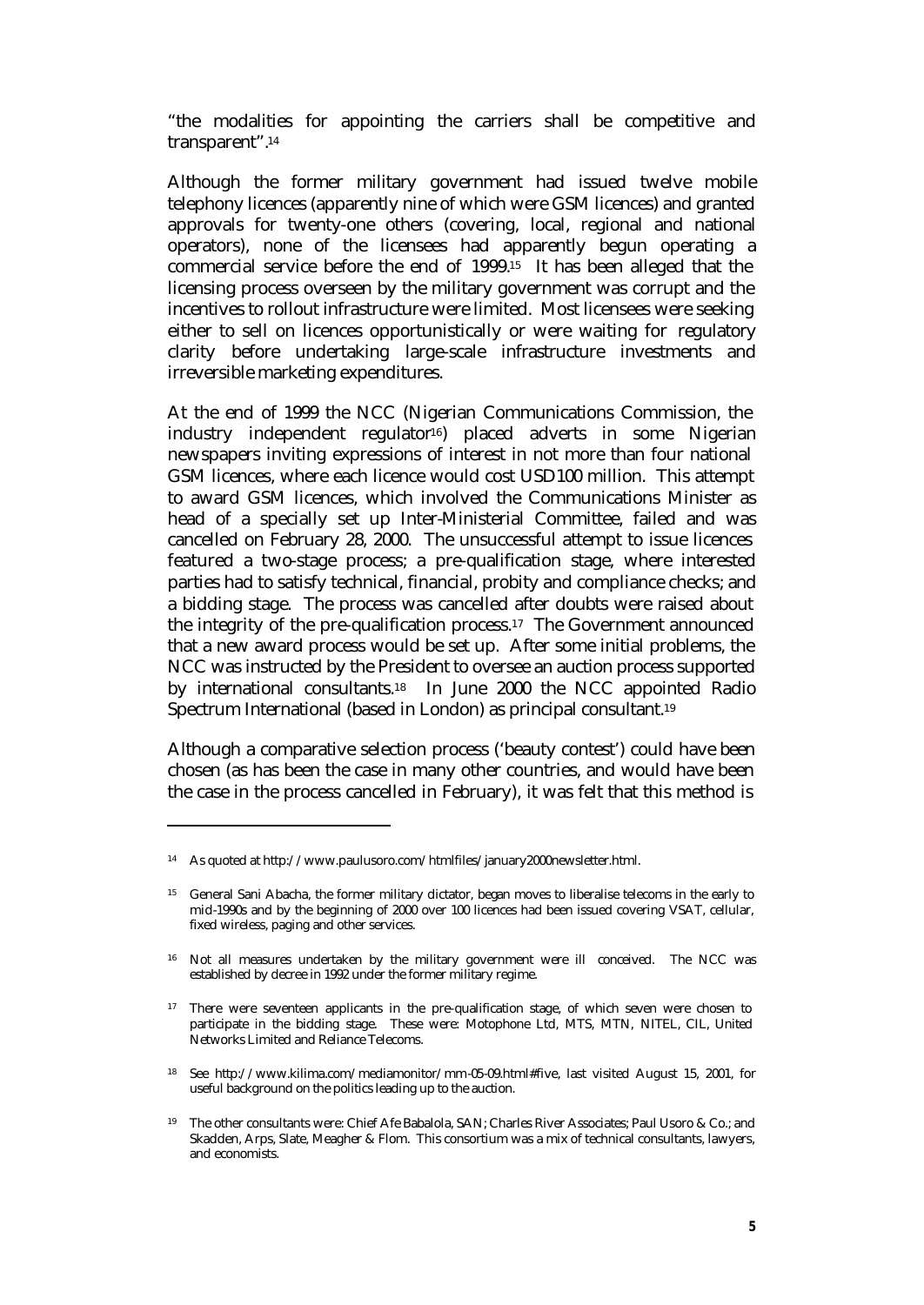susceptible to corruptive influences and, significantly, lacks transparency and hence credibility. Even if a beauty contest were to escape such influences, the views of international commentators about government administration in the country, based on Nigeria's recent history, would be too negative and consequently participation in the licensing process by overseas investors would be compromised. The Government of Nigeria was determined to choose a process that would have credibility in the eyes of international investors, so as to promote greater competition for the licences and signal to outside observers that the country was able to implement a public tender with integrity. If there were a successful conclusion to the auction, this would also begin to restore confidence in government processes within the country.

The auction for the GSM licences was held in January 2001 and is an excellent case study of economic theory confronting the realities of political economy in a new democratic environment within an emerging economy. Economic theory played a key role in steering the design of the auction, while political economy constraints impacted significantly on the design selected and on the implementation and logistical processes chosen. The auction, which raised USD855 million, was acclaimed as a great success by many commentators in Nigeria and around the world.

In this paper we look at the conceptual and practical issues surrounding the licence award process leading up the conclusion of the auction. Throughout we make comparisons with other recent, mainly 3G, spectrum auctions. In Section 2 we provide some background on Nigeria and its telecommunications infrastructure. Section 3 examines in detail the four stages of the award process, from the initial invitation stage through to the grant stage where licences were awarded to the successful bidders. Section 5 describes the outcome to the auction, and assesses the strategies chosen by the bidders and describes the reasoning behind the announced bids presented by the auctioneer. In this section we also speculate on what might have happened had the bidders played different, arguably more rational, strategies. In Section 6 we compare the outcome to the Nigerian GSM auction with recent 3G auctions. Here we show that the amount raised in Nigeria, when adjusted for national income, was higher than that in the United Kingdom per MHz. We conclude in Section 7 by arguing that the overall process was transparent and superior to alternative comparative selection methods. Finally, there is an Appendix.

## **2. Background: Nigeria and its telecommunications sector**

The Federal Republic of Nigeria is situated on the Gulf of Guinea in West Africa. It shares borders with Benin, Niger, Cameroon, and Chad. The Federal Capital of Nigeria is Abuja, but most commercial activity takes place in Lagos. Key facts about the Nigerian economy and the demography of the country are shown in Table 1, and the country map is shown in Figure 1.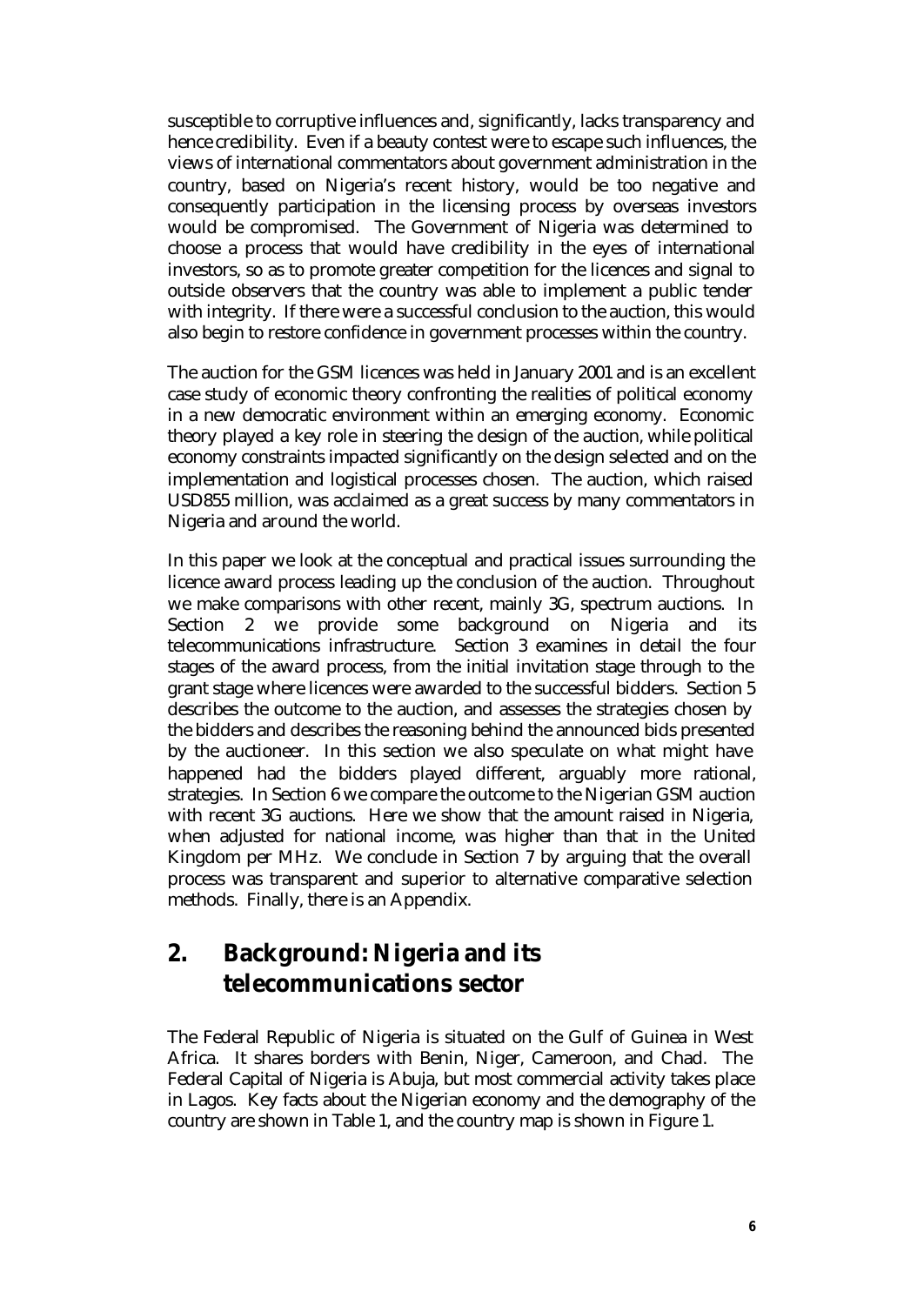| Population                                                             | 124 million    |
|------------------------------------------------------------------------|----------------|
| <b>Population of Lagos</b>                                             | 13.4 million   |
| <b>Population density</b>                                              | 136 per sq. km |
| Population annual growth, percentage                                   | 2.6            |
| Number of households                                                   | 22 million     |
| <b>Adult population</b>                                                | 60 million     |
| Percentage of population 15-24 years old                               | 19.2           |
| Median age, years                                                      | 17.4           |
| GDP per capita                                                         | <b>USD 473</b> |
| GDP per capita PPP                                                     | <b>USD 853</b> |
| Percentage of national income held by<br>richest 10% of the population | 40.8           |
| Teledensity: main lines per 100<br>population                          | 0.38           |

#### **Table 1: Nigeria – key facts 2000**

Sources: World Bank, World Development Indicators Database, April 2001; World Bank country database (www.worldbank.org); NIPC Investors' Guide to Nigeria; CIA World Factbook, 2000; ITU Yearbook of Statistics, February 2000; United Nations (www.un.org/Depts/unsd/social/inc-eco.htm); and the UNDP (http://www.undp.org/hdr2001/indicator/cty\_f\_NGA.html; http://www.undp.org/popin/wdtrends/pop1999-00.pdf; http://www.undp.org/popin/wdtrends/urbanization.pdf).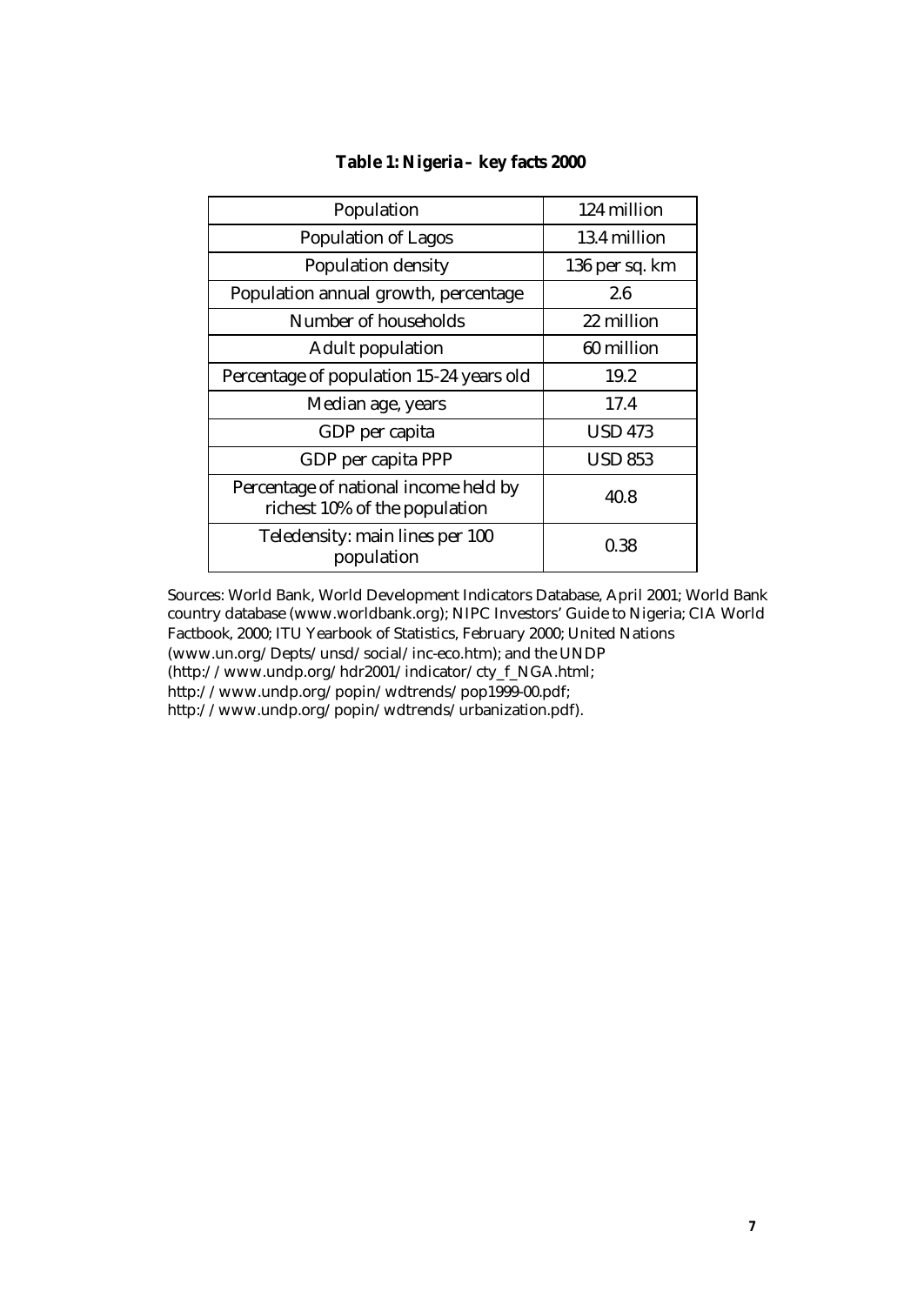

Nigeria's large population of 124 million makes it the most populous country in Africa, representing approximately one sixth of the population of Africa. The population is also growing very fast and is young (the median age is 17.4 years). People are therefore more likely to respond positively to new technologies. Furthermore, the existing telecommunications infrastructure serves only a tiny fraction of the population and is of poor quality. On the other hand, Nigeria's GDP per capita at USD473 (adjusted for relative prices is USD853) is low and below sub-Saharan Africa as a whole (USD490 per capita).20 However, Nigeria is characterised by a very unequal distribution of income; the richest 10% of the population account for 40.8% of the national income compared to around 25% in European countries such as France, Germany and the UK. This means that there are a significant number of people and businesses that can potentially afford the technology, although ultimately teledensity is unlikely to be as high as those in more developed countries for some considerable period.

An insight into the likely demand for mobile telephony services in Nigeria can be gained by looking at Uganda in east Africa. Uganda with a population one-sixth the size of Nigeria, has in most other respects a very similar demographic profile, literacy structure and GDP per capita to Nigeria. Although Uganda had a monopoly supplier of GSM services between December 1994 and October 1999, once the market was opened to competition with the entry of MTN, subscribers grew dramatically from around 30,000 to 150,000 by the end of 2000.21 As the Nigerian GSM market

It was estimated that for 1998 some 34.1% of the population fell below the national poverty line, measured by the UNDP as USD1 per day (source of data, http://www.undp.org/hdr2001/indicator/cty\_f\_NGA.html).

<sup>21</sup> See the Appendix.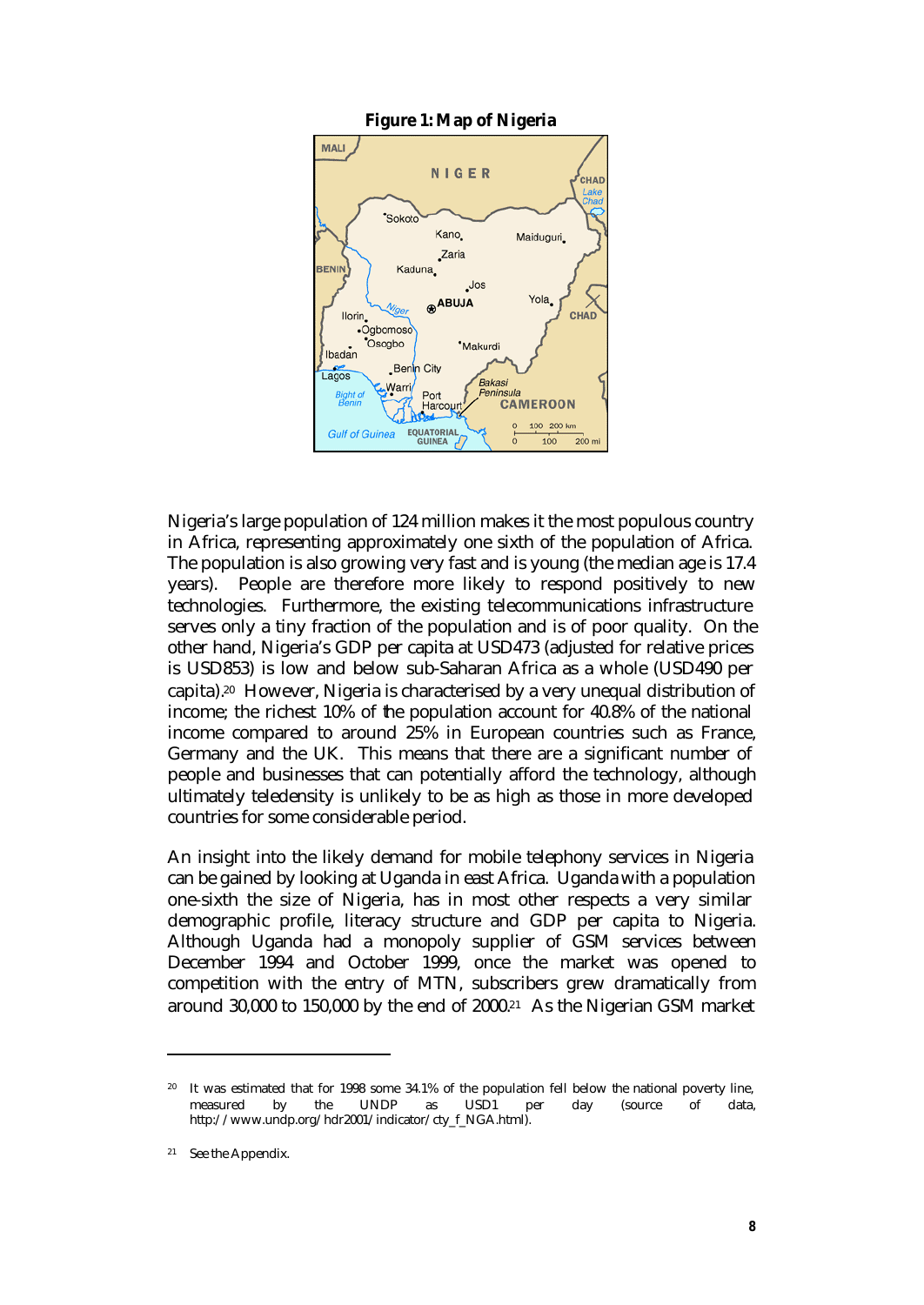will feature competition from day one, if the operators offer similar tariffs and coverage to those that were offered in Uganda in late 1999, then there could be over one million subscribers in a little over two years.

### **2.1 The structure of Nigeria's telecommunications sector**

The main players in the Nigerian telecommunications sector are: the Federal Government of Nigeria, the Ministry of Communications, the NCC, and the telecommunications service providers.

The Federal Government of Nigeria is responsible for: giving overall direction for telecommunications development; ensuring telecommunications policy is consistent with other national policies; and enacting necessary laws and taking other measures in support of the National Telecommunications Policy. The Ministry of Communications is responsible for broad telecommunications policy, which includes proposing policy options and recommending legislation to Government and monitoring the implementation of government policy.

The NCC is the independent regulator of the telecommunications industry. It issues licences, assigns frequencies and regulates all licensees and service providers. The NCC performs regulatory functions necessary to promote the development of Nigerian communications. The effectiveness of the NCC has been reduced by the fact that it has been, to date, unable to regulate NITEL. This is because the decree under which it operates specifies that the NCC is to be the economic and technical regulator of the *privatised* sector of the telecommunications industry. Therefore, the operator with a monopoly over the local loop and domestic and international fixed lines has not, to date, been brought under regulatory control. This should change following the impending privatisation of NITEL, which is scheduled to take place in September 2001. The NCC has recently given notice that NITEL will be issued with a National Carrier licence prior to its privatisation.

Nigerian Telecommunications Limited (NITEL), the state-owned incumbent fixed-line operator, was established in January 1985 following a merger between Nigerian External Telecommunications Limited (previously responsible for external communications) and the Telecommunications Division of the Department of Post and Telecommunications (previously responsible for domestic telecommunications). NITEL was commercialised in 1992, following the implementation of a program of privatisation and commercialisation by the then Federal Military Government. In September 2001 the Government aims to privatise NITEL and sell 51% to a strategic investor. At present, NITEL is the only national carrier and basic service provider for domestic and international telecommunications fixed-line services.<sup>22</sup> Its Public Switched Telephony Network (PSTN) has a capacity of around 700,000 lines, of which about 500,000 are connected. It operates

<sup>&</sup>lt;sup>22</sup> The NCC is in the process of awarding a second national carrier licence.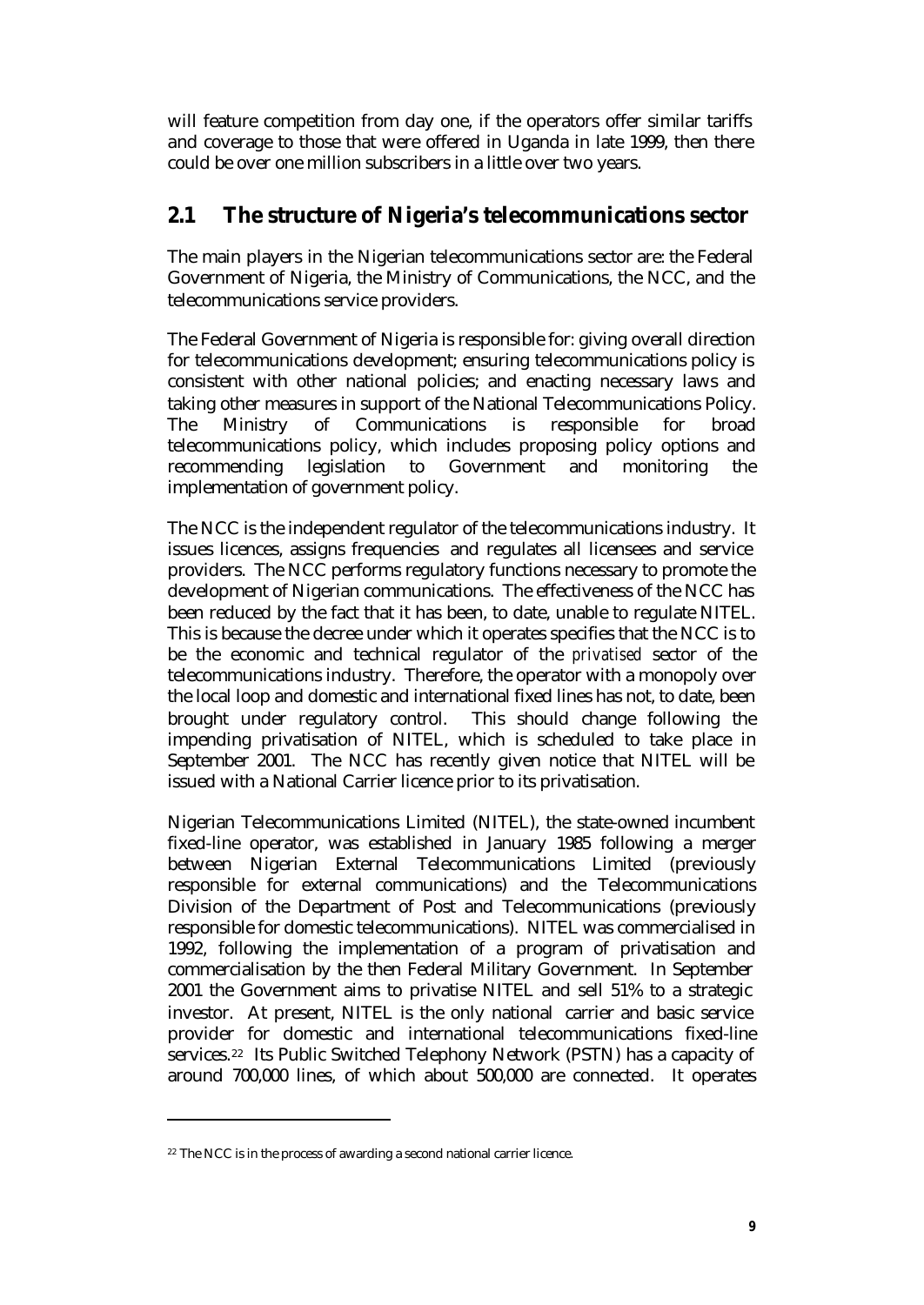approximately 1,600 public payphones – or one payphone for every 77,500 in the population.

With regard to cellular telecommunications, the state-owned company Nigerian Mobile Telecommunications Limited (M-Tel, which has recently been merged with NITEL) was the only national operator of cellular services in the country until the beginning of August 2001. However, M-Tel's coverage was barely national as it covered three cities (Lagos, Enugu and Abuja). M-Tel runs an analogue system with a capacity of 210,000 lines, with around 40,000 of these connected to subscribers as at July 2001. In the second half of 2001 NITEL will launch its GSM service.

In addition to the two national operators, there are several small private operators (e.g. Multi-Links Telecommunications Ltd., and Intercellular Nigeria Ltd.) serving Lagos. These primarily deploy fixed wireless technologies and are used by businesses and high net worth individuals. Some large companies (Shell is an example) have constructed their own private radio-communications networks.

Although in the run up to the auction there existed nine mobile (GSM) telephony licensees, their failure to build out infrastructure and launch a commercial service meant, according to the NCC, that they had violated the terms of their licences and therefore were not permitted to operate a service. Furthermore, the new process meant that their licences were not valid and *de facto* revoked. The issuing of new licences effectively rendered worthless the licences issued under the military government, and the NCC returned to the licence holders their application fees. One of the companies, Motophone, returned the funds to the NCC and mounted a legal challenge to stop the auction process.<sup>23</sup>

## **3. A four-stage licence award process**

 $\overline{a}$ 

The licence award process featured four stages: an invitation stage; a prequalification stage; an auction stage; and a grant stage. The auction stage embodied both an ascending bid auction and a sealed-bid auction. Hence it was an 'Anglo-Dutch Hybrid', as it featured an English ascending auction and a sealed-bid auction.24 The sealed bid auction was conditional on the numbers participating or would be used to resolve ties at the end of the ascending auction.

<sup>&</sup>lt;sup>23</sup> Motophone, who had been issued a licence by the General Sani Abacha regime, challenged in the High Court unsuccessfully the NCC's right to hold the auction and award new licences.

<sup>&</sup>lt;sup>24</sup> A first price sealed bid auction for a single item is strategically equivalent to a descending Dutch auction, see McAfee and McMillan (1987). Klemperer (2001) asserts Anglo-Dutch spectrum auctions are superior to many other auction forms.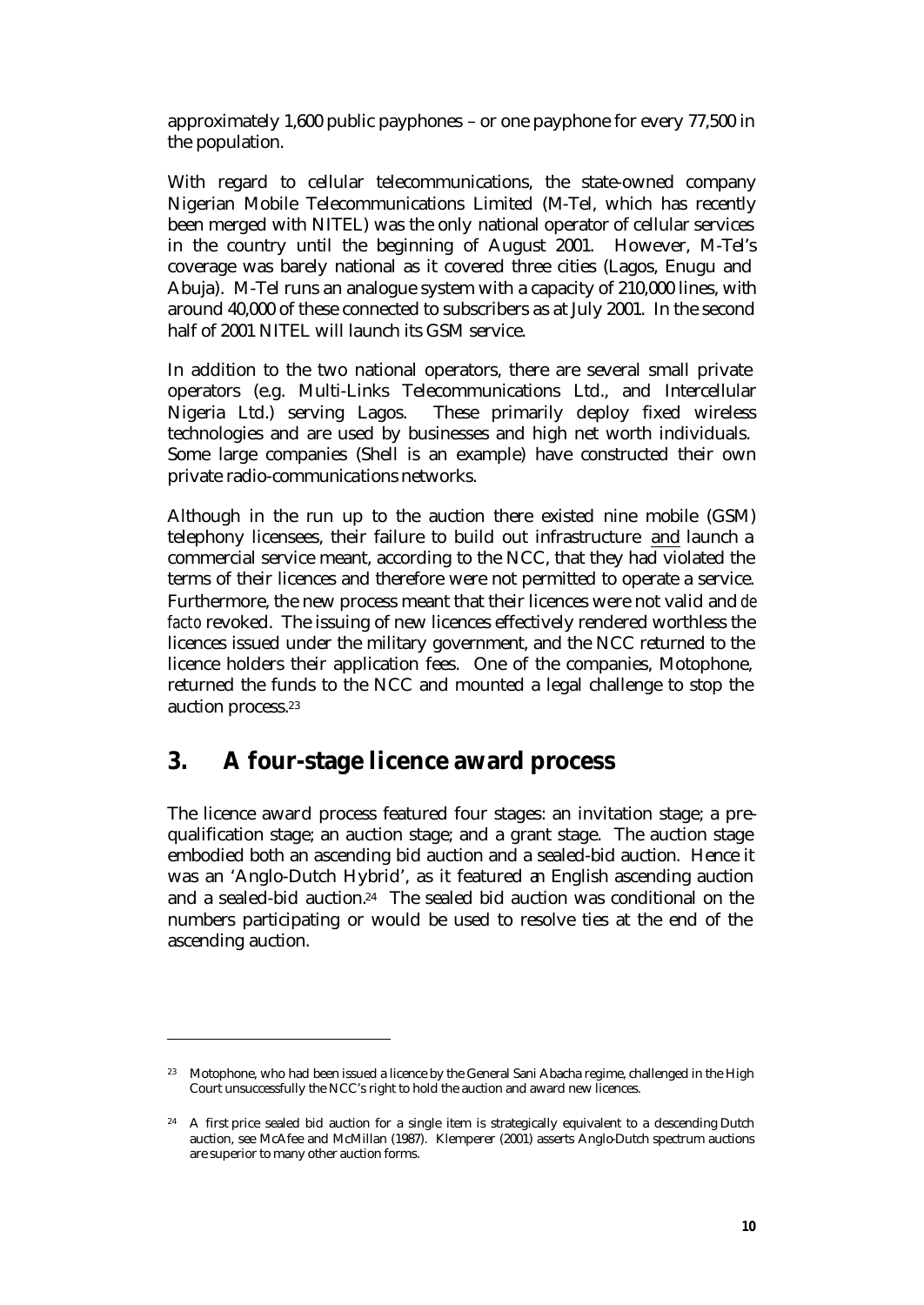### **3.1 The invitation stage**

The invitation stage comprised the publication of the Information Memorandum (on December 8, 2000), containing details about all the stages of the auction, application forms, and pre-qualification requirements.25 The chronology of key events leading up to the auction is presented in Table 2.

### **3.2 Pre-qualification stage**

Prospective bidders were asked to submit their applications along with a USD20 million deposit. A deposit of USD 20 million was selected for two main reasons. First, the deposit was set at a level that would not challenge those organisations serious about bidding for a licence, but would likely deter frivolous and speculative bidders. Second, the placing of a deposit meant that bidders could be penalised for violating the auction rules, either by a fine for minor misdemeanours or by forfeiting the deposit for serious violations.

If a bidder failed to meet the pre-qualification criteria (which were largely corporate probity checks, matters relating to experience with telephony services, and the submission of signed compliance certificates), the deposit would be returned to the applicant with interest. Applications were required to be submitted no later than 3pm December 21, 2000. Five consortia submitted applications to the NCC; these are described in Table 3.

In many spectrum auctions bank guarantees (usually set at a level equal to at least the reserve price) have been required as part of pre-qualification, to ensure credible bidding so that successful bidders can and do pay for the objects won. For example, in the Italian 3G auction bidders were required to submit a bank guarantee for 2,065,827,596.36 euros. However, in the context of Nigeria, few (if any) international banks would entertain extending guarantees for USD100 million (the reserve price). It was felt by the NCC that the demands of the banks would be such it would unduly delay the auction timing. Furthermore, there was a distinct possibility that a bank guarantee requirement would compromise the participation of Nigerian led businesses, which was deemed politically sensitive. Although the economists on the auction design team were enthusiastic about prospective bidders presenting a bank guarantee, it was decided not to impose this as a condition of qualification into the auction. The risk of doing this would be default postauction, which in fact occurred, although this was apparently not due to an inability to pay, see Section 5.2 below.

<sup>25</sup> The 'Information Memorandum' is located at http://www.ncc.gov.ng/digital\_mobile/infomem (last visited August 20, 2001).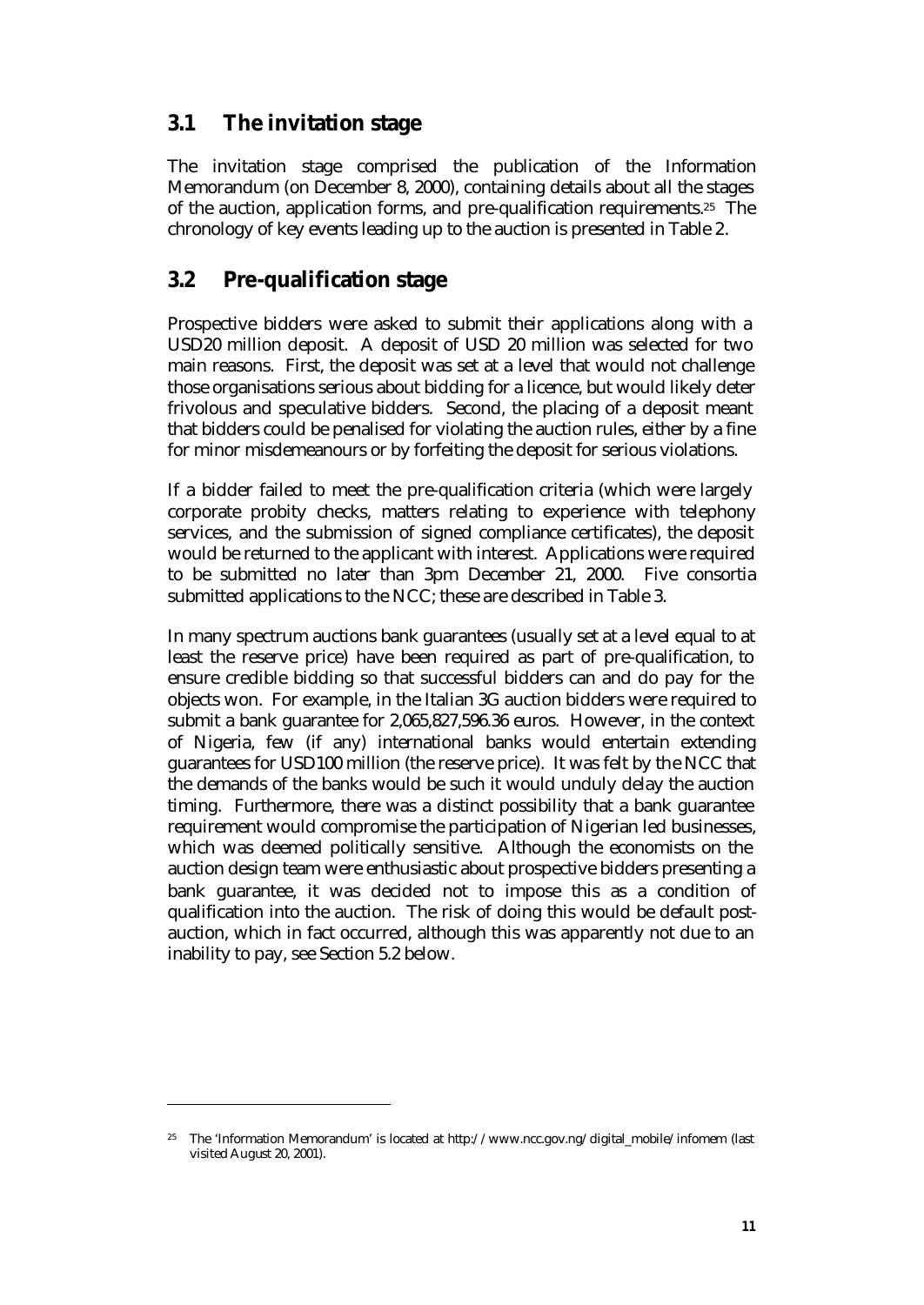## **Table 2: Chronology of events leading up to the GSM auction in Nigeria**

| <b>Date</b>              | <b>Event</b>                                                          | <b>Key points</b>                                                                                                                                                                                                                     |
|--------------------------|-----------------------------------------------------------------------|---------------------------------------------------------------------------------------------------------------------------------------------------------------------------------------------------------------------------------------|
| <b>February 18, 2000</b> | <b>New Executive Vice</b><br>Chairman (EVC) of the<br><b>NCC</b>      | Engr. Ernest Ndukwe appointed as EVC of<br>the NCC                                                                                                                                                                                    |
| <b>February 28, 2000</b> | Cancellation of<br>comparative selection<br>process                   | President requests an auction - to promote<br>transparency                                                                                                                                                                            |
| June 26, 2000            | <b>NCC</b> appoints Principal<br>Consultant                           | Radio Spectrum International appointed as<br><b>Principal Consultant</b>                                                                                                                                                              |
| October 25, 2000         | NCC publishes Initial<br><b>Consultation Document</b><br>(ICD)        | ICD sets out auction timetable:<br>End Sept - Information Memorandum<br>$\bullet$<br>to be published<br>Mid Nov - Deadline for applications to<br>$\bullet$<br>pre-qualify<br>Nov/Dec - Auction and grant of<br>$\bullet$<br>licences |
| November 29,<br>2000     | NCC confirms that one<br>licence will be reserved for<br><b>NITEL</b> | NITEL to pay the price determined by the<br>auction                                                                                                                                                                                   |
| December 4, 2000         | Deadline for applications<br>and deposits extended                    | Dec 21, 2000 - deadline for submission<br>$\bullet$<br>of applications and deposits<br>Jan 8, 2001 - qualified bidders to be<br>$\bullet$<br>announced<br>Jan 17, 2001 - start of auction                                             |
| December 8, 2000         | Information<br>Memorandum (IM)<br>published                           | IM contains application form, detailed<br>auction rules and auction logistics                                                                                                                                                         |
| December 21, 2000        | Five consortia apply for<br>the auction and submit<br>deposits        | Applicants:<br>1.<br>Econet Wireless Nigeria Ltd,<br>2.<br>United Networks Mobile Ltd,<br>3.<br>MTN Nigeria Communications Ltd,<br>4.<br>Communication Investments Ltd,<br>5.<br>MSI-Celtel Nigeria Ltd.                              |
| <b>January 8, 2001</b>   | NCC announces qualified<br>bidders                                    | All five applicants qualify for the auction                                                                                                                                                                                           |
| January 16, 2001         | Mock auction with bidders<br>and Bidder Briefing                      | Modifications to auction rules, publication<br>of the Bidder Information Pack (see<br>http://www.ncc.gov.ng/digital_mobile/mi<br>sc_docs/bidder information pack 1.doc)                                                               |
| January 17, 2001         | <b>Auction begins</b>                                                 | <b>Supplemental Bidder Information Pack</b><br>issued to bidders (see<br>http://www.ncc.gov.ng/digital_mobile/mi<br>sc_docs/supplemental bidder information<br>pack.doc)                                                              |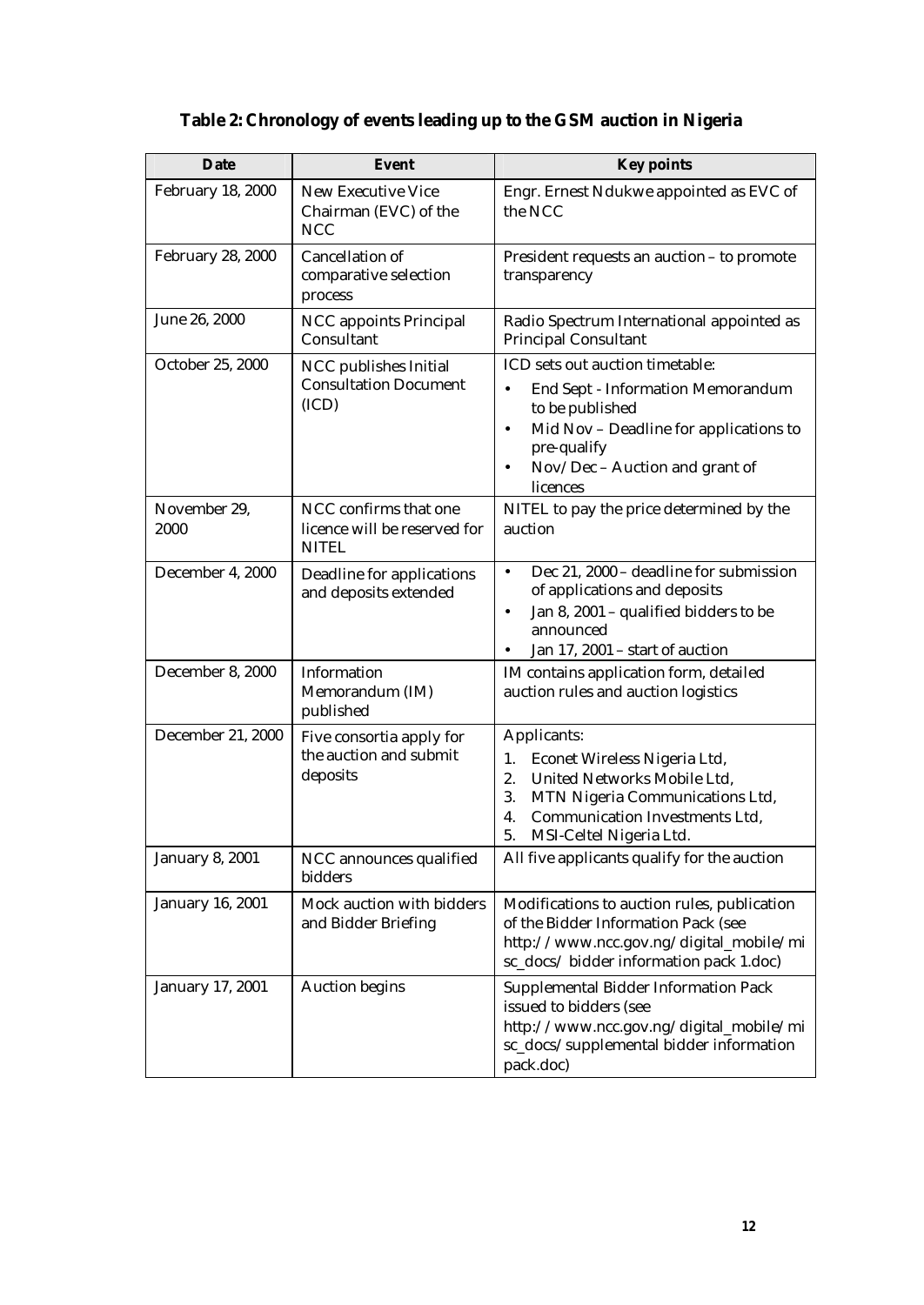It may seem strange to have a pre-qualification stage, particularly as the outcome of auction ought to ensure that the best-qualified applicants succeed in winning licences.26 The main reasons a pre-qualification stage was chosen was to ensure that the applicants were not engaged in money laundering or other illegal activities, that they satisfied the ownership rules designed to deter collusion, and to enable the NCC to punish bidders credibly.<sup>27</sup> While the NCC was keen to attract high-profile international telecommunications service providers, it recognised that the pre-qualification stage would have little bearing on the demand for licences.

On January 8, 2001 all five applicants successfully satisfied the prequalification criteria and were announced as 'Qualified Bidders'. The qualified bidders were mainly African investors, see Table 3.

<sup>&</sup>lt;sup>26</sup> In most spectrum auctions there is usually a pre-qualification stage, requiring applicants to submit deposits and information. In Nigeria the pre-qualification criteria were undemanding, whereas in some other countries they have been particularly onerous. For example, in the forthcoming 2G and 3G spectrum auction in Israel in the questionnaire that the applicants need to complete they need to provide "an inclusive marketing and business plan **for the ten years** following the date of grant of the License", from Chapter D, Appendix A, *Tender No. 1/01 For the Award of a Combined License for Mobile Radio Telephone Services Using the Cellular Method (MRT) in Israel*, Ministry of Communications, August 2001, emphasis added.

 $27$  See Masciandaro (1999) on regulation and money laundering, and Swamy (2000) for a discussion on money laundering in Nigeria.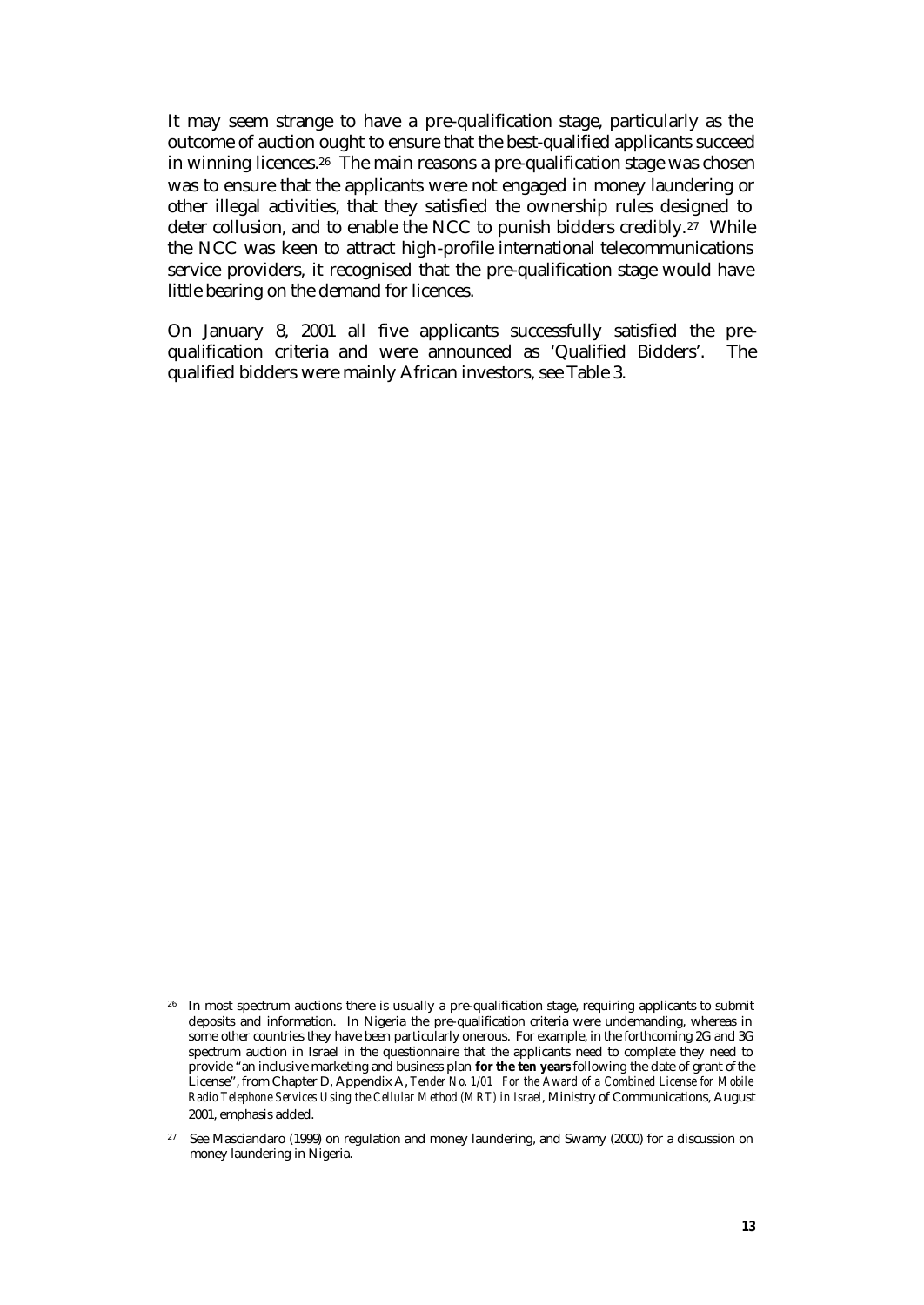|  |  |  |  | <b>Table 3: Qualified Bidders</b> |
|--|--|--|--|-----------------------------------|
|--|--|--|--|-----------------------------------|

| <b>Qualified Bidder</b>                             | <b>Brief description</b>                                                                                                                                                                                                                                                                         |
|-----------------------------------------------------|--------------------------------------------------------------------------------------------------------------------------------------------------------------------------------------------------------------------------------------------------------------------------------------------------|
| <b>Communication Investments</b><br>Limited         | Nigerian led consortium with Dr Mike<br>Adenuga Jnr as main shareholder and<br>German consulting firm Detecon GmbH as<br>technical adviser.                                                                                                                                                      |
| <b>Econet Wireless Nigeria</b><br>Limited           | Consortium led jointly by Econet Wireless<br>International Limited (listed<br>on<br>the<br>Zimbabwe stock exchange) and<br>First<br>Independent Networks Limited<br>(a)<br>consortium of Nigerian investors). Econet<br>operates cellular services in several sub-<br>saharan African countries. |
| MSI-Celtel Nigeria Limited                          | Consortium led by MSI Cellular Inv (Nigeria)<br>BV, wholly owned by the Dutch group MSI<br>Cellular Investments Holdings BV.<br><b>MSI</b><br>operates mobile services in several African<br>countries.                                                                                          |
| <b>MTN Nigeria</b><br><b>Communications Limited</b> | Consortium led by MTN International<br>Limited, ultimately owned by M-Cell listed<br>on the Johannesburg stock exchange.<br>major player in South African mobile<br>telecoms.                                                                                                                    |
| <b>United Networks Mobile</b><br>Limited            | Consortium led by Orascom Telecom, a<br>major telecommunications operator in Egypt<br>and North Africa.                                                                                                                                                                                          |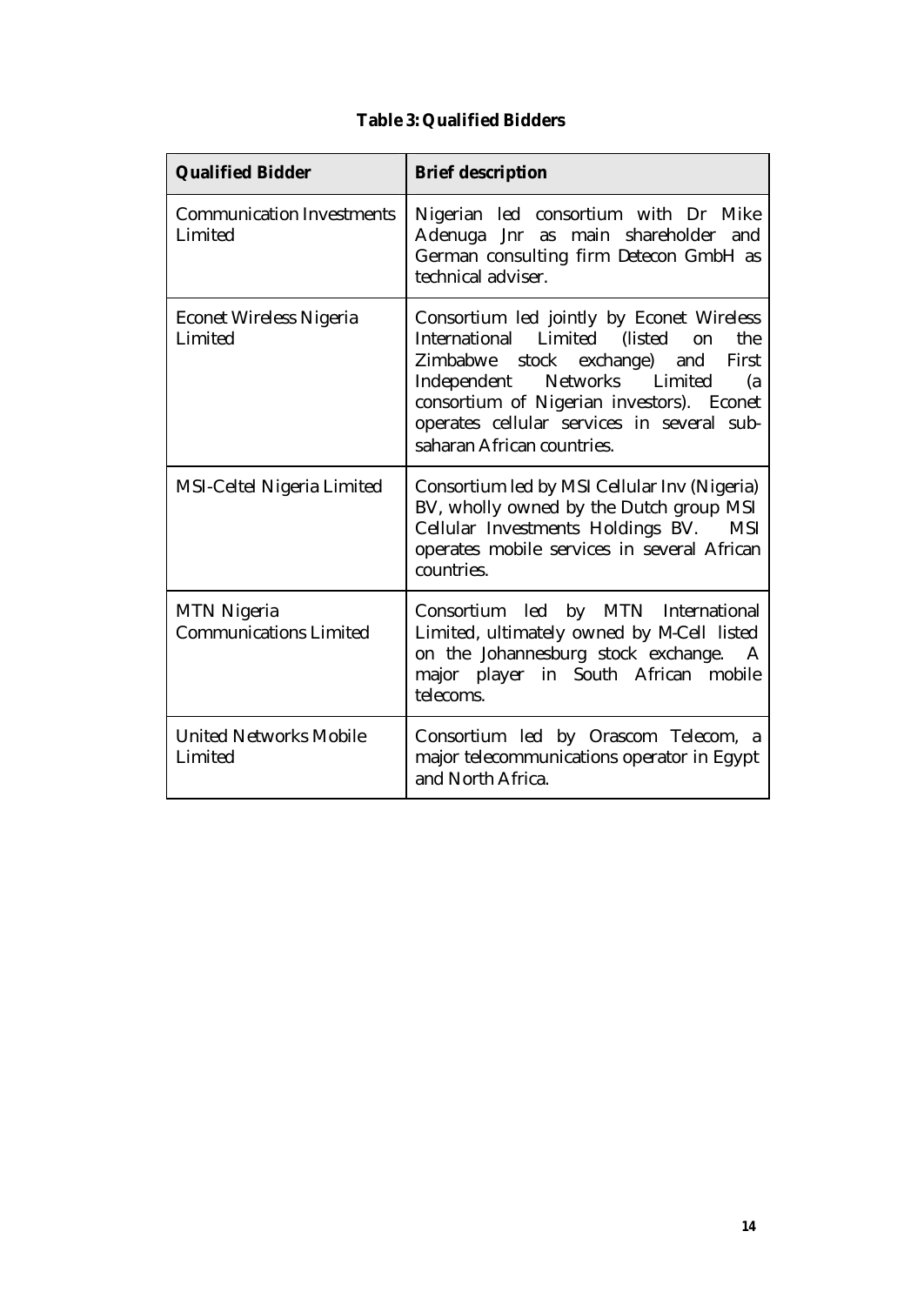### **3.3 The auction stage**

#### *Design*

 $\overline{a}$ 

A well-designed spectrum auction should achieve efficiency (in an expected sense) and be fair (in the sense that the interests of the auctioneer and the bidders are sensibly balanced).<sup>28</sup> An efficient auction ensures that the licences would be awarded to those who value the spectrum the most, and those who have the highest valuations should provide society the greatest net benefit. A well-designed auction should therefore elicit the highest bids from those who hold the highest values for the objects being auctioned. Auctions, unlike comparative selection processes, are more likely to achieve efficient outcomes because the process forces bidders to estimate the value, to them, of a licence for the spectrum. Depending on the form of the auction, some or all of this information is revealed to the market during the bidding process. This price discovery reduces bidder uncertainty and improves the efficiency of the auction. In the context of Nigeria the use of an auction also meant that the process would be seen as objective – the outcome of the auction would be easy to understand and difficult to challenge.

In designing a spectrum auction, factors that need to be taken into account are resource constraints, transactions costs (complexity), and factors that might lead to collusion among bidders.29 The absence of reliable communications and power infrastructures in Nigeria militated against the use of sophisticated auction support systems. While electronic bidding systems over secure extranets are increasingly a feature of spectrum (and other) auctions in Europe, North America, and Australia, such technologies could not be supported in Nigeria.30 To ensure credibility the Nigerian auction design had to be simple and easily understood by prospective bidders and commentators. Finally, the auction design had to be robust against collusive tendencies, which had arguably undermined the success of some 3G auctions in Europe.31

<sup>&</sup>lt;sup>28</sup> Dasgupta and Maskin (2000) define an efficient auction as maximising surplus conditional on all available information. In a private value auction, a second price Vickrey auction (for one good) or its Groves-Clarke extension (for multiple goods) is efficient. The Nigerian auction of course included common values, but Dasgupta and Maskin prove for a class of common value auctions these can be constrained efficient.

<sup>29</sup> See Cramton (2001), Klemperer (2001) and McMillan (2001).

<sup>30</sup> In the Swiss 3G auction the server was located in Boston, USA, see http://www.fedcomcom.ch/docs/rohstoff\_290800\_e.pdf.

<sup>&</sup>lt;sup>31</sup> The apparent failure of competition in some European 3G auctions towards the end of 2000 coincided with the period when the Nigerian auction was designed. Two 3G auctions in Europe suffered in the final quarter of 2000: Austria in November, and Switzerland in December. The problem besetting these auctions was a low number of bidders relative to the number of spectrum packages available. Participation problems arose because of an increasingly negative outlook for demand, rising technological uncertainty, and more sophisticated bidder actions in response to the auctions designed. Melody (2001) has argued that Europe mismanaged 3G mobile spectrum auctions, claiming that they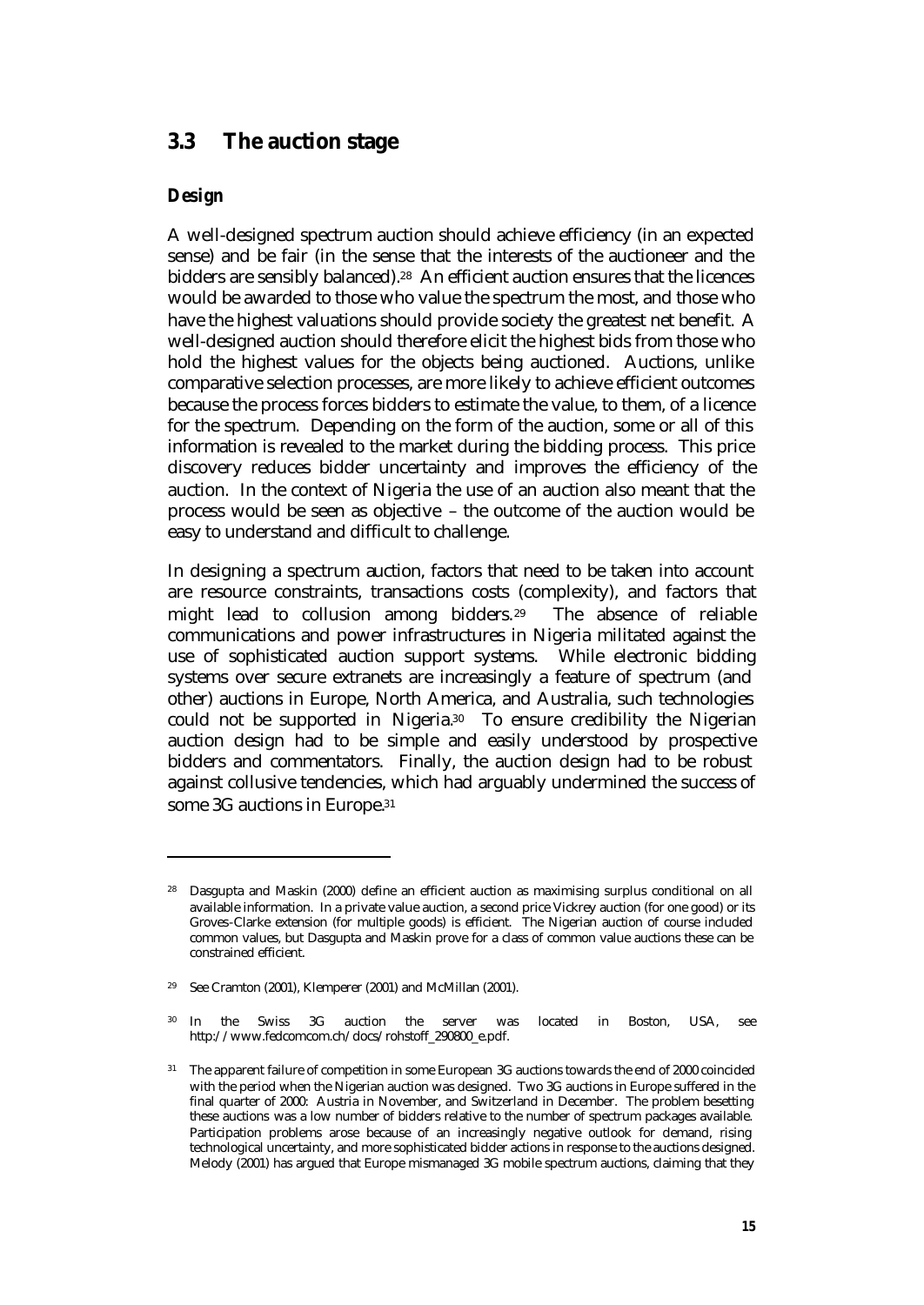As well as the above factors, the number of objects and their characteristics are critical inputs to the design of an auction. The Nigerian GSM auction comprised three 'identical' licences: each containing rights and obligations, with a fourth reserved licence to be issued to NITEL.<sup>32</sup> The rights were fifteen years exclusive access to a 40 MHz spectrum package, comprising 2x5 MHz in the 900MHz band and 2x15MHz in the 1800MHz band, to be used for the purposes of delivering digital mobile telephony services. The obligations were, amongst other things, rollout obligations, annual licence fees related to audited net revenues, prohibitions on anti-competitive behaviour, etc. While the quantity of spectrum in each package was known to be identical before the auction, differences *ex post* could arise depending upon the spectral location of each package.33 However, the spectral location of each spectrum package was not specified before the auction (other than the overall frequency range within which all the packages resided). In order to maintain identical packages *ex ante*, the precise frequency locations of the packages were to be determined by a publicly observable random draw after the conclusion of the auction, see Section 3.4.

Ideally the auction should have been designed to encourage the bidders to focus on assessing valuations. This is straightforward where the value of a licence is entirely private. However, spectrum licences are influenced by both private and common values.34 In auctions where an element of the value is common (essentially influenced by factors common to all bidders), this tends to give rise to the winner's curse. The effect of the winner's curse can be particularly pronounced for the case of a sealed bid auction. However, because an ascending auction is a discovery process it tends to promote more accurate price discovery, which ought to mitigate the winner's curse, and so prices should more closely reflect true market values.

In deciding how to auction three identical packages, the design team considered many competing auction formats. These fell broadly into two classes of auction: sealed bid auctions and ascending bid auctions. The success in raising substantial sums in some ascending bid spectrum auctions, notably the PCS auctions organised by the FCC in the mid-1990s (see Cramton (1995) and Milgrom (2000)), and the 3G auctions in the UK in 2000

failed to improve efficiency and enhance competition. Klemperer (2001) also criticises many of the 3G auctions in Europe held in 2000.

<sup>&</sup>lt;sup>32</sup> NITEL, the state owned incumbent operator, was being prepared for privatisation. As the monopoly provider of public switched telephony services in Nigeria, it was regarded as crucial for economic development that it acquired GSM licence. However, NITEL was excluded from the auction, in return for the guarantee of receiving a licence at the same price as yielded in the auction. There was a fear that other bidders might suspect the government would use NITEL to influence bids. Furthermore, NITEL, as the sole provider of interconnect services, was in constant discussions with all the bidders and its participation might have increased greatly the chances of collusive and strategic bidding.

<sup>33</sup> For example, the quality of spectrum used by *x* can be affected by neighbouring users, those with frequency boundaries (almost) contiguous with the frequency boundaries of *x*.

<sup>34</sup> See McAfee and McMillan (1987), Milgrom (1985,1987) and Wilson (1982) for a discussion on auctions, information and bidding.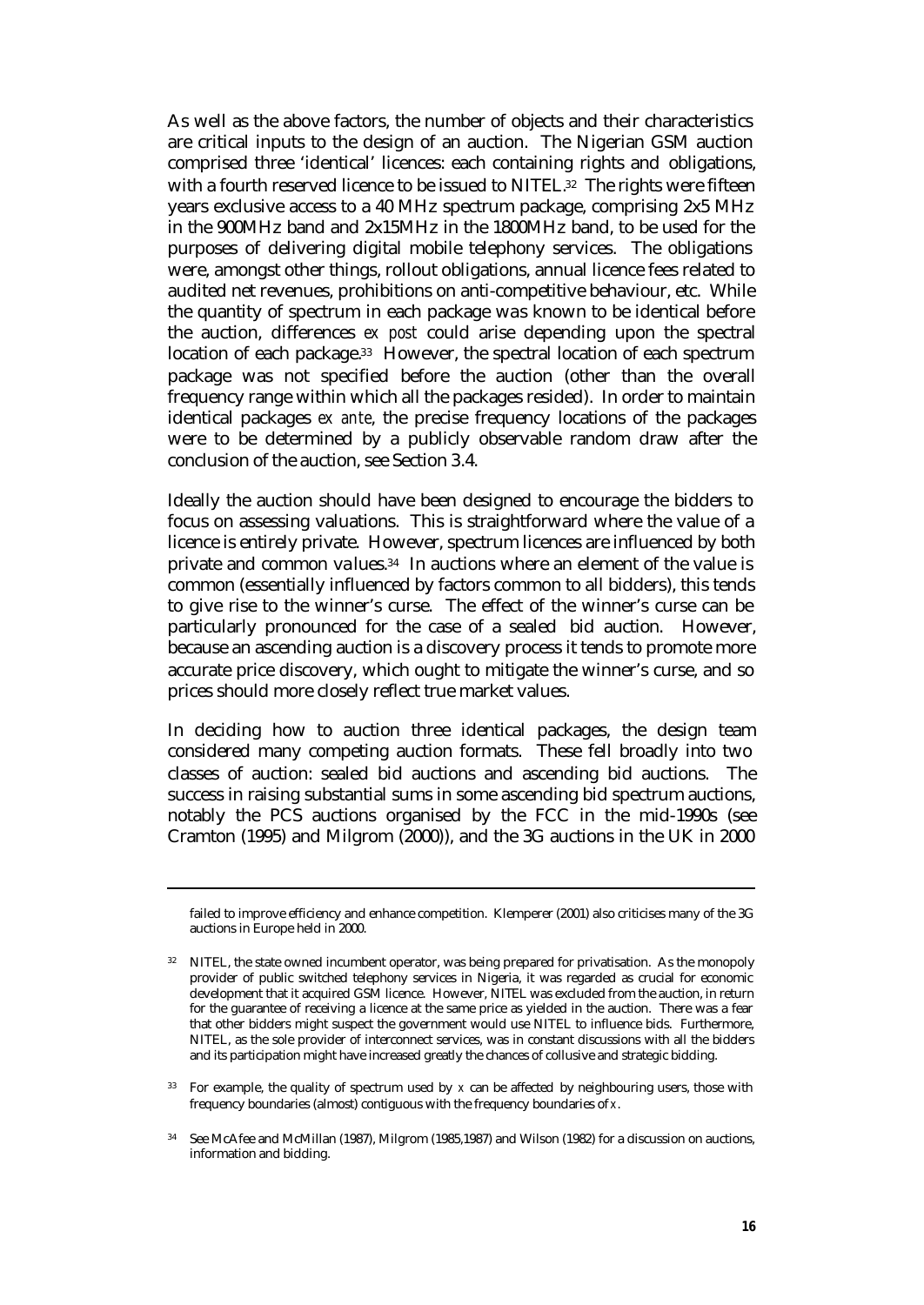(see Klemperer (2001)), excited some in Nigeria. But those closely involved in the process were less mesmerised by the revenue raising potential and more concerned with: ensuring that the process was transparent (*i.e.* free of corruption), achieving an efficient allocation, and that the successful bidders would commence commercial operations.

Although the NCC was confident that there would likely be substantial interest in the licences, with market sentiment around the world turning adversely against telecommunications investments in late 2000 there was a concern that a small number of prospective bidders might collude in an attempt to avoid paying high prices in a competitive auction. The NCC was determined to avoid the situation that arose in the Swiss 3G auction, where the number of bidders who were to participate in the auction fell from ten (in August 2000) to four just before the auction was due to start on November 13, 2000 (equal to the number of licences to be auctioned).<sup>35</sup>

Collusion prior to and during the auction needed to be deterred<sup>36</sup> and so in the Information Memorandum37 it was stated "A Bidder is not allowed to communicate with any other Bidder from the Application Date [December 21, 2000] through to the end of the Auction Stage on matters that could have a material effect on either the price paid for DMLs [Digital Mobile Licences] or the identity of Successful Bidders…The Commission [NCC] prohibits any and all communications between and among Bidders related to the Auction, including but not limited to: bid strategy, budgets, willingness to pay, valuations, identities of bidders, etc.". If a bidder violated these rules, he would have forfeited his deposit of USD20 million and been excluded from the auction. In the event, this did not arise.

Although anti-competitive collusion was unwelcome, it was even more important to ensure that there would be at least four applicants. For given demand expectations, the key variables affecting participation in a spectrum auction are the reserve price and the number of licences (a proxy for postauction competition). In the Nigerian auction the designers effectively had no discretion over these key variables. The previous aborted process in early 2000 had set a licence fee of USD100 million and this resulted in seventeen applications, and so public expectations effectively forced the hand of the

<sup>35</sup> See Total Telecom, "Swiss UMTS auction is postponed as five become four", November 13, 2001, http://www.totaltele.com/view.asp?articleID=33712&Pub=TT&categoryid=625&kw=switzerland.

<sup>&</sup>lt;sup>36</sup> In some recent spectrum auctions designers have striven to counter collusion by: making bidders names anonymous when announcing results in the auction (e.g. the Hong Kong 3G auction, see http://www.3gnewsroom.com/country/hong\_kong.shtml); making bidders commit to participation by not allowing withdrawal once an application has been submitted (e.g. Denmark, where prospective bidders must include their first bid with their application to participate in the auction, see http://www.tst.dk/index\_uk.htm (a similar rule applied in the Nigerian GSM auction, as bidders would have forfeited their deposits had they withdrawn in the first round); and by cancelling the auction if the number of bidders is less than or equal to the number of licences at the start of the auction (e.g. Taiwan, see http://www.dgt.gov.tw/).

<sup>37</sup> Section 4.7.1.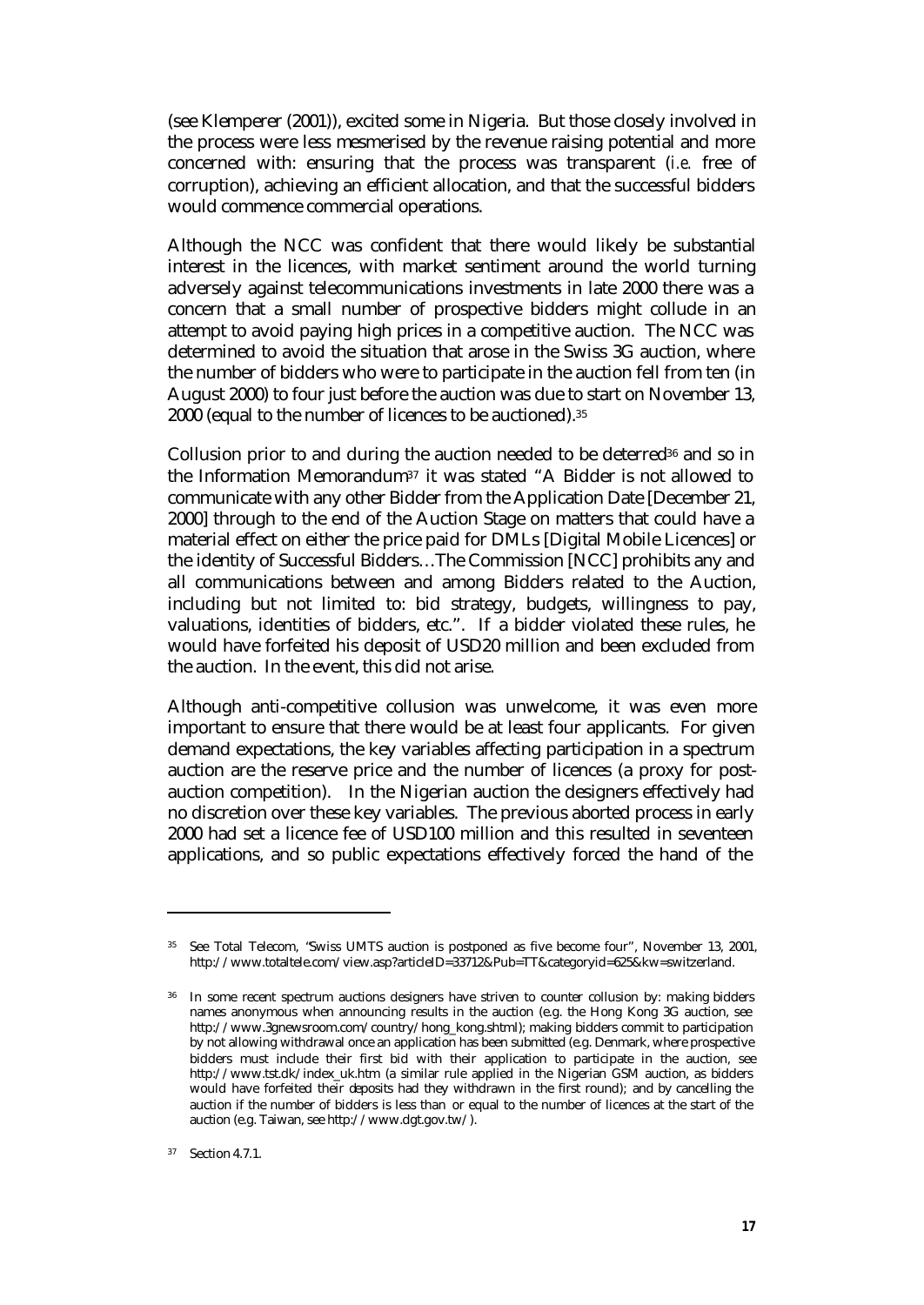auction designers to choose a USD100 million reserve price.38 The number of licences to be awarded had been set by the government in the National Policy.

### *A hybrid auction*

 $\overline{a}$ 

Because of the possibility that the number of bidders applying to take part in the auction would be small, it was decided to design a hybrid auction. Depending on the number of qualified bidders, the auction would commence as an ascending clock auction or a sealed bid auction. If the number of qualified bidders were equal to four, a (fourth price) sealed bid auction would take place.39 An ascending clock auction would arise in the event of five or more qualified bidders.

In an ascending clock auction the auctioneer announces prices to bidders that increase over time (ascend with the clock) and bidders choose whether to accept or reject the announced prices. A bidder choosing to reject an 'announced price' reveals that he or she is not willing to pay that sum for the object being auctioned. While competitive ascending bid spectrum auctions where bidders submit prices have featured in many countries, the Nigerian auction is believed to be the first ascending clock (spectrum) auction to have taken place.

Where the objects in an auction are identical, the auctioneer needs to announce only a single price in an ascending clock auction. Where objects differ, the auctioneer would need to announce a price for each item. In the Nigerian GSM auction the licences were identical and hence the auctioneer could announce a single price. When the auctioneer announces a price, which is the required bid amount, bidders must accept this amount in order to remain in the auction. The auction is over when the price rises to the point where the number of bidders willing to bid on the licences, at the required bid amount, is equal to the number of licences being auctioned. The winning bidders pay the required bid amount and each winning bidder is assigned one of the identical licences.

The main complication that can arise in an ascending clock auction stems from discrete changes made to announced prices. For example, the number of bidders can fall from above to below the number of licences available

<sup>&</sup>lt;sup>38</sup> Had a different reserve price been selected it was felt that intense scrutiny by the media would have undermined confidence in the auction. A lower price would have resulted in accusations of giving away the family silver, and a higher reserve price would have resulted in accusations that the price was so high it would deter Nigerian investors.

<sup>&</sup>lt;sup>39</sup> The Information Memorandum did not specify what would happen in the event of three or fewer qualifying bidders. This was due in part to the NCC being confident there would be more than four applicants, based on expressions of interest and on the process cancelled earlier in the year, and due in part of not wanting to signal to prospective bidders that the NCC believed there was low market demand. The Information Memorandum did, however, state that the "Commission reserves the right not to proceed with the Auction or to change the timing or any other aspect at any time without prior notice" (page 29).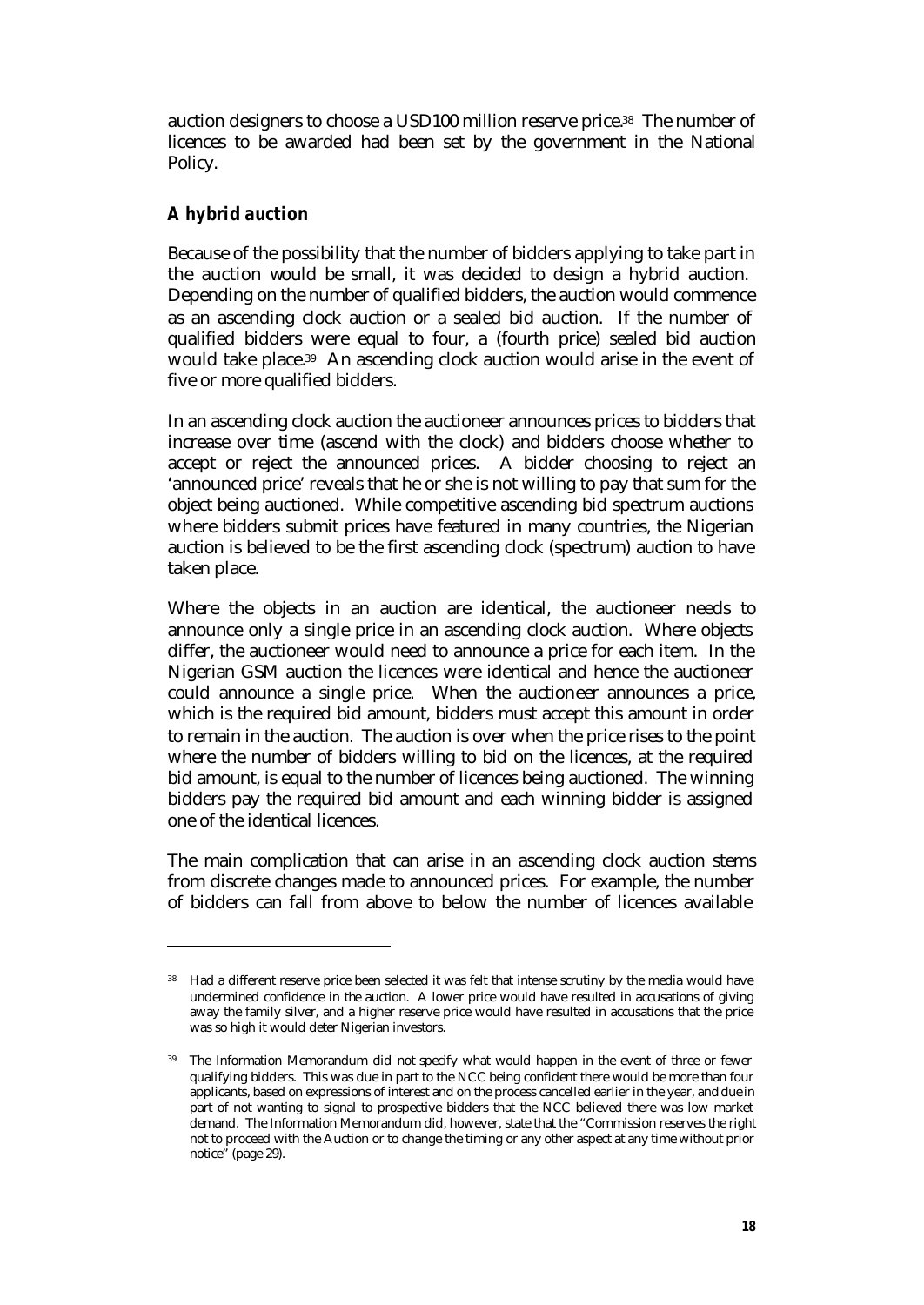because the announced price overshoots some or all of the valuations. In the Nigerian GSM auction a case that needed to be considered was where the number of active bidders fell from, say 4 to 2. That is, in a round following a new price announced by the auctioneer more than two bidders say they are not willing to pay the amount. The solution implemented to deal with this kind of possibility was a secondary sealed bid auction. The purpose of holding a sealed bid auction, rather than instigating another ascending clock auction, was partly motivated by a desire to promote competition in bidding, but mainly due to a desire to end the auction quickly.

An important constraint on the auction design was 'symmetry': the requirement that each successful bidder should pay the same price. This constraint reflected a fairness consideration held by the public and many politicians; that identical licences should be sold for identical prices. If the ascending auction ended with the number of successful bidders equal to the number of licences, symmetry would not present a problem. However, if the ascending clock auction were to enter a sealed bid secondary auction, this required some imaginative thinking. To reconcile the objective of symmetry with sealed bids having different values, we differentiated between what we termed the 'Final Price', which all successful bidders would pay, and a 'Premium' that successful bidders in a secondary sealed bid auction might pay.

The rules of the secondary sealed bid auction were straightforward. Each bidder in the sealed bid auction was required to submit a bid in units of USD10, which could not lie below the highest Announced Price at which the bidder responded "Yes" in the ascending bid phase. <sup>40</sup> At least that part of the design was simple. The Final Price could not exceed the price agreed by a successful bidder in the ascending clock auction. As the winner(s) of the secondary sealed bid auction would be determined by the highest bids submitted, it was necessary to deter bidders from submitting unrealistic or infeasible bids.41 But the winning bidder(s) in the sealed bid phase would have to pay the same Final Price as the successful bidder in the ascending phase. To deter unrealistic bids and accommodate symmetry we designed the total amount to be paid to comprise the Final Price, which was identical across all successful bidders and hence symmetric, and a Premium that might be paid by those succeeding in the sealed bid phase. In this case the Premium would constitute a penalty on any successful bidder who submitted a sealed bid lying above the highest announced price agreed by a bidder in the ascending clock auction.

In the unlikely event that all bidders exercised waivers for all announced prices, the reserve price of USD100 million would constitute the floor in the secondary sealed bid auction – and this would be the Final Price. Bidders would pay a premium on top of this determined according to their submitted bids.

<sup>&</sup>lt;sup>41</sup> This issue was raised by one of the actual bidders during the real mock auction held on January 16, 2001.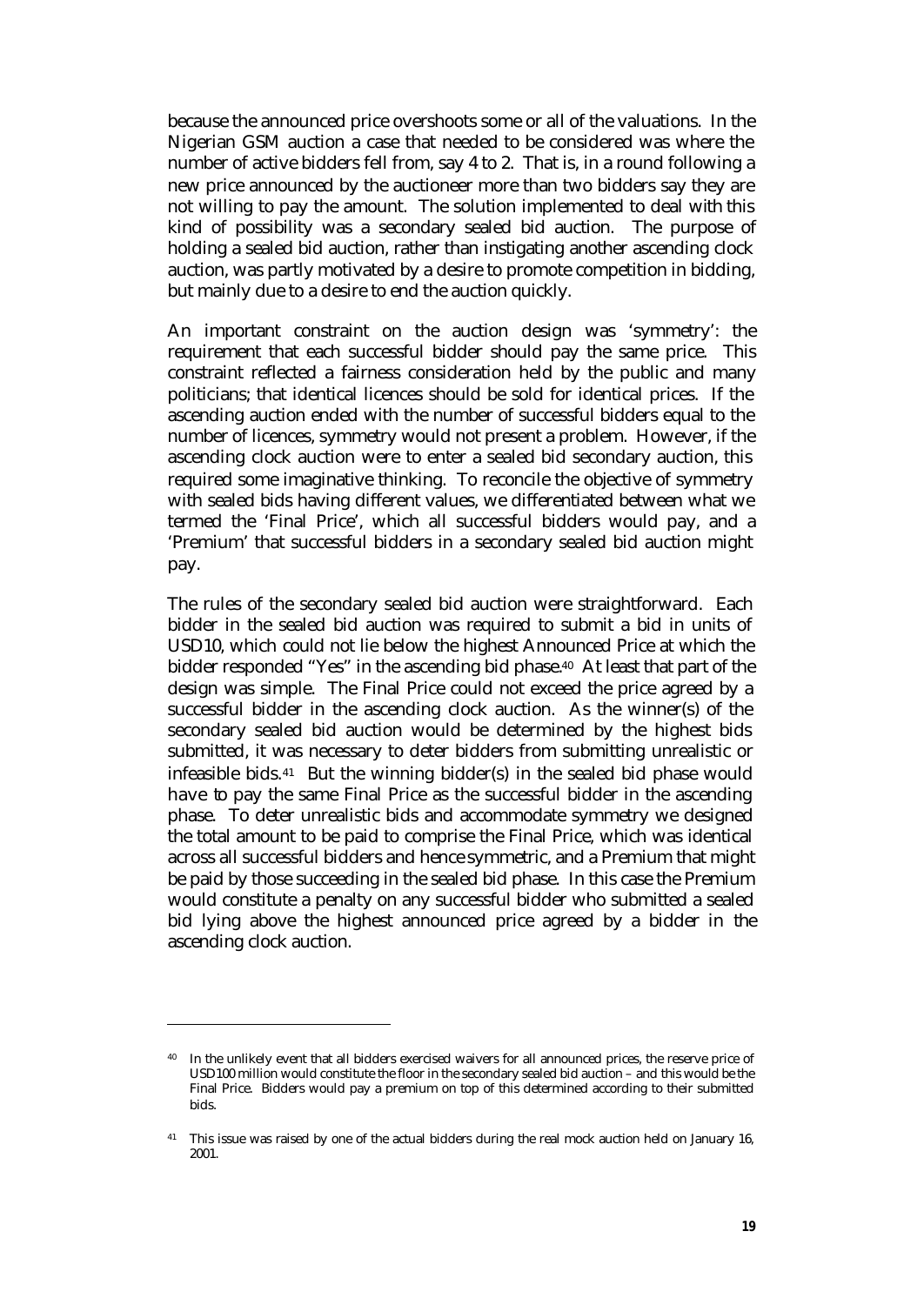Examples of possible auction outcomes using hypothetical figures were presented to the bidders at the Bidder Briefing on January 16, 2001. Example 1 in Figure 2 is a case where the ascending clock auction enters a secondary sealed bid auction. The example has four bidders competing for three licences. The ascending clock auction ends with one bidder agreeing to pay USD47, and three others saying "No". Hence, one bidder is granted a licence at USD47 and the other three enter the secondary sealed bid auction.

#### **Figure 2: Example of secondary sealed bid auction presented to the bidders on January 16, 2001**

#### **Example 1**

**Suppose a Successful Bidder has said Yes at \$47 and does Not enter the Sealed Bid Phase Assume there are 3 Eligible Bidders in the Sealed Bid Phase Competing for two (2) Licences Assume the 3 Eligible Bidders in the Sealed Bid Phase submit Sealed Bids: Bidder 1 submits Sealed Bid \$45, Bidder 2 submits Sealed Bid \$48 and Bidder 3 Sealed Bid \$52 There are two Successful Bidders paying a Final Price: \$47 Plus a PREMIUM = \$1 for Bidder 2 and PREMIUM = \$5 for Bidder 3 The Successful Bidder in the Ascending Bid Phase pays a Final Price: \$47**

### *Auction rules*

Auction rules are often very detailed and cover activities by bidders before, during and immediately after the auction. Rules are required to prevent collusive behaviour that could undermine efficiency, and to provide detailed guidance about what is and what is not permitted during an auction. Detailed and precise rules are required so as to give bidders as much certainty as possible, encouraging them to concentrate on valuing the licence rather than engaging in excessive strategizing against each other. Spectrum auction rules are typically drafted by economists and lawyers, who together work with the auctioneer. In the Nigerian GSM auction the NCC, advised by its consultants, wrote the rules.

Auction designers often specify rules for almost all eventualities, even for circumstances that may seem highly unlikely. In the context of designing the Nigerian auction, considerable attention was paid to events that did not materialise, and were only expected to occur with a very low probability.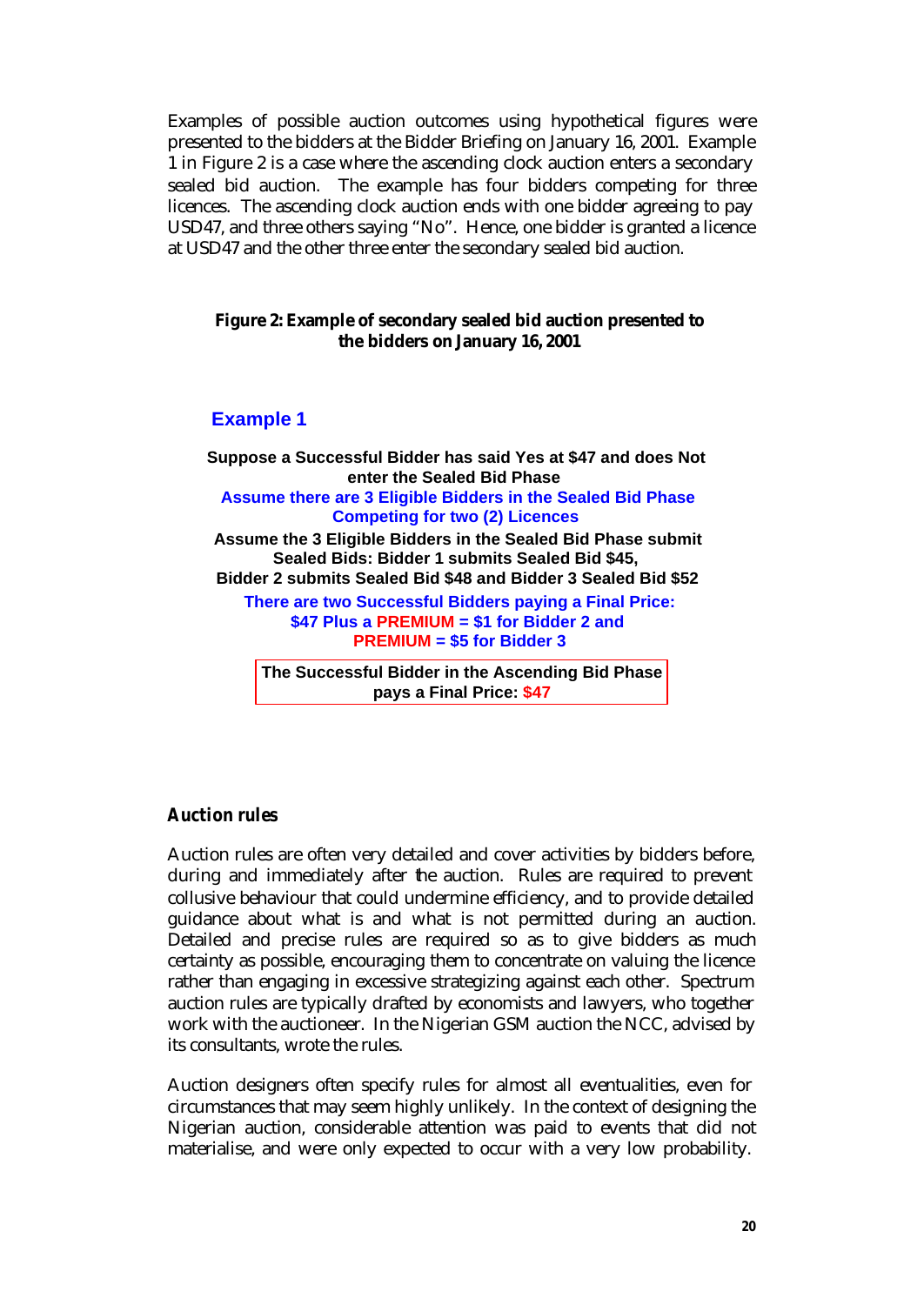Had the designers not accounted for outcomes that were viewed as highly unlikely, this would have resulted in the bidders (and other commentators, which importantly in Nigeria included the media and politicians who were closely scrutinising every move) losing faith in the auction process.

#### *Waivers and increments*

 $\overline{a}$ 

In many ascending spectrum auctions, bidders are given an opportunity to pause and reflect on their strategy. This is usually permitted in two ways: via 'waivers'42 and through the calling of a 'recess'43. The action of a waiver is where a bidder is allowed to abstain from making a bid in a round. In an ascending clock auction this would amount to a situation where the bidder is neutral, neither responding "Yes" or "No". A waiver is intended to give a bid team pause for thought and possibly time to communicate with financiers and other interested parties. In the Nigerian GSM auction, communication between the bid team and external advisors was not allowed during the auction day. Hence, granting waivers to bidders would serve the purpose of allowing a bid team extended time to discuss its bid response.

Whether or mt to allow waivers in an auction poses a challenge for the auction designer. Bidders expect and should be granted a reasonable amount of time to discuss their valuation, particularly as bidders in high-stakes spectrum auctions are typically consortia whose members may have different views and means of access to capital. However, allowing bidders time to compose bids by granting waivers means there is a chance they could use waivers to mislead other bidders, or to take advantage of information revealed in an auction by other bidders.44 It was decided that bidders would be permitted a maximum of three waivers. However, we chose not to grant the option of a recess, where a bidder can call a halt to the auction for a finite period.45 The fear was a recess would heighten the prospect for collusion, especially as the bidders were located at one location.

The increments to the announced price were bounded, but were set so that they would not increase by more than ten per cent between rounds (rounded up to the nearest USD1 million). Not fixing the increments provided

<sup>&</sup>lt;sup>42</sup> Waivers are intended to provide a bidder breathing space at a stage in an auction when bid values may be close to the bidders' valuation, or where in a multi-unit auction a bidder needs more time to recompute his or her preferred combination of objects.

<sup>&</sup>lt;sup>43</sup> A recess is where a bidder requests the auction is suspended for a finite duration, usually a day.

<sup>44</sup> Playing waivers at the beginning of a multi-unit ascending bid spectrum auction could provide a strategic advantage if other bidders do not play waivers at the same time. Playing early waivers can benefit the bidder playing a waiver and the other bidders not playing a waiver. This is because strategic use of waivers in such auctions can lead to demand reduction, see Ausubel and Cramton (1996). See Section 4.2 for further discussion on this point.

<sup>45</sup> In many recent spectrum auctions recesses have been allowed. For example, in the forthcoming Israeli 2G and 3G auctions, bidders are allowed to call a twenty hours time-out. In the UMTS auction held in the UK in March and April 2001, Telefonica called a recess day on April 6 so that it could hold a meeting of the Board.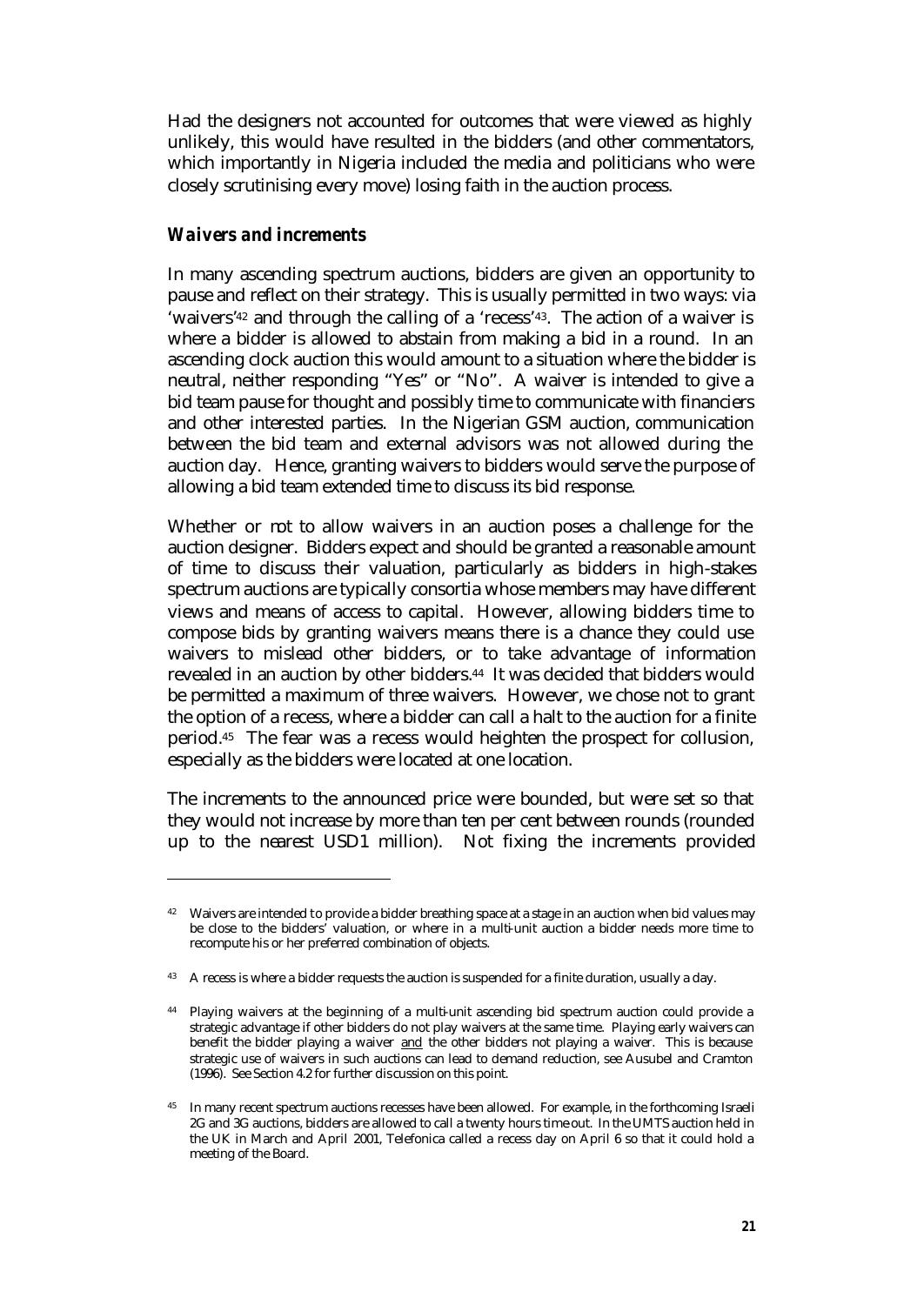discretion over the pace of the auction. Furthermore, on each auction day the announced price was not allowed to increase by more than fifty per cent (rounded up to the nearest USD1 million). By not providing the option of a recess, it was necessary to give bidders a clear indication of the maximum possible price each day in the auction, given their inability to communicate externally.

## **3.4 The grant stage**

The successful bidders in the auction stage progressed into the grant stage. Within fourteen days of the auction ending, each successful bidder had to pay the outstanding sums owed to the NCC. Upon payment, the 'provisional' successful bidders would acquire a fifteen-year licence.

# **4. The auction logistics**

## **4.1 Preparing the staff of the NCC**

An important requirement of the process was to keep the Commissioners and staff of the NCC fully informed of the preparations for the auction and how the auction itself would run. This was needed for two reasons: first, it was essential that the auction advisers were kept accountable to the Commission and, second, NCC staff had important tasks to fulfil during the running of the auction.

Training and informing the NCC staff about the auction took the form of briefings, workshops and mock auctions. The first such briefing was held in October 2000 in Abuja, Nigeria, and took the form of a presentation to the Board of Commissioners of the NCC. This was to present the preliminary thoughts of the auction design team to the Commissioners and to propose a way forward based on the conclusions of the market analysis, industry consultation and other work undertaken by the auction design team.

Following the publication of the Information Memorandum, there was a further presentation to the staff and Commissioners of the NCC in Abuja. This was to present the final version of the auction rules to the NCC and to ensure that all personnel involved in the auction knew how the auction would operate. This was followed by a workshop in early January 2001, which took the auction team and the NCC through the auction procedure in great detail, ensuring that all the personnel involved in the auction knew exactly what their role entailed.

The next stage in the process was to hold a series of internal mock auctions. These aimed to replicate the actual auction as closely as possible. Hence they were held in the same location (using the same rooms) as the real auction.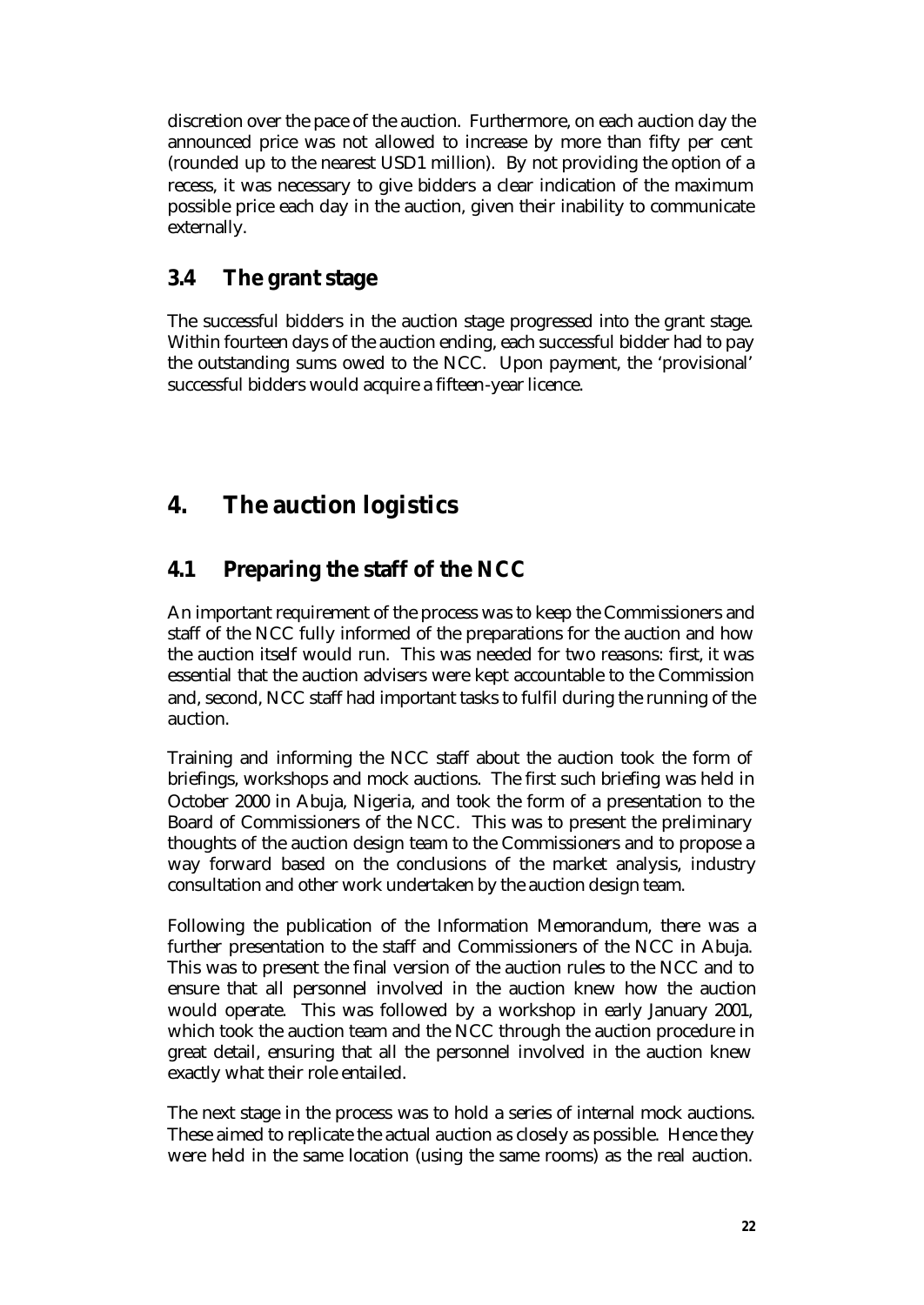NCC staff played the role of bidders. In order to test as many potential scenarios as possible, "bidders" were given different valuations in order to construct different outcomes. Thus the auction designers were able to engineer an outcome in which the secondary sealed bid auction was used in addition to the ascending clock auction. In order to avoid speculation as to actual bidders' valuations (which may have been leaked to the media), the bid teams made up of NCC staff were given names of Nigerian cities (Abuja, Kaduna, Lagos, Port Harcourt and Warri – see Figure 1) rather than names of actual bidders, and the valuations used did not correspond with expectations of the real bidders' valuations.

### **4.2 The auction process**

 $\overline{a}$ 

During the initial consultation phase, the possibility of holding the auction remotely using secure fax or Internet links was discussed. However, it was concluded that this would not be appropriate in the Nigerian context due to the inadequacies of the communications and power infrastructures. There was a real possibility that communication links between bidders and the auction control team could fail during the auction. Therefore, it was decided that the auction would take place at a single location (the Nicon Hilton Hotel, Abuja) with all the bidders present.

With all the bid teams present at the same location, there was a possibility this would increase the likelihood that they may communicate, despite this being forbidden in the auction rules.46 To minimise the prospects for collusion, bidders were called to the auction location on January 16, which was as close to the start of the auction as possible. On this date a bidder briefing session was held in which the auction rules were reiterated in detail, particularly those forbidding communication among qualified bidders, and the auction logistics were explained.

The bidder briefing was followed by a mock auction in which the bidders participated. This took the same format as the internal mock auctions; that is bidders were given artificial valuations and took the names of Nigerian cities in order to retain anonymity. The mock auction was a chance for the auction control team to test its procedures and also for the bidders to test the

<sup>&</sup>lt;sup>46</sup> On the other hand, an argument in favour of having bidders present at one location is that it makes it easier to monitor interaction between bidders. Where an auction makes use of the Internet or fax, it is much more difficult for an auctioneer to monitor communications between bidders. A good illustration of the challenges posed in an Internet based auction arose recently where CRA advised a bidder. The bidder chose a strategy in the first round of calling for a recess day. This unusual strategy led the auctioneer to suspect that the bidder was buying time to enable talks with other bidders over a weekend. As it was a multi-unit auction, there were arguably additional incentives to collude (e.g. choosing demand reduction strategies). The bidder needed to correspond with the auctioneer to provide an assurance that the strategy had been chosen for reasons connected with a matter not related to the other bidders. Had the auction been held in one location, this may have been unnecessary. However, where auctions may extend over long periods and feature recess days (as happened in the New Zealand and UK 3G auctions), it would be unreasonable to demand that bidders be present at a single auction location. Also, where the number of bidders is expected to be large, as is often the case in US spectrum auctions, it would be a logistical nightmare to accommodate all the bidders and their advisors in a single location.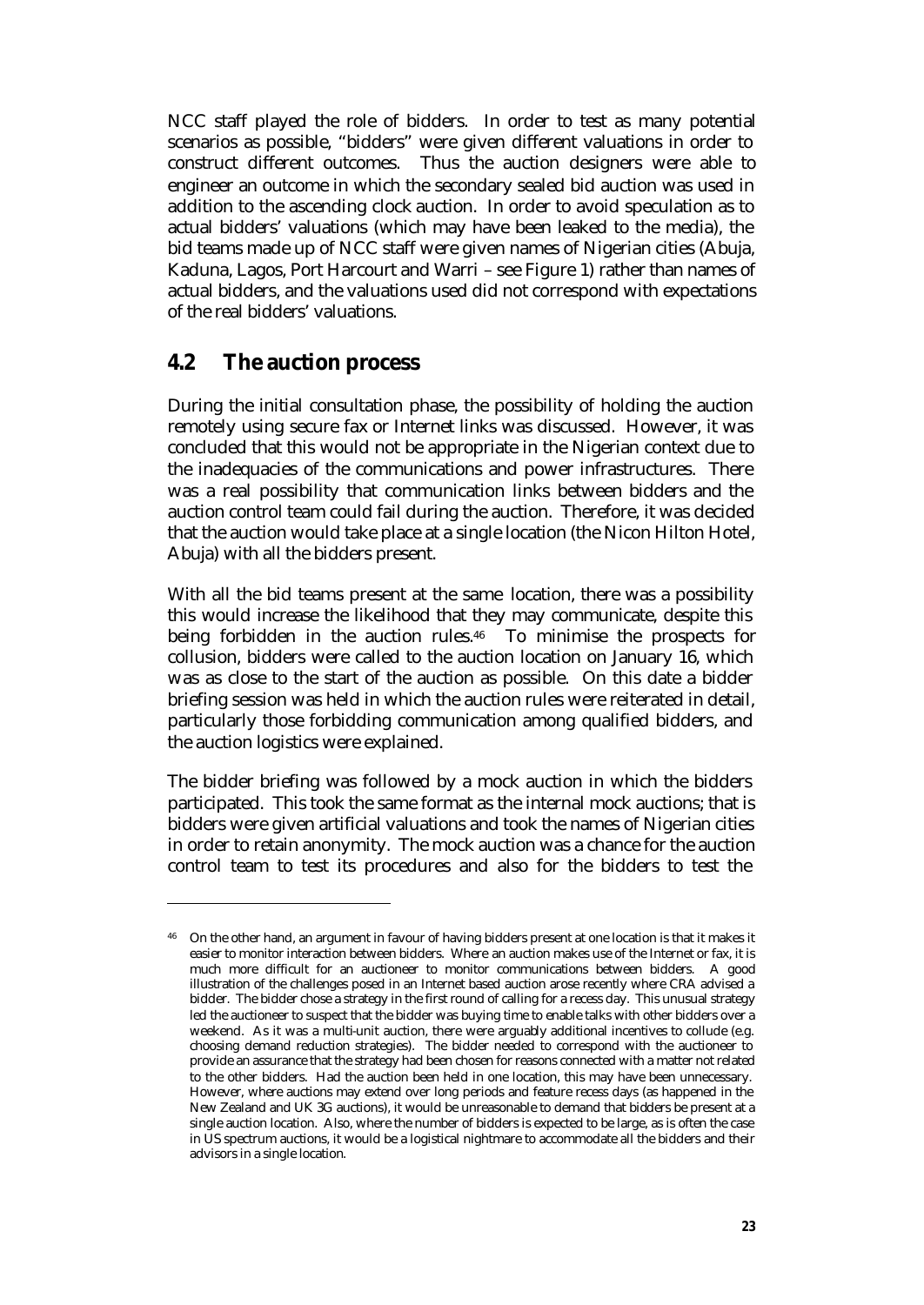robustness of the auction processes.47 In fact, modifications to the auction rules were made in response to suggestions received during the mock auction, as explained in Section 3.

The auction proper began at 10am on the day after the mock auction (January 17, 2001). The bid teams were escorted to their bid rooms by independent observers. The independent observers were members of the NCC staff who carried out two roles. They were the point of contact between the bid teams and the auction control team and they sat with the bidders in their bid rooms to ensure they observed the auction rules. Bidders were not allowed to communicate with people outside their bid rooms during the day. If a member of a bid team had to leave a bid room for any reason during a day of bidding, he or she was not allowed to return and could not be replaced during that day.

Rooms were randomly allocated to bid teams at the beginning of each day and were not located adjacent to each other. The fact the bid teams knew that the announced price could not increase by more than fifty percent on an auction day, removed the need for communication with outside interested parties (key shareholders, investors, etc.) during the day. The nature of the auction, and the fact that communication with bid teams was not possible during the bidding, meant that bid teams largely consisted of senior directors (Chairman, CEOs, CFOs, etc.) of the companies involved, so that key decisions could be taken during the day.

To lend credibility to the process and prevent contravention of the auction rules, all communications between the bid teams and the auction control team were verified using approved signatures and passwords. Bid teams were notified in writing by the auction control team at least thirty minutes before the start of each round of bidding. Each round lasted twenty minutes. At the beginning of a round, bid teams received a bid form stating the announced price, to which they had to respond "Yes", "No", or "Waive". Bidders were given two copies of the bid form, which they had to return in separate envelopes; one of which was only opened in the case of a dispute.

After the auction control team received the bid forms, a bid confirmation form was issued. If bidders disputed the recorded bid, they could respond in writing within five minutes. Provided there were no disputes (which was the case throughout the auction), a form was then issued to all bidders showing the results of the previous round (*i.e.* the responses of all the bidders) and the timings of the next round. This marked the end of a round. The process was then repeated, provided there were sufficient active bidders remaining in the auction.

<sup>&</sup>lt;sup>47</sup> In all spectrum auctions where the authors have advised bidders, the rules have been fine-tuned close to the start of the real auction. Not surprisingly, improvements in the rules and logistics are usually made during mock auctions with the actual bidders.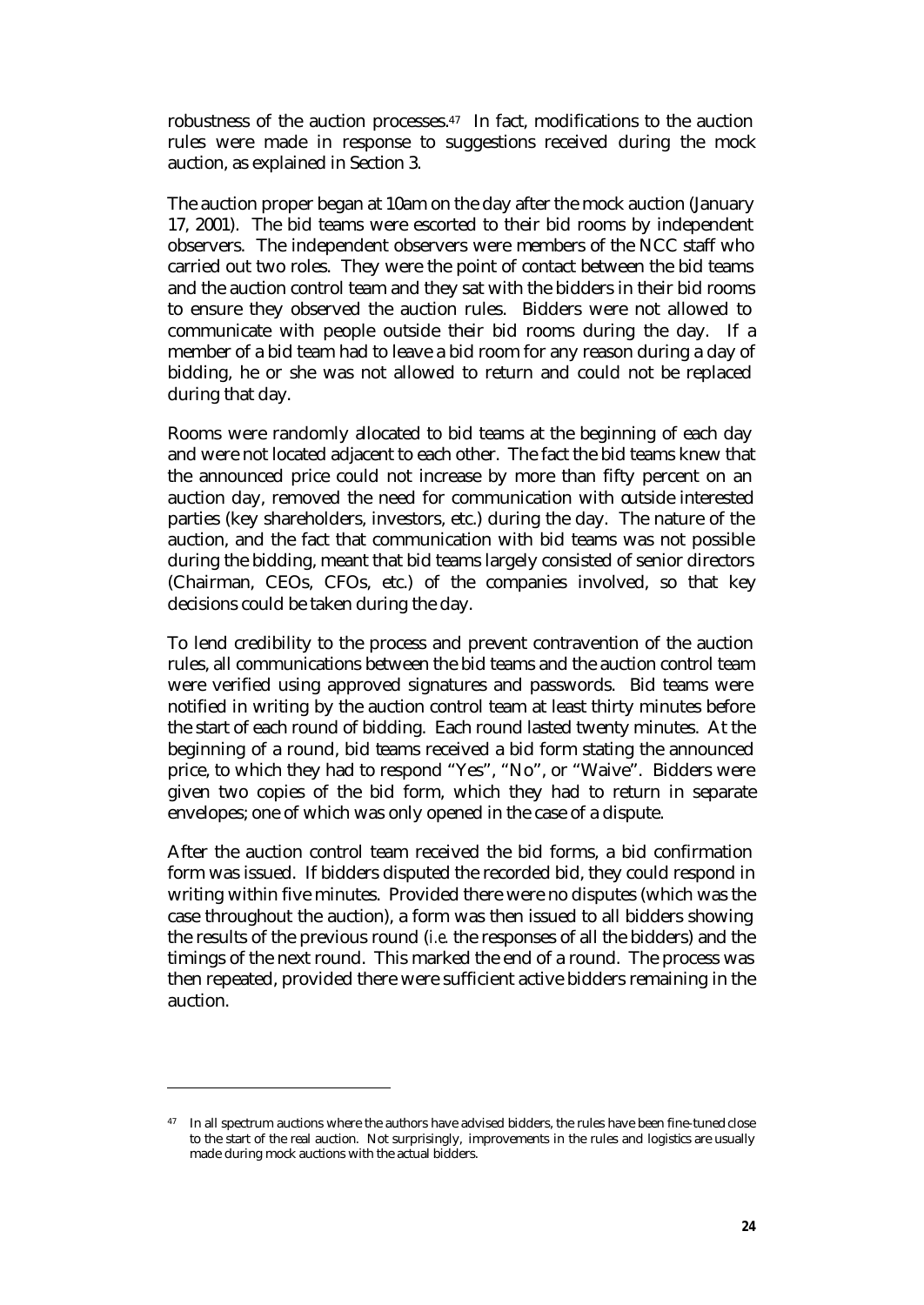At the end of an auction day, bidders were to vacate the bid rooms. This allowed bidders time to communicate with their advisors, and to prepare their strategy for the following day.

### **4.3 Dissemination of information**

It was decided that, as with 3G auctions in Europe and elsewhere, information on the progress of the auction would be made available to as wide an audience as possible after the conclusion of each round. This level of disclosure and transparency was without precedent in Nigeria.

At the end of each round, there was a press briefing. This took place in the same location as the auction immediately after the bidders had been informed of the results of the round. In addition, an even wider audience had access to information on the auction through the Internet. The auction results were uploaded onto the NCC's website48 around twenty minutes after the conclusion of each round.

## **5. The auction outcome**

The auction lasted three days and the Final Price was USD285 million. The process was heralded as a great success in Nigeria. Table 4 provides the full auction outcome and results. While market expectations<sup>49</sup> indicated that the licences would probably double in price, the final outcome was a surprise to many (see Section 6 below).

### **5.1 Auctioneer's strategy**

 $\overline{a}$ 

The auctioneer's discretion was limited in the auction to the setting of the increments to the announced price. Even here discretion could have been sacrificed in favour of an approach where the announced price increased by ten per cent in each round. Increments of ten percent would have meant that the number of rounds in a day could be kept to a minimum. However, for a higher announced price, fixed increments of ten percent would lead to larger absolute increments. As the auctioneer wanted to minimise the prospect of a situation where all bidders responded "No" following a previous round where they all responded "Yes", a discretionary approach to the setting of the announced price was preferred over a formulaic approach.

<sup>48</sup> http://www.ncc.gov.ng/digital\_mobile/auct\_info/auction\_info.htm provides full round -by-round details of the auction.

<sup>49</sup> In an article in the Financial Times, January 11, 2001, it was reported, "Bidding starts at USD100m each, but analysts expect the price to double". Source: http://globalarchive.ft.com/globalarchive/articles.html?id=010111001636&query=Nigeria (last visited August 11, 2001).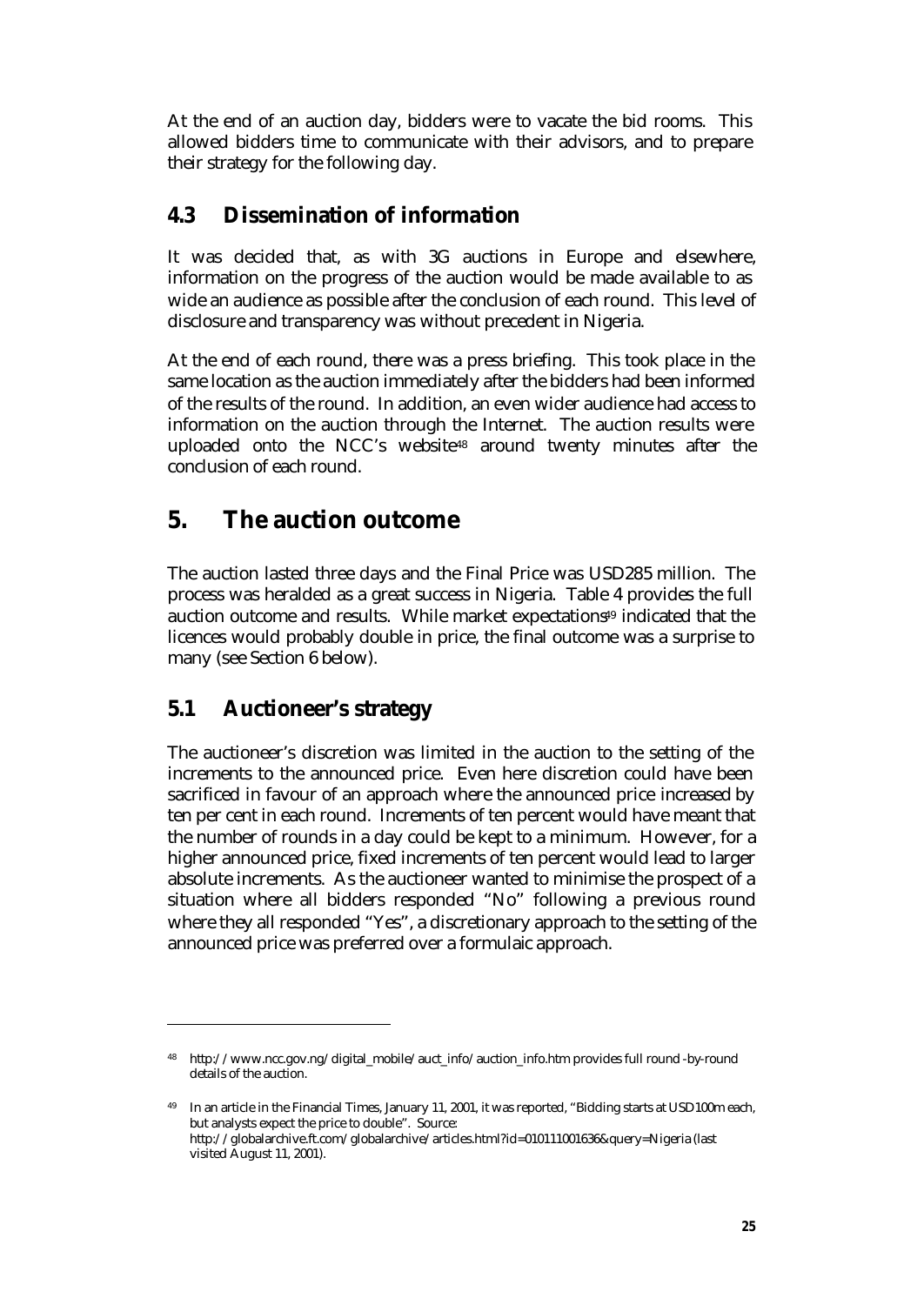It can be seen in Table 4 that on day one of the auction the announced price increased between USD9-11 million in each round, and concluded after six rounds at USD150 million. In every round the responses received from each bidder was "Yes". If the auctioneer had increased the announced price by the maximum permitted each round, there would still have been six rounds on day one.50 The Bid Teams vacated their approved rooms at around 6pm on day one.

The auction commenced on day two at 10am and again concluded after six rounds at around 6pm, with all five bidders present. In the first round on day two the announced price increased by the maximum permitted, leading to an absolute increment of USD15 million. All bidders responded "Yes" to the announced price of USD165 million. However, in the second round on day two, United submitted "Waive" in response to the announced price of USD178 million. This resulted in discussions among the auction control team, who slightly reduced the increment for the next announced price. For the remainder of day two all the bidders responded "Yes" and the announced price reached the maximum permitted for the day, USD225 million. By the end of day two the outcome surprised many, and speculation in the press intensified.

At the beginning of day three the auctioneer believed this would be the final day. Nobody on the auction control team expected the price of a licence to exceed USD338 million, the maximum permitted for day three. The auctioneer believed a big increment would be needed at the beginning of day three, to see whether this would lead to the withdrawal of one bidder and thus bring in sight the end game. The motivation for choosing a large increment at the beginning of the day was based on the responses received on the previous day. The first increment on day three was a maximum ten percent, or USD23 million, which was the largest absolute increment to the announced price made in the auction. This resulted in an announced price of USD248 million, and to the surprise of the auction control team all bidders responded "Yes".

In formulating the announced price for round two on day three, another large increment of USD17 million, though proportionately less (6.9%) than that made in round one, was made. This elicited four "Yes" responses and a "Waive" from the bidder MSI. This was the second waiver played in the auction, but given the high level of the announced price, MSI's waiver was interpreted as a sign of their impending exit.51 Because no other bidder had waived on day three, a high increment to the announced price was made in round 3 (USD20 million, 7.5%) to force the pace of exit. This resulted in three "Yes" responses and two "Waive" responses from MSI and United.

<sup>50</sup> In this case the announced price would have progressed as follows: 100, 110, 121, 134, 148, 150 (all USD million).

<sup>&</sup>lt;sup>51</sup> Assuming MSI were playing rationally, their valuation was probably around USD250 million.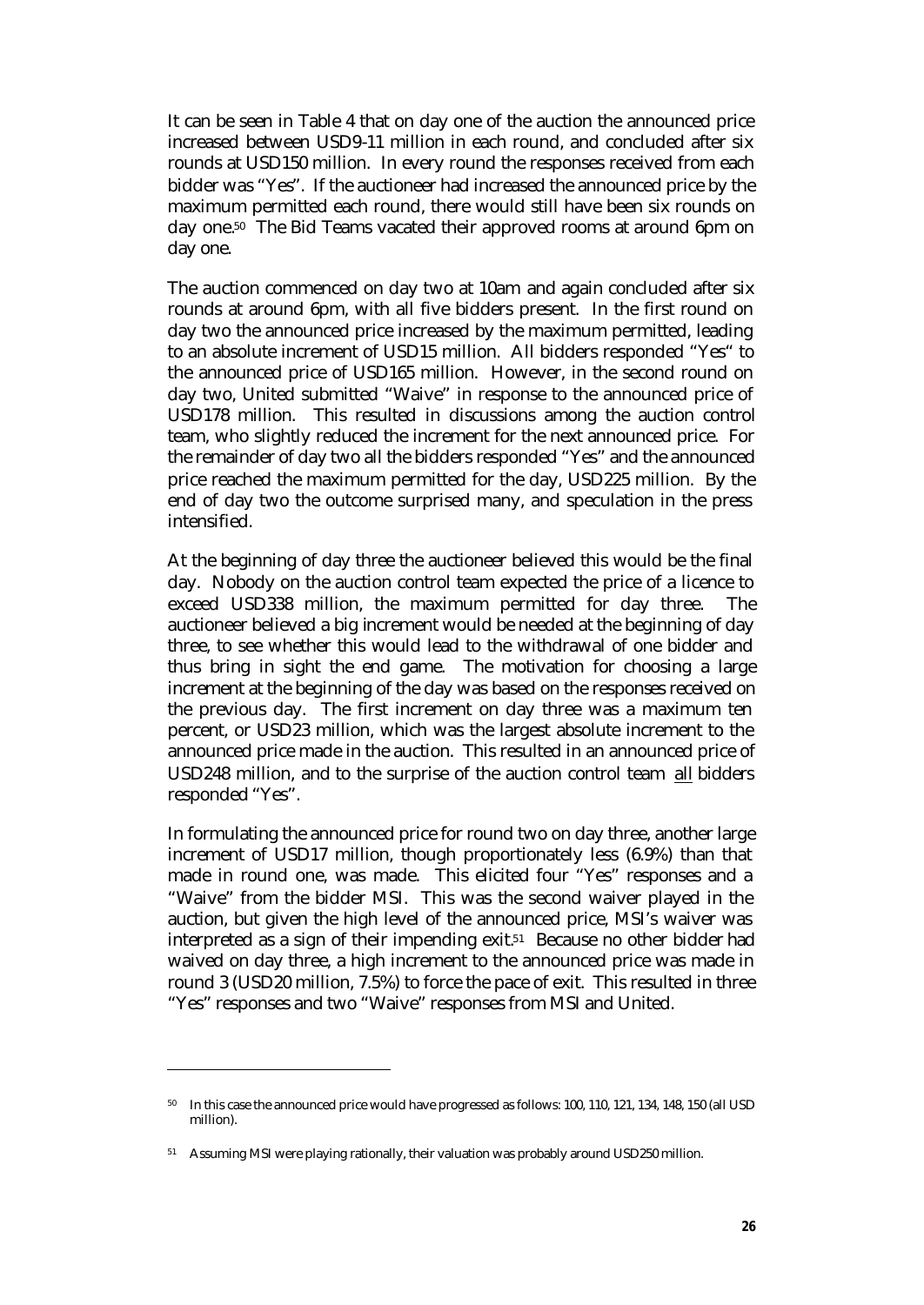The auctioneer was confident that the end game was in sight, and in an effort to avoid overshooting and precipitating entry into a secondary sealed bid auction, the increment to the announced price for round 4 was set much lower at USD10 million (or 3.5%). This resulted in only two "Yes" responses, from CIL and Econet, two "Waive" responses, from MSI and MTN, and a "No" response from United. Hence, United had withdrawn from the auction, and MSI had played the maximum number of waivers allowed under the rules.

The auctioneer expected the auction to conclude in the next round. The belief was that MSI would respond "No", and the other bidders would respond "Yes" or "Waive". The smallest increment to the announced price for the entire auction was made, USD5 million (or 1.7%), resulting in an announced price of USD300 million. Only CIL responded "Yes", with Econet and MTN responding "Waive" and MSI responding "No".

Thus the ascending clock auction finished at the end of round five, day three. The Final Price was USD285 million, which was determined in round three on day three — the round in which all three successful bidders last responded "Yes". The total amount raised was USD1,140 million, pending full payments to be made by February 9.

### **5.2 Bidders' decisions and strategies**

Each bidder prepared for the auction by assessing the market for mobile telephony services in Nigeria. Using this 'common' information and other 'private' data, each bidder compiled a detailed business plan. The business plans were then used to inform the bidding consortia about the valuation of a licence. As with all business plans, they are highly sensitive to the assumptions invoked and methodologies deployed. Where differences would manifest themselves is in the modelling of the post-auction market. Having informed numerous bidders in other spectrum auctions, it is our expectation that each (well-organised) bidder would have built a model of the post-auction market to predict the evolution of supply and demand, and consequently the evolution of equilibrium prices.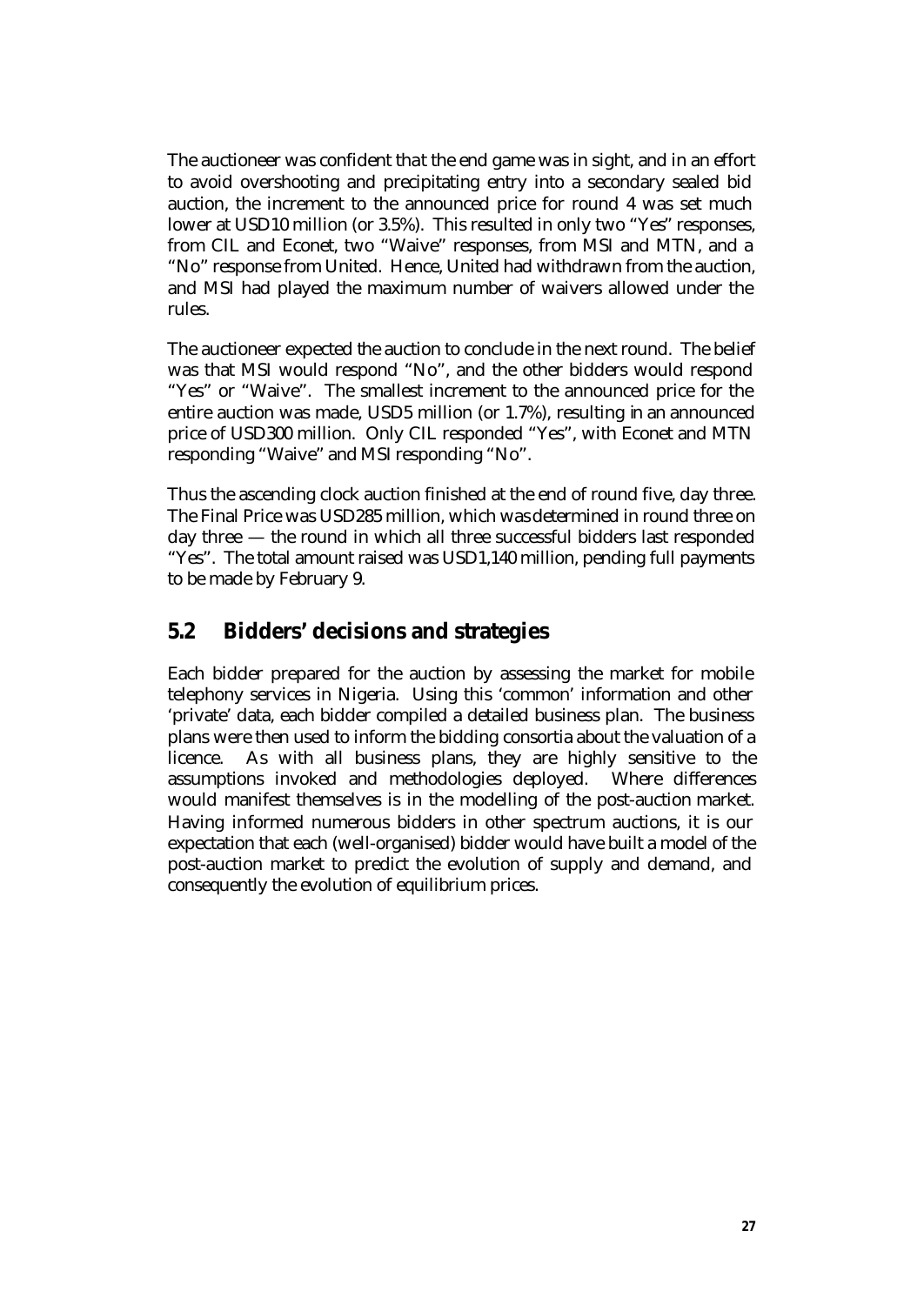|                |                |                        | <b>Increment</b> |                 |                                                 |                                        |                                   |                                             | <b>United</b>                  |
|----------------|----------------|------------------------|------------------|-----------------|-------------------------------------------------|----------------------------------------|-----------------------------------|---------------------------------------------|--------------------------------|
| Day            | Round          | <b>Announced Price</b> | <b>Percent</b>   | <b>Absolute</b> | <b>Communications</b><br><b>Investment Ltd.</b> | <b>Econet Wireless</b><br>Nigeria Ltd. | <b>MSI-Celtel</b><br>Nigeria Ltd. | <b>MTN Nigeria</b><br><b>Communications</b> | <b>Networks Mobile</b><br>Ltd. |
|                |                | 100.000.000            |                  |                 | Yes                                             | Yes                                    | <b>Yes</b>                        | <b>Yes</b>                                  | <b>Yes</b>                     |
|                | 2              | 110.000.000            | 10.0%            | 10.000.000      | <b>Yes</b>                                      | Yes                                    | Yes                               | <b>Yes</b>                                  | Yes                            |
|                | 3              | 121.000.000            | 10.0%            | 11.000.000      | <b>Yes</b>                                      | Yes                                    | Yes                               | <b>Yes</b>                                  | Yes                            |
|                | 4              | 130.000.000            | 7.4%             | 9.000.000       | Yes                                             | Yes                                    | <b>Yes</b>                        | <b>Yes</b>                                  | Yes                            |
|                | 5              | 140.000.000            | 7.7%             | 10.000.000      | Yes                                             | Yes                                    | <b>Yes</b>                        | Yes                                         | Yes                            |
|                | 6              | 150.000.000            | 7.1%             | 10.000.000      | Yes                                             | Yes                                    | <u>Yes</u>                        | Yes                                         | Yes                            |
| 2              |                | 165.000.000            | 10.0%            | 15.000.000      | Yes                                             | Yes                                    | Yes                               | Yes                                         | Yes                            |
| $\overline{2}$ | 2              | 178.000.000            | 7.9%             | 13.000.000      | Yes                                             | Yes                                    | <b>Yes</b>                        | <b>Yes</b>                                  | <b>Waive</b>                   |
| 2              | 3              | 190.000.000            | 6.7%             | 12.000.000      | <b>Yes</b>                                      | Yes                                    | Yes                               | Yes.                                        | <b>Yes</b>                     |
| 2              | 4              | 200.000.000            | 5.3%             | 10.000.000      | Yes                                             | Yes                                    | <b>Yes</b>                        | <b>Yes</b>                                  | Yes                            |
| 2              | 5              | 212.000.000            | 6.0%             | 12.000.000      | Yes                                             | Yes                                    | Yes                               | Yes                                         | Yes                            |
| $\overline{2}$ | 6              | 225.000.000            | 6.1%             | 13.000.000      | <u>Yes</u>                                      | <u>Yes</u>                             | <b>Yes</b>                        | Yes                                         | <u>Yes</u>                     |
| 3              |                | 248.000.000            | 10.2%            | 23.000.000      | Yes                                             | Yes                                    | <b>Yes</b>                        | <b>Yes</b>                                  | Yes                            |
| 3              | $\overline{2}$ | 265.000.000            | 6.9%             | 17.000.000      | Yes                                             | Yes                                    | <b>Waive</b>                      | <b>Yes</b>                                  | Yes                            |
| 3              | 3              | 285.000.000            | 7.5%             | 20.000.000      | <b>Yes</b>                                      | <b>Yes</b>                             | <b>Waive</b>                      | <b>Yes</b>                                  | <b>Waive</b>                   |
| 3              | 4              | 295.000.000            | 3.5%             | 10.000.000      | Yes                                             | <b>Yes</b>                             | <b>Waive</b>                      | <b>Waive</b>                                | <b>No</b>                      |
| ٩              |                | 300.000.000            | 1.7%             | 5,000,000       | Yes                                             | <b>Waive</b>                           | <b>No</b>                         | <b>Waive</b>                                | <b>Inactive Bidder</b>         |

## **Table 4: The round by round results of the Nigerian GSM auction**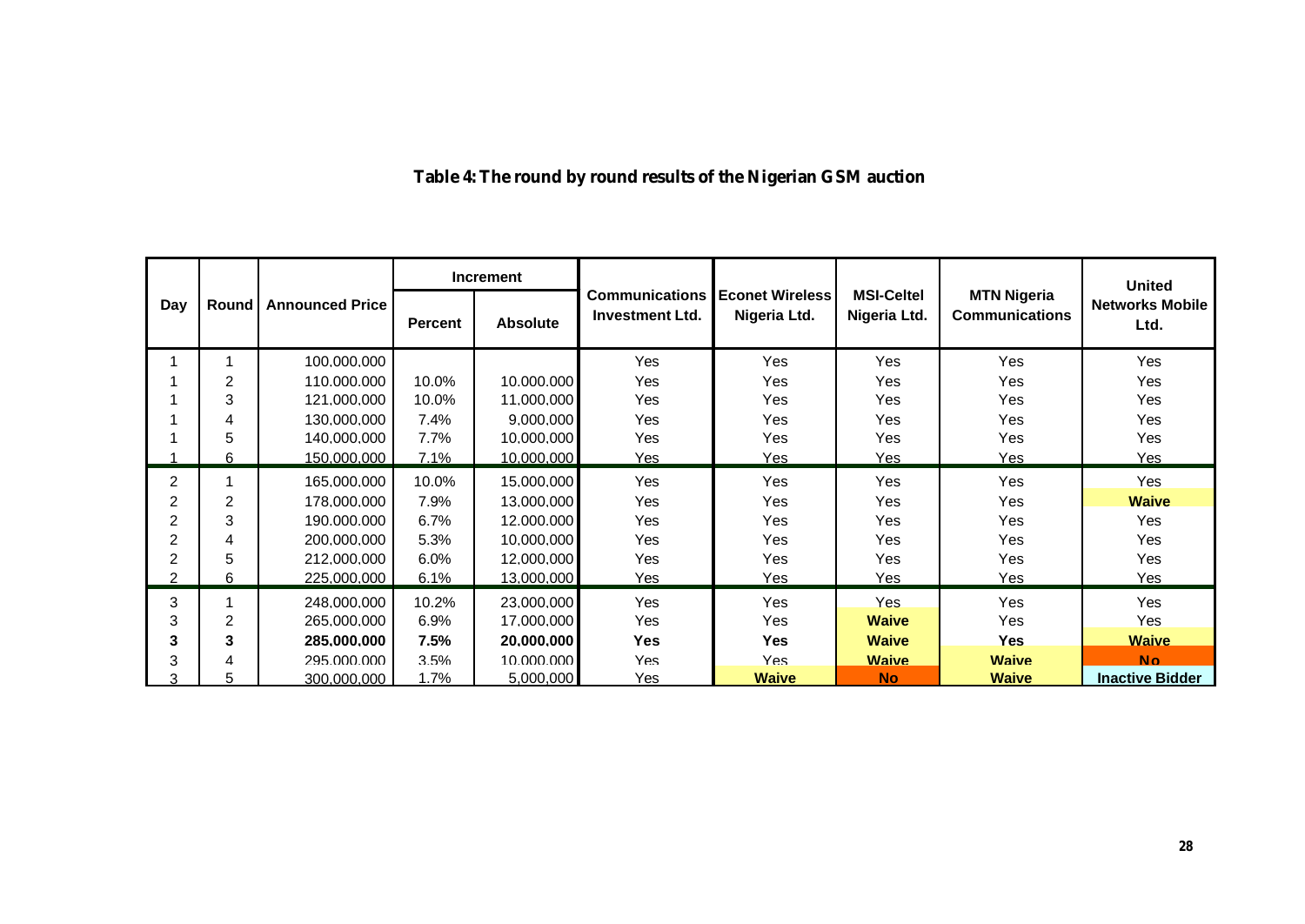An issue that needs to be addressed when modelling prices in the postauction market, is whether the licence fees paid materially affect consumer prices. In the light of outcomes in some recent 3G auctions, and earlier PCS auctions in the United States, it is often asserted in the popular press that high licence prices entail high retail prices. However, economic reasoning is often applied to debunk this claim.52 But capacity constraints play a key role in new cellular markets and these could act to link retail prices with the amount paid for a licence, particularly where a licence fee may impact on a firm's cost of capital. The installation of a network takes time, and during the early stages of build-out demand will likely outstrip available supply. The effect of capacity constraints is to push prices above variable costs, even where firms compete in prices (*e.g.* see Kreps and Scheinkman, (1983)). Where demand exceeds supply, a firm can choose to increase prices or expand supply, or do a mixture of the two. The ability to expand supply through increasing capacity is critically affected by the cost of capital, and as debt can play a significant role in affecting credit ratings and hence the costs of capital, high licence fees could indirectly influence retail prices.

Hence, in the business plans developed by bidders in spectrum auctions involving mobile telephony licences, complex modelling is often required to incorporate the effect of capacity constraints, the cost of capital and behavioural assumptions. In many instances the models will have multiple solutions, and the business judgement of senior executives is severely tested. The inevitable result of this will be heterogeneity in valuations across bidders.

Having established a valuation for a licence each bidder chooses its bidding strategy, given the auction rules and expectations about the other bidders' valuations. A crucial issue for a bidder in an auction is to identify where his or her valuation lies in respect to the valuations of the other bidders. In an

<sup>&</sup>lt;sup>52</sup> A common argument about sunk costs is usually applied to justify why the price of a licence should not impact on post-auction equilibrium prices, *e.g.* see McMillan (1995). This argument rests critically on the licence fee being an up-front payment, and that the firms operate in the absence of binding capacity constraints. Even where licence fees are deferred and sequenced over a number of years, these will still be fixed costs. As firms compete and operate, at least in the short-run, by choosing strategies that cover variable costs, licence costs should not impact on strategic pricing decisions directly. However, where debt commitments lead to a potentially distressed position, as arguably is the case with some of the 3G licence holders in Europe, this may lead investors to exit or negotiate with other firms with a view to sharing costs or consolidation. In August 2001, Finland's Sonera returned its 3G licence to the Norwegian regulator, exiting the market because of its distressed debt position. Ironically the licence cost \$11.2 million in a comparative selection process, but the company has saved on infrastructure rollout costs that would have been substantially in excess of this figure. Consequently, the number of 3G operators in Norway has fallen to three. The arguments presented in March 2001 to the German telecommunications regulator (RegTP) about sharing infrastructure rollout costs, were motivated very much by the significant debt and high gearing of the licence holders. The decision by RegTP (see www.regtp.de) to permit some sharing of infrastructure costs has changed the post-auction market, and therefore the high licence fees paid in this will have a demonstrable effect on market structure. The prices faced by consumers in Germany ought to be lower because of infrastructure sharing, as variable costs will be lower. On the other hand, sharing infrastructure costs carries the risk that the firms involved will be tempted to collude (tacitly), and hence result in a higher margin between price and cost. Offerman and Potters (2000) have argued auctions have a tendency to select firms that are more likely to collude and set higher prices. Events in Germany are consistent with this viewpoint. In addition, the same authors show in experimental evidence that where firms use mark-up pricing rules, high licence prices increase the probability of high consumer prices.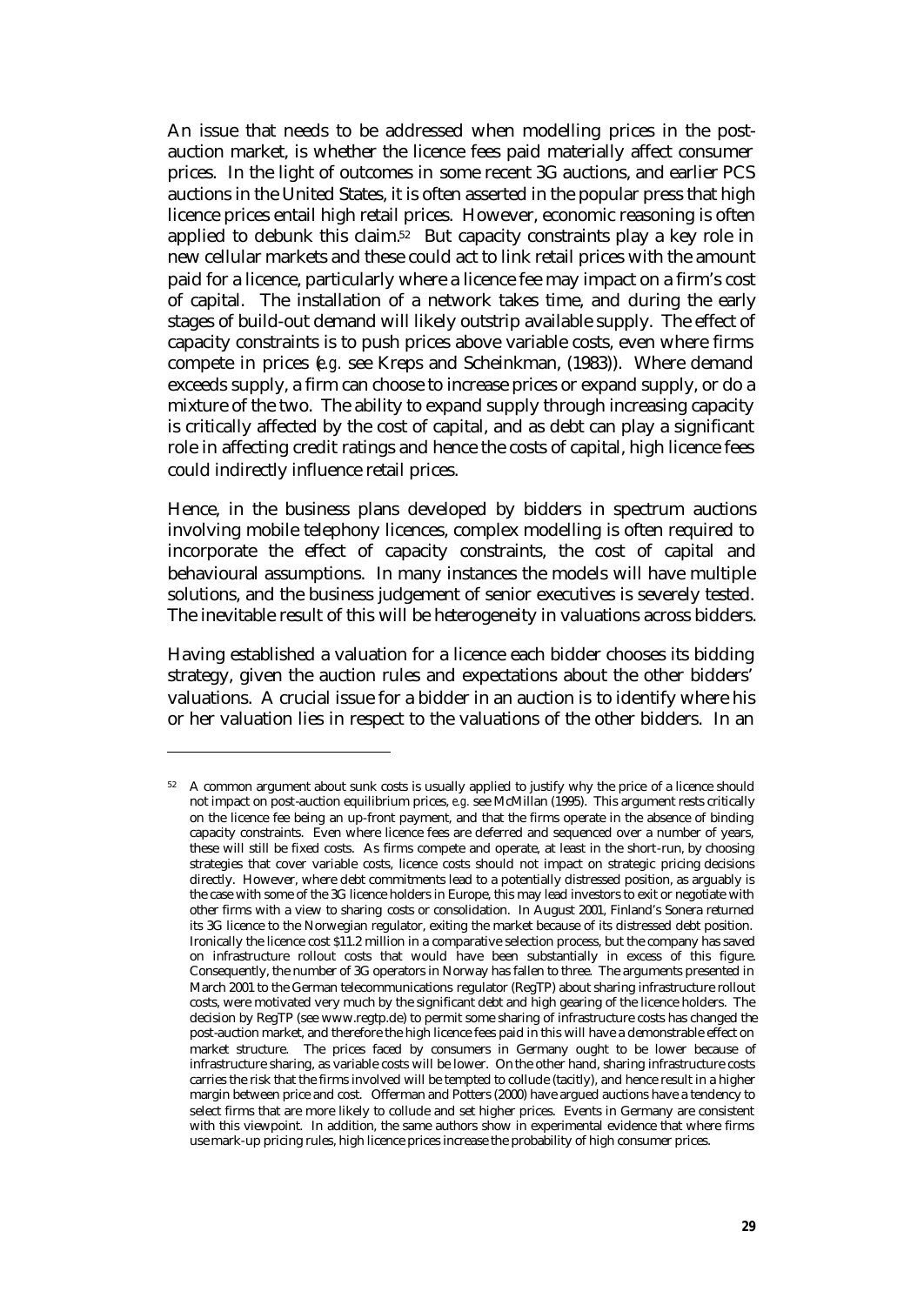auction for several identical objects, the outcome (final price) is likely to be influenced by the 'pivotal bidder', that is the bidder with a valuation lying below the valuations held by *n* other bidders, where *n* is equal to the number of objects to be auctioned. We label this bidder *m*, the 'marginal unsuccessful bidder'. If a bidder is confident that his valuation lies above that of the pivotal bidder, he ought to take advantage of auction rules that accommodate strategies that steer the final price to a level no higher than *m*'s valuation.

In the Nigerian auction, the optimal strategy appeared to be one where a bidder should play a sequence of three waivers before saying no to an announced price above the bidder's valuation.53 If each bidder accorded with the principles of rationality, then the deployment of this purported optimal bid strategy should have resulted in a final price that reflected the valuation of the marginal unsuccessful bidder.

Where bidder *m* was identified as having played its first waiver, the three bidders with valuations above *m* ought to have started playing waivers in response to each successively higher announced price. This should have resulted in an expected final price below the marginal unsuccessful bidder's valuation, by an amount dependent on the total number of waivers available. The more waivers available to a bidder, the lower the (expected) final price.

*A priori* theoretical reasoning therefore suggests that the end of the auction should feature each bidder submitting waivers, once bidder *m* had been identified as playing a waiver. Below we assess what actually happened in the auction.

### *CIL*

 $\overline{a}$ 

CIL was the only bidder to respond "Yes" to every announced price. At the end of the auction therefore CIL was apparently prepared to pay USD300 million for a licence. However, CIL failed to make its payment to the NCC on time, amid controversy about the spectral location of the frequency it was assigned.54 Motophone, a company that had attempted unsuccessfully in the

<sup>53</sup> This strategy appeared to be a weakly dominant strategy for a bidder 'close to' his or her valuation. We do not prove this assertion, though examples can be constructed for the case of fixed increments and fixed 'private' valuations, where the optimal strategy forms part of a Perfect Bayesian Equilibrium. This outcome has a dual in ascending bid auctions where bidders submit bids subject to a minimum increment requirement. The discrete nature of bid increments in such auctions means that a bidder will play a so-called 'death jump' as bid values approach his or her valuation. A death jump is a bid above the minimum bid required and is played by a bidder to ensure that he or she does not exit an auction at a price below his or her valuation.

<sup>54</sup> Each successful bidder (and NITEL) had to pay in full the amount outstanding, approximately USD285 less the deposit USD20 million, by February 9, 2001. CIL failed to submit the required funds by the due date, and on March 15, 2001 the NCC declared that the revocation of CIL's licence was final (see http://www.ncc.gov.ng/Press%20Releases/dmlupdate\_pressbriefing.htm). CIL claimed it submitted a payment on time, but CIL's banker BNP Paribas made payment conditional on assurances it wanted from the NCC regarding the occupancy of the frequency allocated to CIL. There has been some heated political controversy in Nigeria surrounding the revocation of CIL's licence, which cast a shadow over an otherwise successful licence award process. The NCC has stated throughout that CIL failed to adhere to the auction rules in the Information Memorandum, which all bidders had agreed to comply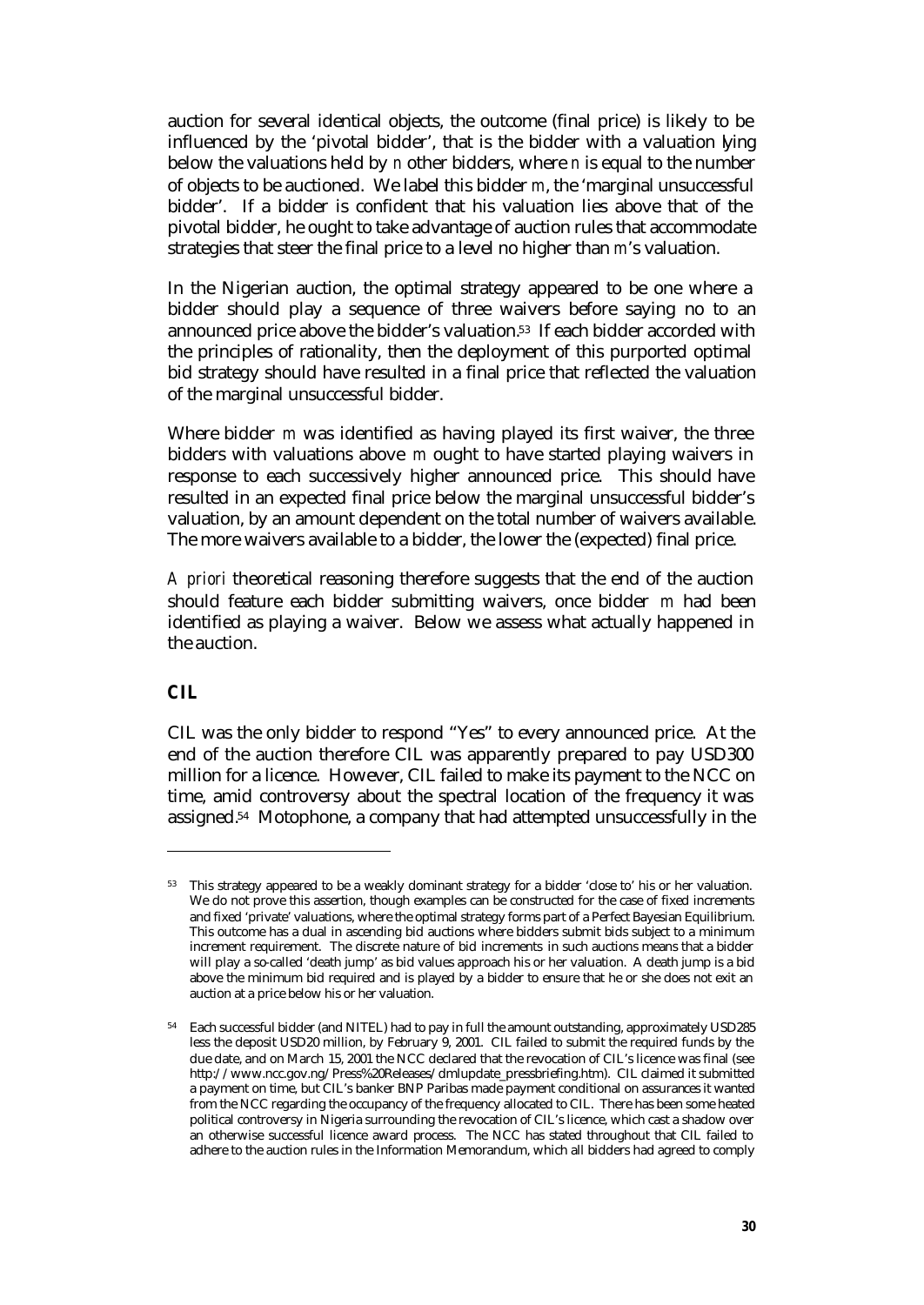courts to prevent the auction from taking place, had been awarded a licence to spectrum rights by the General Abacha regime, which made use of frequencies within the package offered to CIL. The NCC removed the rights of Motophone before the auction, but this was subject to litigation. At the time of writing, it is not clear whether CIL will pursue the matter in the courts.

CIL did not make use of a waiver in the auction. CIL clearly deviated from the optimal strategy we have described above.

#### *Econet*

Econet responded "Yes" in every round except the last round. This suggests that Econet were prepared to pay at least USD295 million for a licence. Their strategy would also appear to deviate from the optimum.

#### *MSI*

This was the only bidder to use three waivers consecutively and respond no, exactly in line with the optimal strategy described above. Assuming USD265 million exceeded the valuation MSI attached to a licence, they made use of the waivers strategically and rationally. MSI were the 'marginal unsuccessful bidder' *m*.

#### *MTN*

 $\overline{a}$ 

MTN's strategy of playing "Waive" in round four on day three saved the company USD10 million, assuming that MTN would have been prepared to pay USD295 million for a licence. However, MTN Finance Director Rob Nisbet stated after the auction that the licence price "was getting to the top end of our valuations"55, and Irene Charnley, Chairperson of M-Cell, owners of MTN, stated in an interview on January 22, 2001 "the amount that we [MTN] paid for the license has been on the upper side of our limit"56. These quotations suggest MTN's waiver in round four on day three did not save the company USD10 million, as it would appear they were probably not prepared to pay much more than USD285 million for a licence.

with. However, Mr. Nduka Irabor, Chairman of the House of Representatives Communications Committee, has accused the NCC of not clarifying the legal status of the spectrum packages made available in the auction: "one of these was subject of litigation. NCC could have made that known to companies before, during and even after the auction." See http://allafrica.com/stories/200103020195.html, last visited August 12, 2001, and also http://www.nigerdeltacongress.com/iarticles/more\_the\_merrier.htm.

<sup>55</sup> Source: "Nigeria licence to gobble MTN profits", available at http://www.mg.co.za/mg/za/archive/2001jan/23jan-business.html, (last visited August 10, 2001).

<sup>56</sup> Source: http://www.marketupdate.co.za/Archive/January/SAfm-22-01-2001-03.html, (last visited August 10, 2001).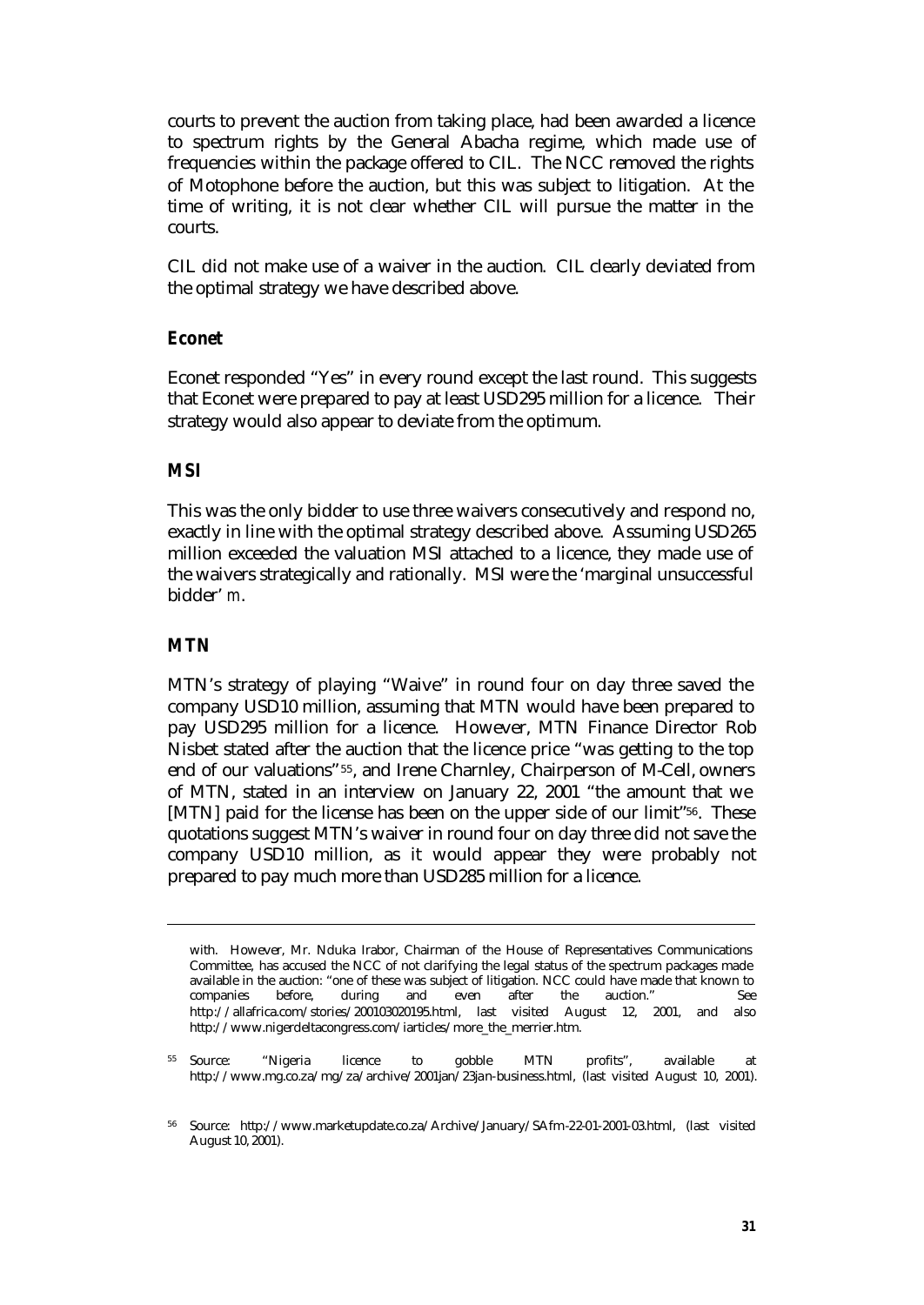If we assume MTN's valuation were USD290 million, then its strategy arguably deviated slightly from that which we have claimed to be optimal.

### *United*

 $\overline{a}$ 

This was the only bidder to play a "Waive" response before day three. In round two on day two, United played a waiver after the auctioneer announced USD178 million. As United followed the waiver with "Yes" responses up to USD265 million, we can infer that the waiver was played to allow the consortium extra time to discuss revising their valuation in the light of other bidders' responses.

United's next use of a waiver occurred in round three on day three when the auctioneer announced USD285 million, the round immediately after MSI had played its first waiver. If MSI and United were behaving rationally, and importantly held similar expectations about increments to the announced price, then United appeared in round three to be the 'marginal unsuccessful bidder' *m*. However, in the next round United said "No" after USD295 million had been announced, whereas MSI played a waiver. Given United used two waivers before withdrawing, this suggests they wasted an opportunity to use a waiver. The rational strategy for United would have been to play a waiver in round two. United was the first bidder to exit the auction.

Hakeem Belo-Osagie, chairman of United Bank for Africa, UBA, and one of the key players in the United Networks consortium, said at the end of the auction that at USD285 million, "the final amount was a higher figure than we thought was economic" and Naguib Sawiris, Chairman of Orascom, added that USD285 "exceeded the company's threshold".57 If USD285 million were United's valuation, then it certainly should have played a waiver at USD265 million. Perhaps the reason United did not pay a waiver was due to their expectations about the likely increment to the announced price. United probably expected the increment to be lower than it was in round three.

### **5.3 Would the outcome have differed if the bidders had used waivers optimally?**

In Table 5 below we reconstruct the auction outcome based on what might have been had all the bidders played rationally (according to the arguments presented above) – given our assessment about the bidders' valuations based on actual bidding or on disclosures made to the press after the auction. We believe that round two would have been the critical moment, with waivers played by MSI and United. Given this outcome, the other bidders would have formed the beliefs that one of these bidders was the 'marginal

<sup>57</sup> Sources: Tell Magazine.com http://www.tell.org/archive/business06022001.htm (last visited August 10, 2001), and Total Telecom (www.totaltele.com), January 22, 2001.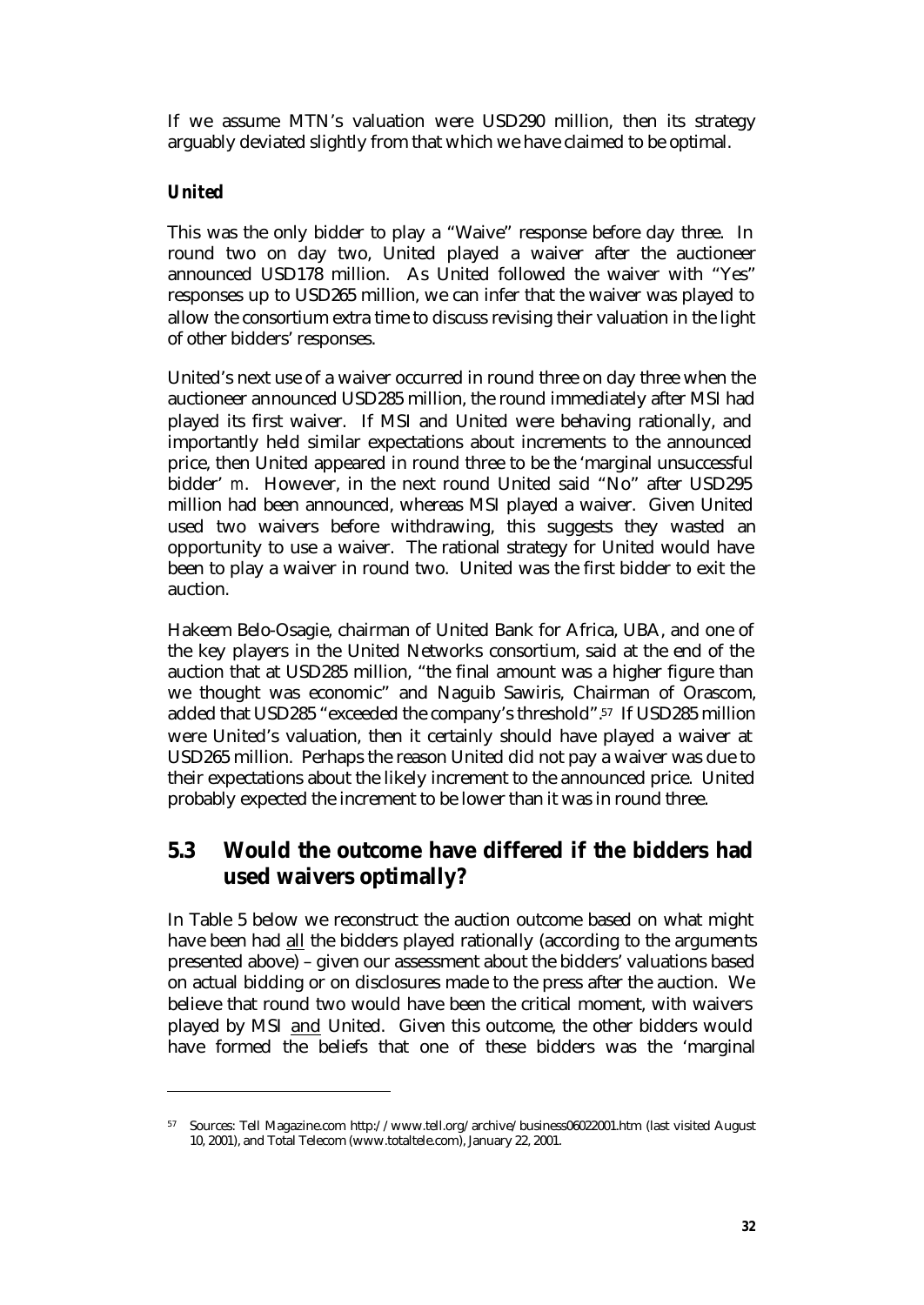unsuccessful bidder'. Consequently, in round 3 we believe rational bidders would have submitted waivers. In this case the successful bidders would have been identical to those in the real auction, but the final price at USD265 million would have been USD20 million lower. Hence, the Nigerian government would have raised USD60 million less than it did had the bidders conformed to our interpretation of rationality.

|     |              | <b>Estimated valuation</b> | <b>CIL</b> | <b>Econet</b> | <b>MSI</b> | <b>MTN</b> | <b>United</b> |
|-----|--------------|----------------------------|------------|---------------|------------|------------|---------------|
|     |              | millions USD               | $300+$     | c295          | $265$      | c290       | 295           |
| Day | Round        | <b>Announced Price</b>     |            |               |            |            |               |
| 3   |              | 248,000,000                | Yes        | Yes           | Yes        | Yes        | Yes           |
| 3   | $\mathbf{2}$ | 265,000,000                | Yes        | Yes           | Waive      | Yes        | Waive         |
| 3   | 3            | 285,000,000                | Waive      | Waive         | Waive      | Waive      | Waive         |
| 3   | 4            | 295,000,000                | Waive      | Waive         | Waive      | Waive      | No            |

3 5 300,000,000 Waive Waive No Waive Inactive Bidder

#### **Table 5: Predicted auction outcome had every bidder played 'rationally'**

## **6. Comparison with other recent spectrum auctions**

The outcome of the auction exceeded many analysts' expectations, and the Nigerian government raised USD855 million.<sup>58</sup> This was reflected in a movement in the share price of M-Cell, MTN's parent company, which dropped by nearly four percent on January 22, 2001, following the announcement of acquiring a licence in Nigeria.59 However, the stock price of Econet, listed on the Harare stock exchange in Zimbabwe, increased by 36% following the auction.60 The increase in Econet's stock price largely reflected

<sup>58</sup> See "Cellular telecoms in Nigeria: Where angels fear to tread", at http://www.fm.co.za/01/0126/cover/coverstory.htm, last visited August 13, 2001. However, from the same source a Deutsche Bank analyst was reported as saying that he would have accepted a price as high as USD500 million!

<sup>59</sup> "M-Cell drops as MTN gains Nigerian licence", see http://www.dispatch.co.za/2001/01/23/business/BUS.HTM, last visited August 13, 2001.

<sup>60</sup> In the same week the market index in Harare rose 28.4% due to declines in interest rates. Source: Stock Market Indicators weekly report, week ending January 26, 2001, from: http://www. kingsec.co.zw/archive/weekly/weekly\_01262001.htm, last visited August 13, 2001.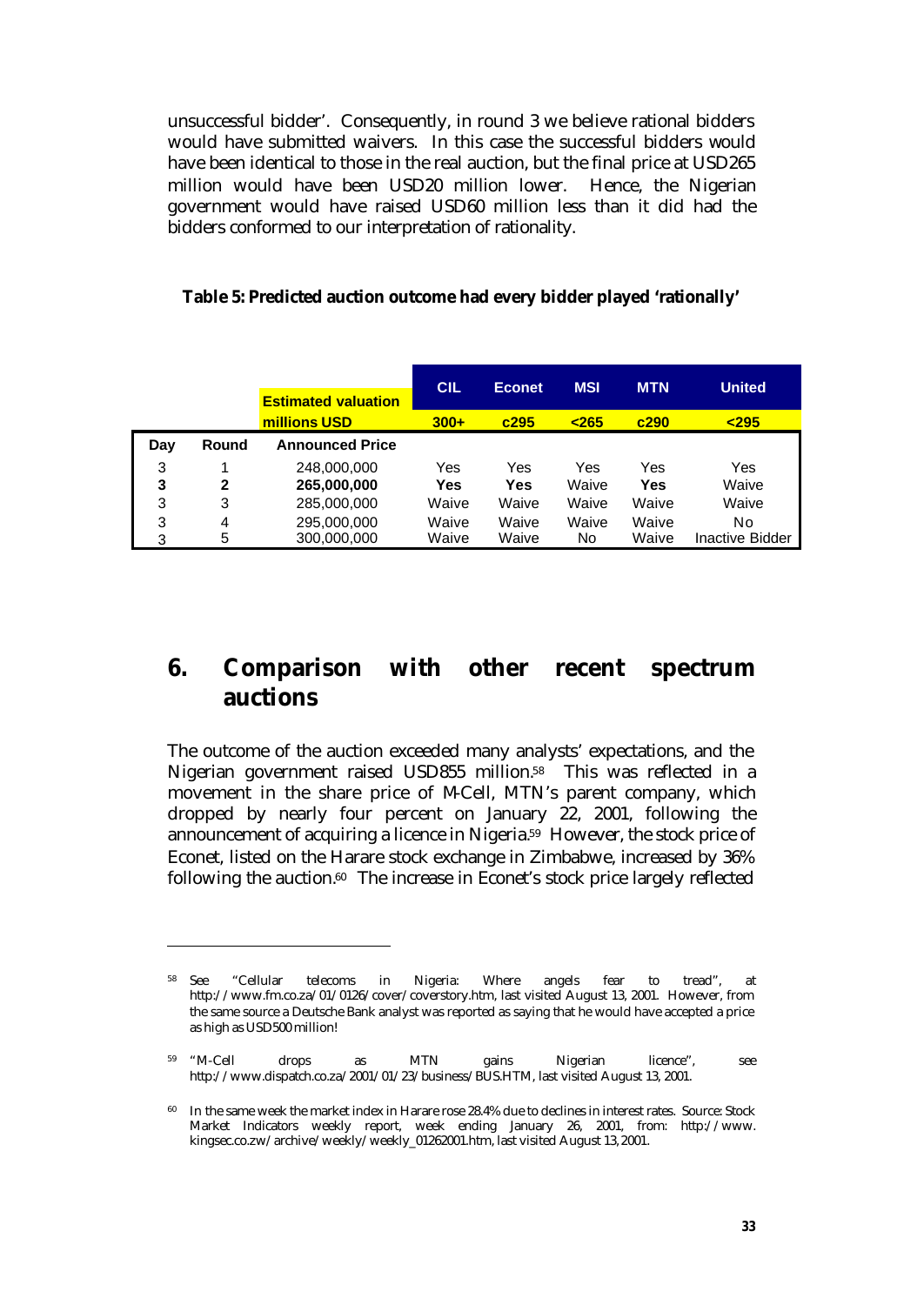a favourable response to diversifying risk away from an increasingly deteriorating economic outlook in Zimbabwe.

| <b>Country</b>        | <b>Total raised</b><br>(USD) | <b>Raised per MHz</b><br>$= X (USD)$ | $GDP = Y$<br>(USD) | $Ratio = X/Y$     |
|-----------------------|------------------------------|--------------------------------------|--------------------|-------------------|
| Switzerland           | 120 million                  | 0.86 million                         | 258.6 billion      | $0.03 * 10^{-4}$  |
| New Zealand           | 51.4 million                 | 0.37 million                         | 54.7 billion       | $0.068 * 10^{-4}$ |
| Australia             | 352 million                  | 3.2 million                          | 404.0 billion      | $0.079 * 10^{-4}$ |
| Austria               | 610 million                  | 4.2 million                          | 208.2 billion      | $0.2 * 10^{-4}$   |
| Greece                | 376.8 million                | 5.0 million                          | 125.1 billion      | $0.4 * 10^{-4}$   |
| The Netherlands       | 2,508 million                | 18.6 million                         | 393.7 billion      | $0.47 * 10^{-4}$  |
| Italy                 | 10,070 million               | 80.56 million                        | 1,200 billion      | $0.67 * 10^{-4}$  |
| Germany               | 45,850 million               | 316.2 million                        | 2,100 billion      | $1.5 * 10^{-4}$   |
| <b>United Kingdom</b> | 35,390 million               | 252.8 million                        | 1,400 billion      | $1.8 * 10^{-4}$   |
| Nigeria (2G)          | 855 million                  | 7.1 million                          | 35.0 billion       | $2.0 * 10-4$      |

**Table 6: Comparing 3G auctions with the Nigerian 2G auction**

Source: www.cellular-news.com; www.worldbank.org country databases 1999 GDP; www.3gnewsroom.com, (all last visited August 13, 2001); ITU, Status of IMT-2000 (UMTS) 3G mobile licensing in Western Europe (situation at May 2001).

In Table 6 we compare the amount raised in the Nigerian GSM auction with the amounts collected in various 3G auctions held since 2000. While the total amount collected in the UK 3G auction was over 35 times more than that raised in Nigeria's GSM auction, in relation to GDP the amount paid per MHz in Nigeria exceeded that in the UK. According to this statistic, the amount raised in Nigeria's GSM auction is arguably the most impressive seen in any spectrum auction to date.<sup>61</sup>

<sup>&</sup>lt;sup>61</sup> The informal sector in Nigeria is considerable and the official statistics reporting GDP may significantly understate income, see Arimar (2001). However, even if reported GDP were doubled, Nigeria would still have a ratio of price per MHz over GDP above 1 \* 10-4 .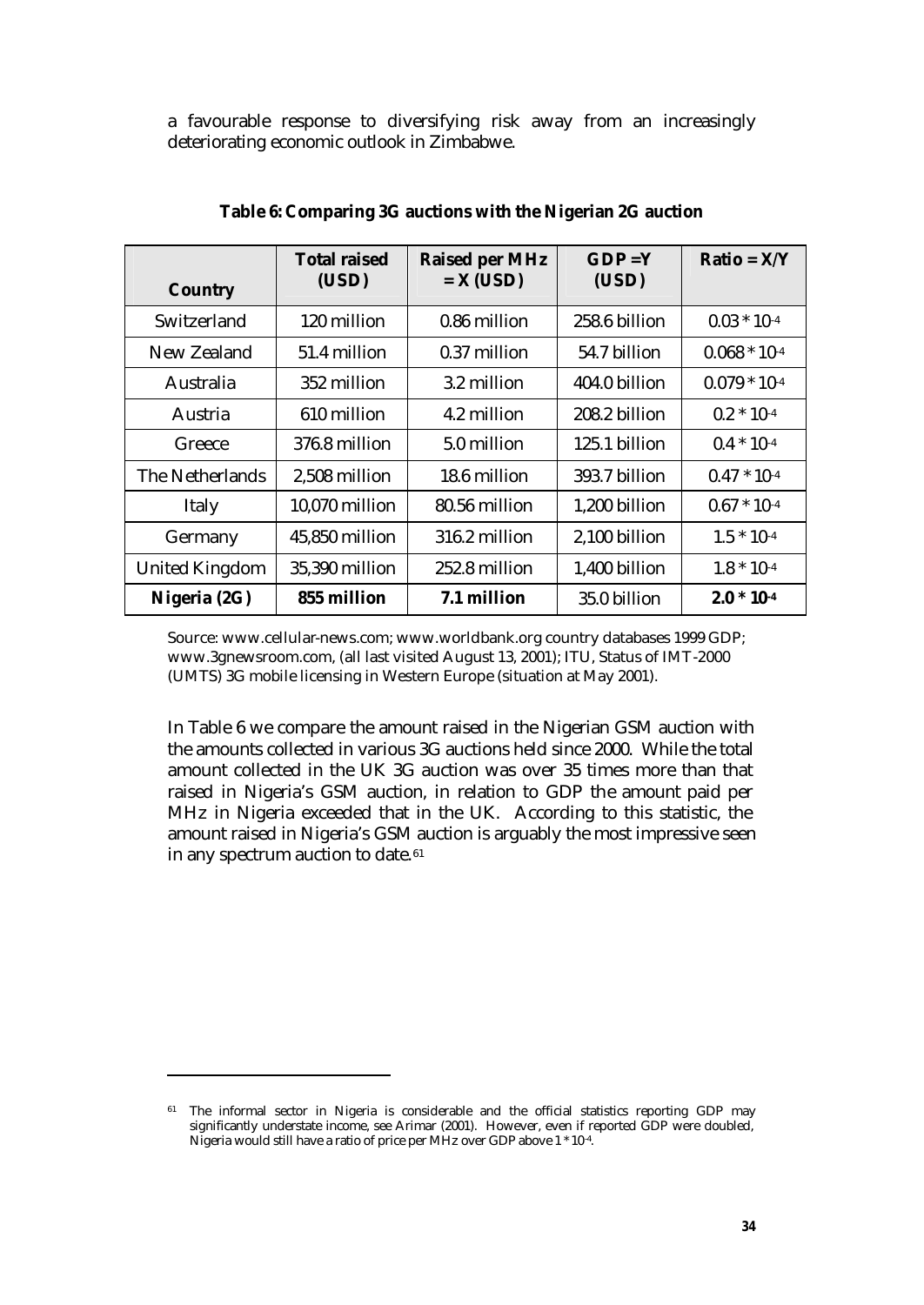## **7. Concluding remarks**

The Nigerian GSM auction had a profound impact on Nigeria. Public and political interest in the process was intense throughout the auction, and in the immediate aftermath.62 Many in Nigeria viewed the GSM auction a resounding success, largely because the transparency of the process was unprecedented.<sup>63</sup>

Participating bidders, winners and losers, commented very favourably upon the auction. Ms. Irene Charnley, Chairperson of M-Cell, owners of MTN, remarked the "NCC had conducted the auction in a professional and commendable fashion, and that the auction was the first telecommunication licence auction successfully conducted in Africa"64, adding that the "Nigerian auction was adjudged as better packaged and organised than the one in the U.K. recently" <sup>65</sup>. Bolaji Balogun of Econet Wireless "expressed gratitude to the NCC, its advisers for the success of the auction"66. Naguib Sawiris, Chairman of Orascom Telecom (leader of the United consortium), stated the auction was "very professional and transparent".<sup>67</sup>

Observers from around the world have acclaimed the auction a success. The Financial Times in London reported "Nigeria's GSM mobile telephone auction in January proved a watershed in more ways than the price".68 The U.S. Ambassador to Nigeria, Mr. Howard F. Jeter, stated in Lagos in March, 2001, "2001 should be a banner year for the development of telecommunications in Nigeria. This year began with the successful auction

- <sup>64</sup> Source: *Post Express*, Nigerian newspaper, January 20, 2001.
- <sup>65</sup> Quoted in the Nigerian *Guardian*, February 9, 2001.

- <sup>66</sup> Source: *Post Express*, Nigerian newspaper, January 20, 2001.
- <sup>67</sup> Total Telecom (www.totaltele.com), January 22, 2001.
- <sup>68</sup> Financial Times, March 30, 2001, "Nigeria: Investment points to optimism".

<sup>&</sup>lt;sup>62</sup> Immediately after the auction concluded the auction control team were invited to an audience with President Obasanjo on January 20, 2001, where he congratulated the team and the NCC for the success it had help achieve. The President remarked that the auction was a very important landmark in Nigeria's path towards establishing democracy, and that the process was unprecedented in terms of its transparency.

<sup>&</sup>lt;sup>63</sup> A Nigerian news portal Amebo! Reported: "The recent successful GSM auction that was applauded all over the world as the most transparent auction exercise Nigerian government ever embarked upon is a welcome development." (See http://www.amebo.com/business/bus2564.htm, last visited August 15, 2001.) The success of the GSM auction process has led to continuing debates in Nigerian newspapers, and many have advocated the use of auctions in other public tenders. In an editorial in *The Vanguard* , a major Nigerian newspaper, on April 27, 2001, the GSM auction was used as an example to justify applying auctions to privatisation. See http://www.vanguardngr.com/23042001/pv270401.htm (last visited August 9, 2001).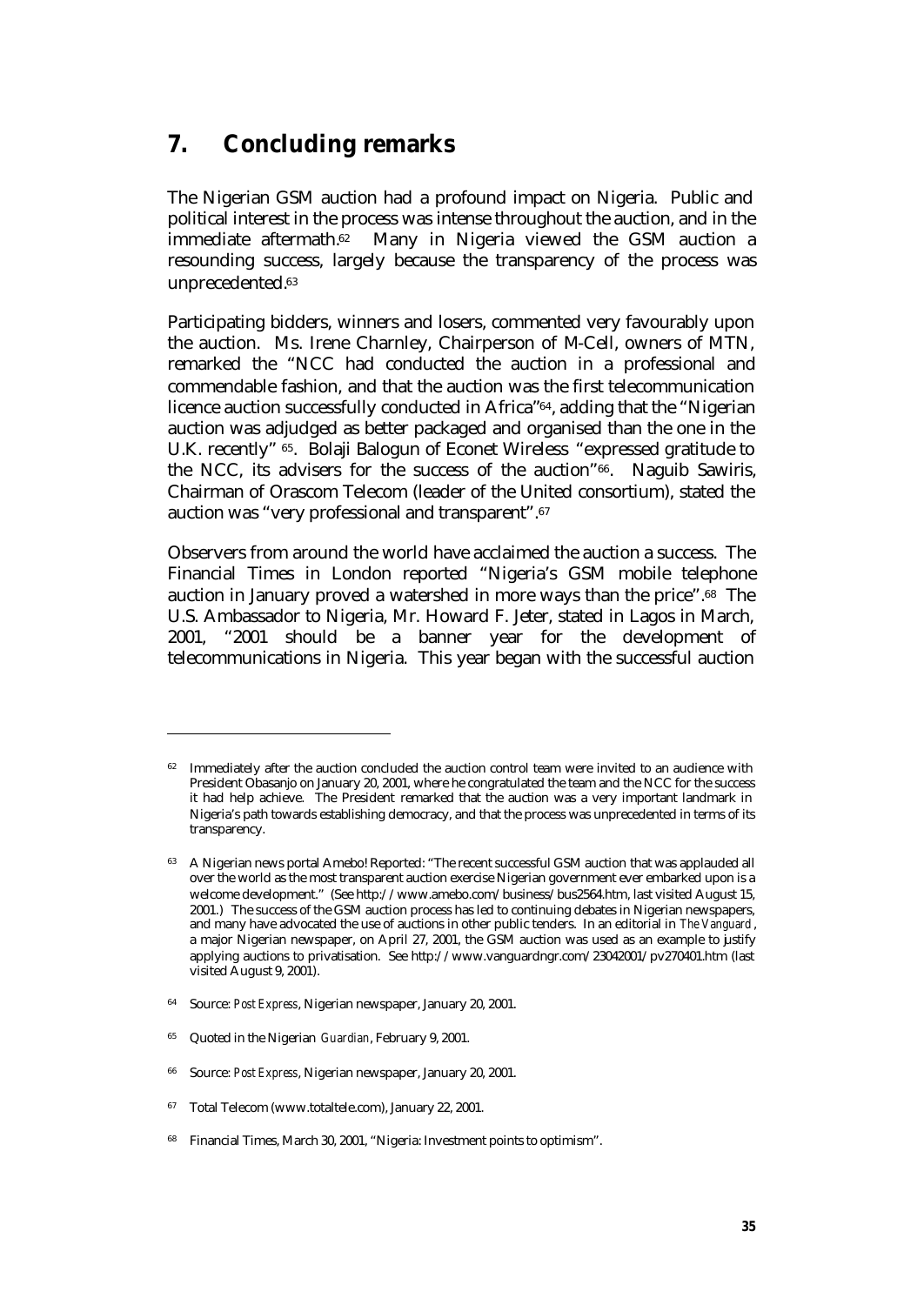of GSM licenses for wireless networks."69 Leading ITU official Hamadoun Toure was reported as saying "Nigeria's credibility has been fully restored internationally".<sup>70</sup>

On August 7, 2001 Econet launched its commercial GSM service, and a day later MTN launched its service.<sup>71</sup> Within the near future NITEL should launch its GSM service. By August 2002 there are likely to be around 300,000 or more GSM subscribers in Nigeria. This will increase the number of telephone lines in the country by nearly 60%, greatly stimulating prospects for economic growth.

The use of an auction in Nigeria was motivated largely by the need for transparency and objectivity. Faced with these constraints, it was essential that participants had faith in the mechanism used to select successful bidders. A well-designed auction was deemed superior to alternative comparative selection methods, the latter having failed previously due to alleged wrongdoing. While opinion may differ as to the merits of auctions in awarding spectrum licences and other scarce public resources, the experience in Nigeria highlights how they can be applied successfully in the most challenging of circumstances.

The unprecedented transparency of the Nigerian GSM auction coupled with the substantial revenue raised by the government were a watershed in Nigeria's history.

<sup>&</sup>lt;sup>69</sup> Speech given by U.S. Ambassador to Nigeria Mr. Howard F. Jeter, March 15, 2001, to the conference Information Technology and Telecommunications Business Development Conference, held at the Muson Center, Lagos. Source: http://usembassy.state.gov/nigeria/wwwhp03b.html.

<sup>70</sup> Hamdoun Toure, Director of the Telecommunications Development Bureau at the ITU, was quoted in the Nigerian newspaper 'This Day' on March 2, 2001. See http://www.thisdayonline.com/archive/2001/03/02/20010302news20.html, last visited August 15, 2001.

<sup>&</sup>lt;sup>71</sup> To comply with regulations each licensed operator had to launch a commercial service by August 9, 2001. However, NITEL/M-Tel failed to meet this deadline and is expected to launch its GSM service in September 2001. See http://news.bbc.co.uk/hi/english/business/newsid\_1484000/1484319.stm, last visited August 13, 2001.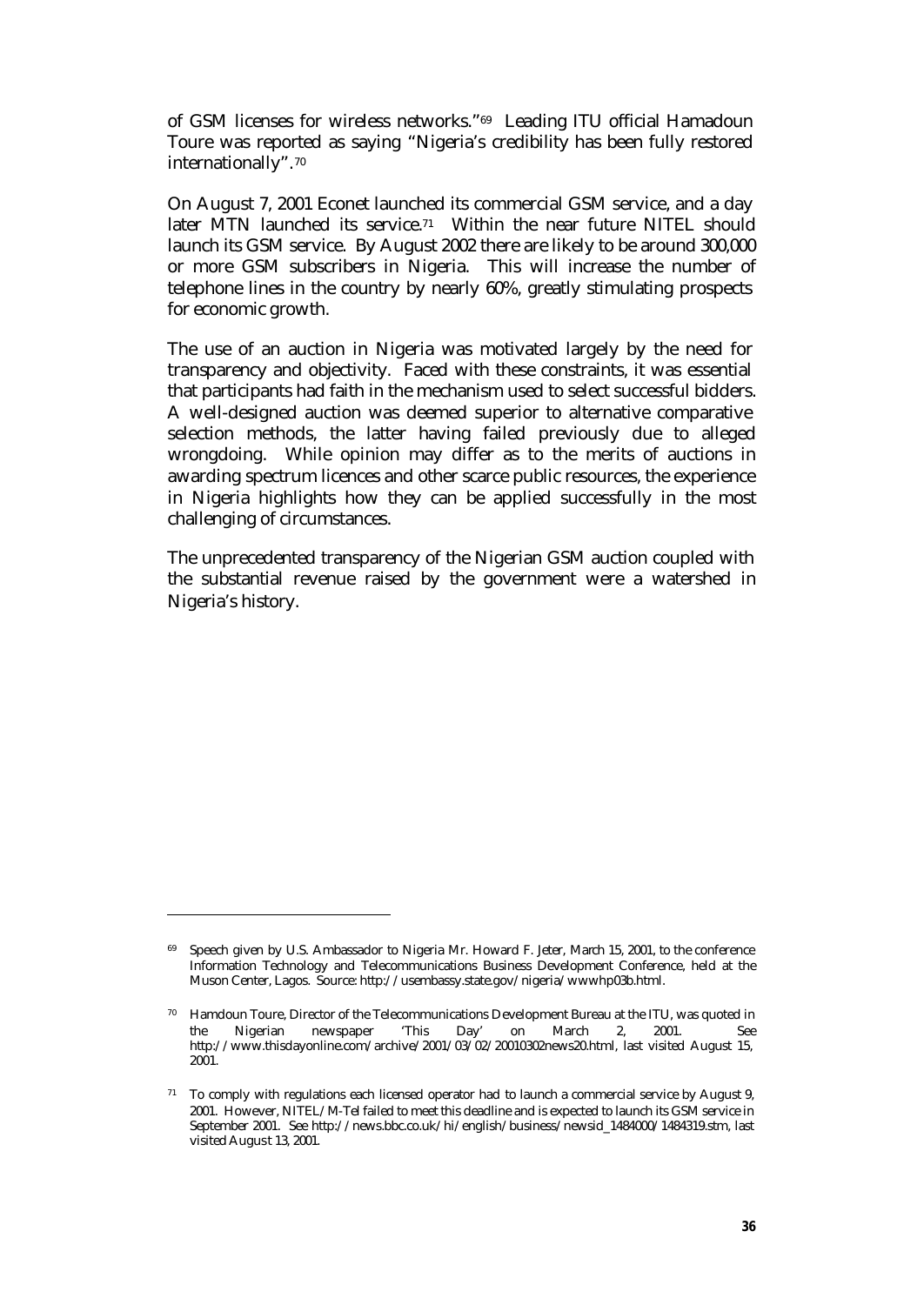# **Appendix**

Below we present a chart showing the successful growth in mobile subscribers in Uganda since the middle 1990s.



#### **Telecommunications in Uganda, 1994-2000**

Source: www.msi-cellular.com, last visited August 16, 2001; www.mtn.co.ug, last visited August 16, 2001; ITU, The Internet in an African LDC, Uganda Case Study Report (http://www.itu.int/itu-d/ict/cs/uganda/material/uganda.pdf), January 2001; ITU Yearbook of Statistics, February 2000.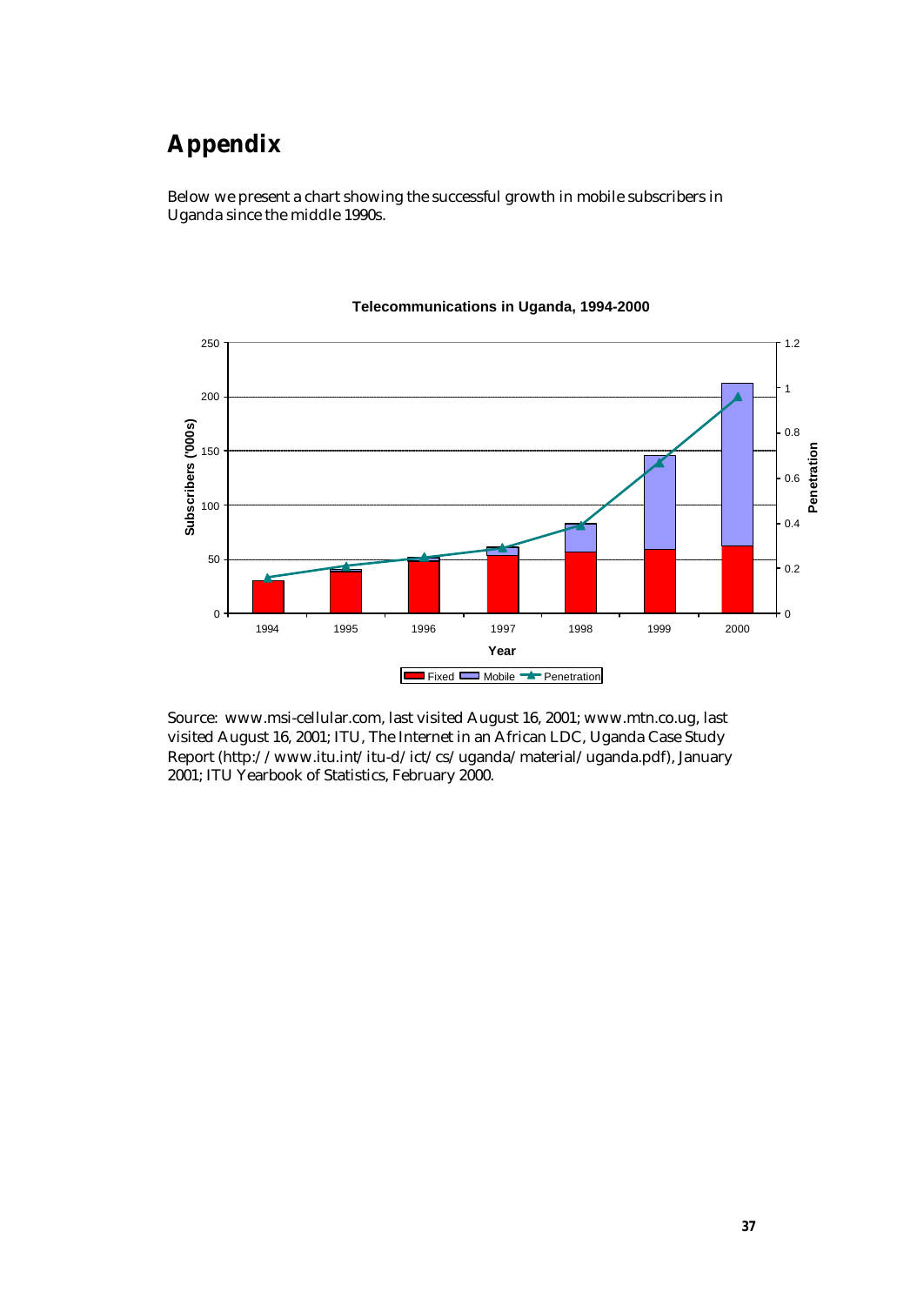## **References**

Arimar, Ben C. (2001) "Nature and determinants of the linkages between informal and formal sector enterprises in Nigeria", *African Development Review*, vol. 13, no. 1, June, pp. 114-44.

Ausubel, Lawerence M. and Peter Cramton (1996) "Demand reduction and inefficiency in multi-unit auctions", working paper, University of Maryland.

Brown, Walter; Kelly, Tim and Michael Minges (2001) "The Internet in an Africa LDC: Ugandan case study", ITU available at http://www.itu.int/ti/casestudies

Cramton, Peter (2001) "Spectrum auctions", *Handbook of Telecommunications Economics*, edited by Martin Cave, Sumit Majumdar and Ingo Vogelsang, Amsterdam: Elsevier Science B.V., forthcoming.

Cramton, Peter (1995) "Money out of thin air: the nationwide narrowband PCS auction", *Journal of Economics and Management Strategy*, vol. 4, pp. 267- 343.

Dasgupta, Partha and Eric Maskin (2000) "Efficient auctions", *Quarterly Journal of Economics*, vol. 115, no. 2, May, pp. 341-88.

Edelmuller, Heidi and Laila Feyt (2000) "Telecommunication policies and practises in South Africa and Nigeria", Rhodes University working paper, South Africa, available at http://nml.ru.ac.za/carr/heidi/

Henisz, Witold J. and Bennet A. Zelner (2001) "The institutional environment for telecommunications investment", *Journal of Economics and Management Strategy*, vol. 10, no. 1, Spring, pp. 123-47.

Klemperer, Paul (2001) "What really matters in auction design", Nuffield College, Oxford, mimeo available at www.nuff.ox.ac.uk/economics/people/klemperer.htm

Kreps, David and Jose Scheinkman (1983) "Quantity precommitment and Bertrand competition yield Cournot outcomes", *Bell Journal of Economics*, vol. 14, no. 2, pp. 326-37.

Lee, Kyu Sik and Alex Anas (1992) "Cost of deficient infrastructure: the case of Nigerian manufacturing", *Urban Studies*, vol. 29, no. 7, pp. 1071-1092.

Masciandaro, Donato (1999) "Money laundering: the economics of regulation", *European Journal of Law and Economics*, vol. 7, no. 3, May, pp. 225- 40.